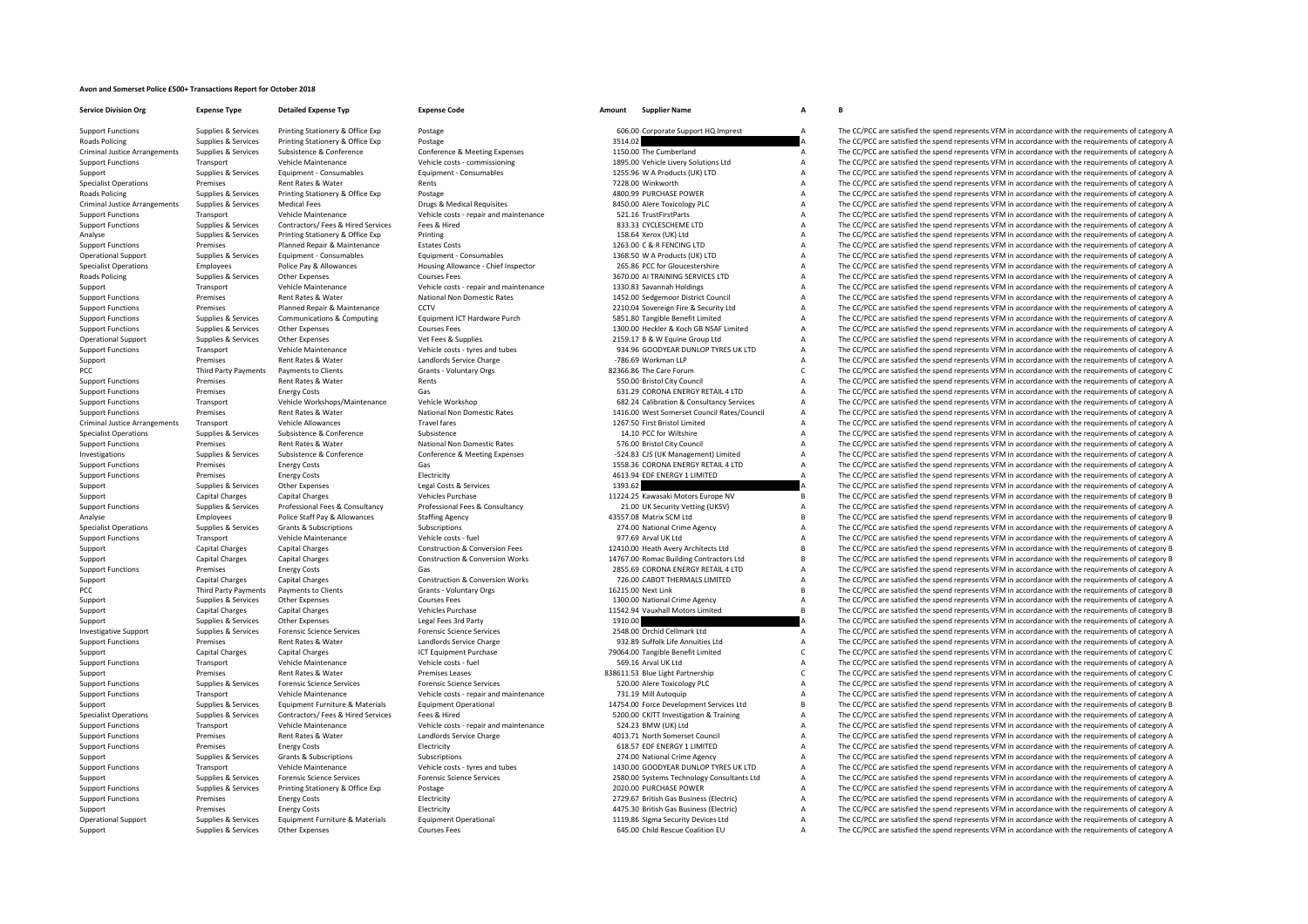**Roads Policing** Roads Policing Criminal JusticeCriminal JusticeCriminal Justice**Local Policing Roads Policing Local Policing** 

|          | 47262.50 Public Works Loan Board            | e            |
|----------|---------------------------------------------|--------------|
|          | 2338.70 Orchid Cellmark Ltd                 | A            |
|          | 4970.00 Uninterruptible Power Supplies Ltd  | A            |
| 1480.00  |                                             | A            |
|          | 940.25 Halls Electrical Ltd                 | A            |
|          | 1337.00 SJ Cook & Sons Ltd                  | A            |
|          | 1689.20 Telefonica UK Limited               | A            |
|          | 804.00 South Gloucestershire                | A            |
|          | 905.00 Internet Videocommunications Ltd     | A            |
|          | 3568.00 Pomeroy IT Solutions UK Limited     | A            |
|          | 2216.00 Workman LLP                         | A            |
|          | 1.67 Corporate Support HQ Imprest           | A            |
|          | 350.00 G & L Consultancy Ltd                | A            |
|          | 3279.58 RS Fleet Installations Ltd          | e            |
|          | -3946.17 EDF ENERGY 1 LIMITED               | A            |
| 155.00   |                                             | l            |
|          | 1133.00 AWP Services Ltd                    | A            |
|          | 44863.00 Bath & North East Somerset         | e            |
|          | 3944.00 North Somerset Council              | A            |
|          | 11542.94 Vauxhall Motors Limited            | B            |
|          | -1037.35 Orchid Cellmark Ltd                | A            |
|          | 625.00 A H Ball                             | A            |
|          | 541.36 CORONA ENERGY RETAIL 4 LTD           | A            |
|          | 7196.00 Cleartone Telecoms Ltd              | A            |
|          | 11542.94 Vauxhall Motors Limited            | e            |
|          | 33692.10 Arval UK Ltd                       | e            |
|          | 4689.74 EDF ENERGY 1 LIMITED                | A            |
|          | 2580.00 Systems Technology Consultants Ltd  | A            |
|          | 4219.50 SOUTH SOMERSET DISTRICT COUNCIL     | A            |
|          | 881.50 RSG ENGINEERING LTD                  | A            |
|          | 2730.34 Clifford Thames Limited             | A            |
|          | 2580.00 Systems Technology Consultants Ltd  | A            |
|          | 1260.00 Bristol City Council                | A            |
|          | 6580.84 Devon & Somerset Fire & Rescue Auth | A            |
|          | 3185.00 NHS South Central and West CSU      | A            |
|          | 1200.00 Bath & North East Somerset          | A            |
|          | 1304.38 SJ Cook & Sons Ltd                  | A            |
|          | 3958.35 EDF ENERGY 1 LIMITED                | A            |
|          | 13837.14 PCC for Gloucestershire            | $\epsilon$   |
|          | 713.60 Water2Business                       | Á            |
|          | 3952.68 North Somerset Council              | Á            |
|          | 29100.00 Public Works Loan Board            | e            |
|          | 1171.00 PowerKut Ltd                        | A            |
|          | 2980.00 AI TRAINING SERVICES LTD            | A            |
| 4277.34  |                                             | A            |
|          | 1237.50 Orchid Cellmark Ltd                 | A            |
|          | -797.00 Orchid Cellmark Ltd                 | A            |
|          | 1125.00 Romac Building Contractors Ltd      | A            |
|          | -854.20 SOCOTEC UK Ltd                      | A            |
|          | 4200.89 PCC for Gloucestershire             | $\mathsf{C}$ |
|          | 967.80 VWR International Ltd                | A            |
|          | 2900.00 University Hospitals Bristol NHS FT | A            |
|          | 1503.63 PCC for Devon & Cornwall            | A            |
|          | 892.77 FMS Ltd - Cabot Park Service Charge  | A            |
|          | -615.20 Mill Autoquip                       | A            |
| 13.10    |                                             | A            |
|          | 5650.00 North Somerset Council              | A            |
|          | 23437.96 Telefonica UK Limited              | e            |
| 2732.24  |                                             | A            |
|          | 4563.48 PCC for Gloucestershire             | C            |
| 3813.00  |                                             | l            |
|          | 4353.19 PCC for Gloucestershire             | C            |
| 33000.00 |                                             | e            |
| 7298.85  |                                             | A            |
| 16000.00 |                                             | e            |
|          | 526.09 PCC for Devon & Cornwall             | A            |
|          | 6720.00 North Somerset Council              | A            |
|          | 11542.94 Vauxhall Motors Limited            | e            |
|          | 4353.19 PCC for Gloucestershire             | $\mathsf{C}$ |
|          | 715.00 GOODYEAR DUNLOP TYRES UK LTD         | A            |
|          | 940.25 Halls Electrical Ltd                 | A            |
|          | 650.00 Alere Toxicology PLC                 | A            |

Analyse Capital Financing External Interest Debt Charges - Interest Debt Charges - Interest 47262.50 Public Works Loan Board B The CC/PCC are satisfied the spend represents VFM in accordance with the requirements of catego Investigative Support Supplies & Services Forensic Science Services Forensic Science Services Forensic Science Services and the Services 2338.70 Orchid Cellmark Ltd A The CC/PCC are satisfied the spend represents VFM in ac Policing Supplies & Services Equipment Furniture & Materials Equipment Equipment Agency and a the CON Uninterruptible Power Supplies Ltd A The CC/PCC are satisfied the spend represents VFM in accordance with the requiremen The CC/PCC are satisfied the spend represents VFM in accordance with the requirements of category A Support Capital Charges Capital Charges Capital Charges Vehicle Conversions Vehicle Conversions 940.25 Halls Electrical Ltd A The CC/PCC are satisfied the spend represents VFM in accordance with the requirements of categor Transport Vehicle Maintenance Vehicle costs ‐ repair and maintenance 1337.00 SJ Cook & Sons Ltd A The CC/PCC are satisfied the spend represents VFM in accordance with the requirements of category A Support Capital Charges Capital Charges Capital Charges ICT Equipment Purchase 1689.20 Telefonica UK Limited A The CC/PCC are satisfied the spend represents VFM in accordance with the requirements of category A Support Premises Rent Rates & Water National Non Domestic Rates 804.00 South Gloucestershire A The CC/PCC are satisfied the spend represents VFM in accordance with the requirements of category A Policing Supplies & Services Equipment Furniture & Materials Equipment 905.00 Internet Videocommunications Ltd A The CC/PCC are satisfied the spend represents VFM in accordance with the requirements of category A Supplies & Services Communications & Computing Equipment ICT Repairs & Maintenance 3568.00 Pomerov IT Solutions UK Limited A The CC/PCC are satisfied the spend represents VFM in accordance with the requirements of category Support Premises Rent Rates & Water Landlords Service Charge 2216.00 Workman LLP A The CC/PCC are satisfied the spend represents VFM in accordance with the requirements of category A Transport Vehicle Allowances Travel fares Travel fares Travel fares and the CC/PCC are satisfied the spend represents VFM in accordance with the requirements of category A The CC/PCC are satisfied the spend represents VFM Support Capital Charges Capital Charges Capital Charges Construction & Conversion Works 350.00 G & L Consultancy Ltd A The CC/PCC are satisfied the spend represents VFM in accordance with the requirements of category A Support Capital Charges Capital Charges Capital Charges Vehicle Conversions Vehicle Conversions 3279.58 RS Fleet Installations Ltd B The CC/PCC are satisfied the spend represents VFM in accordance with the requirements of Premises Energy Costs Electricity Electricity in the contract of the Support Functions Premises Energy Costs Electricity of Electricity and the requirements of category A The CC/PCC are satisfied the spend represents VFM Support Functions Supplies & Services Other Expenses Legal Costs & Services Legal Costs & Services Legal Costs & Services and the spend represents of category A The CC/PCC are satisfied the spend represents VFM in accordan Support Functions Premises Unplanned Repair & Maintenance Responsive Maint – Drainage 1133.00 AWP Services Ltd A The CC/PCC are satisfied the spend represents VFM in accordance with the requirements of category Area Nation Support Functions Rent Rates Rent Rates Rent Rates National Non Domestic Rates 44863.00 Bath & North East Somerset B The CC/PCC are satisfied the spend represents VFM in accordance with the requirements of category B Support Premises Rent Rates & Water Mational Non Domestic Rates 3944.00 North Somerset Council A The CC/PCC are satisfied the spend represents VFM in accordance with the requirements of category A Capital Charges Capital C Support Capital Charges Capital Charges Vehicles Purchase Vehicles Purchase 11542.94 Vauxhall Motors Limited B The CC/PCC are satisfied the spend represents VFM in accordance with the requirements of category B Investigative Support Support Support Support Services Forensic Science Services Forensic Science Services Forensic Science Services Forensic Science Services Forensic Science Services Forensic Science Services and Support Operational Support Supplies & Services Other Expenses – Horses – Farrier Costs – 625.00 A H Ball Ball A The CC/PCC are satisfied the spend represents VFM in accordance with the requirements of category A Services – Farrie on Functions Premises Energy Costs Casts Gas Gas Gas Functions Casts Gas Corona Energy Costs Gas Casts Gas Cappen Costs Gas Cappen Costs Gas Cappen Costs Cappen Costs Gas Cappen Costs Gas 541.36 CORONA ENERGY RETAIL 4 LTD Support Capital Charges Capital Charges Capital Charges Music Charges Other Plant & Equipment Charges Capital Charges Capital Charges Capital Charges Capital Charges Capital Charges Capital Charges Vehicles Purchase Vehicl Support Capital Charges Capital Charges Vehicles Purchase 11542.94 Vauxhall Motors Limited B The CC/PCC are satisfied the spend represents VFM in accordance with the requirements of category B Support Functions Transport Vehicle Maintenance Vehicle costs - fuel 33692.10 Arval UK Ltd B The CC/PCC are satisfied the spend represents VFM in accordance with the requirements of category B Support Functions Premises Energy Costs Electricity Electricity and Electricity and the content of category and the content of category and the content of category and the spend represents VFM in accordance with the requir Support Support Support Services Forencic Science Services Forensic Science Services 2580.00 Systems Technology Consultants Ltd A The CC/PCC are satisfied the spend represents VFM in accordance with the requirements of cat Support Functions Premises Rent Rates & Water Rents Rents Rents Rents Rents Alta according the Support Functions and the Support Functions Premises Rent Rates Rents Vehicle Workshops/Maintenance Vehicle Materials Vehicle M The CC/PCC are satisfied the spend represents VFM in accordance with the requirements of category A Support Functions Transport Vehicle Maintenance Vehicle costs - repair and maintenance 2730.34 Clifford Thames Limited A The CC/PCC are satisfied the spend represents VFM in accordance with the requirements of category A Support Supplies & Services Forensic Science Services Forensic Science Services Provents Science Services Provents Science Services 2580.00 Systems Technology Consultants Ltd A The CC/PCC are satisfied the spend represents Support Functions Premises Rent Rates Rudder National Non Domestic Rates 1260.00 Bristol City Council A The CC/PCC are satisfied the spend represents VFM in accordance with the requirements of category A Third Party Payments Other Local Authorities or Forces Agency Payments - OLAs 6580.84 Devon & Somerset Fire & Rescue Auth A The CC/PCC are satisfied the spend represents VFM in accordance with the requirements of category Supplies & Services Contractors/ Fees & Hired Services Fees & Hired Services Fees & Hired 3185.00 NHS South Central and West CSU A The CC/PCC are satisfied the spend represents VFM in accordance with the requirements of ca Support Premises Rent Rates & Water National Non Domestic Rates 1200.00 Bath & North East Somerset A The CC/PCC are satisfied the spend represents VFM in accordance with the requirements of category A Support Functions Transport Vehicle Maintenance Vehicle costs - repair and maintenance 1304.38 SJ Cook & Sons Ltd A The CC/PCC are satisfied the spend represents VFM in accordance with the requirements of category A Support Functions Premises Energy Costs Electricity Functions and the COSTS EDEF ENERGY 1 LIMITED A The CC/PCC are satisfied the spend represents VFM in accordance with the requirements of category A Support Employees Police Staff Pay, Allow and Overtime Police Staff - Basic Pay/NI/Pen/OT 13837.14 PCC for Gloucestershire C The CC/PCC are satisfied the spend represents VFM in accordance with the requirements of category Support Functions Premises Rent Rates & Water Water Charges/Sewerages 713.60 Water2Business A The CC/PCC are satisfied the spend represents VFM in accordance with the requirements of category A Premises Rent Rates & Water Mater Landlords Service Charge 1995.68 North Somerset Council A The CC/PCC are satisfied the spend represents VFM in accordance with the requirements of category A Analyse Capital Financing External Interest Debt Charges - Interest Debt Charges - Interest 29100.00 Public Works Loan Board B The CC/PCC are satisfied the spend represents VFM in accordance with the requirements of catego Support Functions Supplies & Services Faultoment Furniture & Materials Faultoment Operational 1171.00 PowerKut Ltd A The CC/PCC are satisfied the spend represents VFM in accordance with the requirements of category A Policing Subsistence & Conference Conference & Meeting Expenses 2980.00 AI TRAINING SERVICES LTD A The CC/PCC are satisfied the spend represents VFM in accordance with the requirements of category A Support Supplies & Services Other Expenses Legal Fees 3rd Party and the support of the Services Legal Fees 3rd Party 4277.34 A The CC/PCC are satisfied the spend represents VFM in accordance with the requirements of catego Supplies & Services Forensic Science Services Forensic Science Services Forensic Science Services 1237.50 Orchid Cellmark Ltd A The CC/PCC are satisfied the spend represents VFM in accordance with the requirements of categ Investigative Support Support Support Support Services Forensic Science Services Forensic Science Services Forensic Science Services Forensic Science Services Forensic Science Services Forensic Science Services Forensic Sc Support Functions Premises Unplanned Repair & Maintenance Responsive Maint - Internal Wall or Door 1125.00 Romac Building Contractors Ltd A The CC/PCC are satisfied the spend represents VFM in accordance with the requireme Investigative Support Supplies & Services Forensic Science Services Forensic Science Services Forensic Science Services Forensic Science Services Forensic Science Services Forensic Science Services Forensic Science Service Support Employees Police Pay & Allowances Police PC – Basic Pay/NI/Pen 4200.89 PCC for Gloucestershire C The CC/PCC are satisfied the spend represents VFM in accordance with the requirements of category C Support Consumabl Supplies & Services Equipment Consumables Equipment - Consumables Equipment - Consumables Buying and the spend represent of the CC/PCC are satisfied the spend represents VFM in accordance with the requirements of category Support Functions Employees Police Staff Pay & Allowances Staffing Agency 2000.00 University Hospitals Bristol NHS ET A The CC/PCC are satisfied the spend represents VFM in accordance with the requirements of category A St Specialist Operations Employees Police Pay, Allow and Overtime Police PC – Rest Day/NI/OT 1503.63 PCC for Devon & Cornwall A The CC/PCC are satisfied the spend represents VFM in accordance with the requirements of category Support Functions Support Premises Rent Rates & Water Landlords Service Charge 892.77 FMS Ltd ‐ Cabot Park Service Charge A The CC/PCC are satisfied the spend represents VFM in accordance with the requirements of category Support Functions Transport Vehicle Maintenance Vehicle Costs - repair and maintenance – 15.20 Mill Autoquip – 16.16.20 Mill Autoquip – A The CC/PCC are satisfied the spend represents VFM in accordance with the requirement Travel fares Travel fares Travel fares Travel fares 13.10 A The CC/PCC are satisfied the spend represents VFM in accordance with the requirements of category A Premises Rent Rates & Water Rents Rents Rents Sensitive Rents Sensitive Rent Rents and The CC/PCC are satisfied the spend represents VFM in accordance with the requirements of category A Support Functions Supplies & Services Communications & Computing Equipment ICT 23437.96 Telefonica UK Limited B The CC/PCC are satisfied the spend represents VFM in accordance with the requirements of category B Support Functions Supplies & Services Cube Expenses Legal Costs & Services 2732.24 A The CC/PCC are satisfied the spend represents VFM in accordance with the requirements of category A Support Employees Police Pay, Allow and Overtime Police PC - Basic Pay/NI/Pens/OT 4563.48 PCC for Gloucestershire C The CC/PCC are satisfied the spend represents VFM in accordance with the requirements of category C Suppor Printing Stationery & Office Exp Postage 2014 2014 2014 3813.00 3813.00 3813.00 A The CC/PCC are satisfied the spend represents VFM in accordance with the requirements of category A Support Employees Police Pay & Allowances Police PC - Basic Pay/NI/Pen 4353.19 PCC for Gloucestershire C The CC/PCC are satisfied the spend represents VFM in accordance with the requirements of category C Supplies & Services Other Expenses Legal Fees 3rd Party 33000.00 33000.00 B The CC/PCC are satisfied the spend represents VFM in accordance with the requirements of category B Analyse Transport Vehicle Allowances Travel fares Travel fares Travel fares and the CONSTANT MANALY CONSTANT Transport Vehicle Allowances Travel fares Travel fares Travel fares Travel fares and Party and the Support of the Support Support Support Support Support Support Support Support Support Support Support Support Support Support Support Support Support Support Support Support Support Support Support Support On the Support On the Support Transport Vehicle Maintenance Vehicle costs ‐ repair and maintenance 526.09 PCC for Devon & Cornwall A The CC/PCC are satisfied the spend represents VFM in accordance with the requirements of category A Support Functions Premises Rent Rates & Water National Non Domestic Rates 6720.00 North Somerset Council A The CC/PCC are satisfied the spend represents VFM in accordance with the requirements of category A Support Capital Charges Capital Charges Vehicle Conversions Vehicle Conversions 11542.94 Vauxhall Motors Limited B The CC/PCC are satisfied the spend represents VFM in accordance with the requirements of category B Support Employees Police Pay & Allowances Police PC - Basic Pay/NI/Pen 4353.19 PCC for Gloucestershire C The CC/PCC are satisfied the spend represents VFM in accordance with the requirements of category C Support Functions Transport Vehicle Maintenance Vehicle costs - tyres and tubes 715.00 GOODYEAR DUNLOP TYRES UK LTD A The CC/PCC are satisfied the spend represents VFM in accordance with the requirements of category A Support Capital Charges Capital Charges Vehicle Conversions 940.25 Halls Electrical Ltd A The CC/PCC are satisfied the spend represents VFM in accordance with the requirements of category A Support Functions Supplies & Services Forensic Science Services Forensic Science Services Forensic Science Services Forensic Science Services 650.00 Alere Toxicology PLC A The CC/PCC are satisfied the spend represents VFM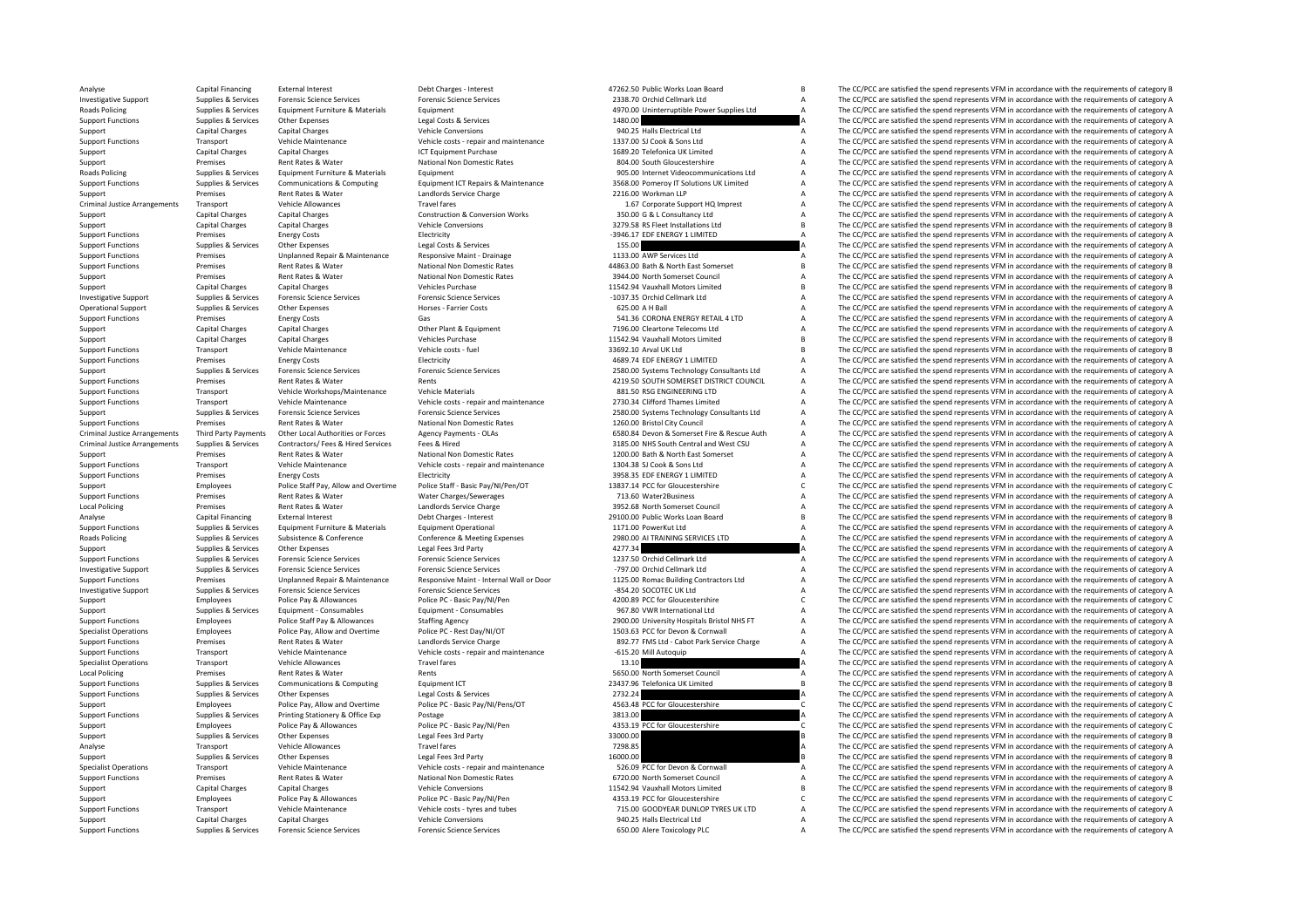Criminal Justice**Roads Policing PCC** Third Party Payments

Support Capital Charges Capital Charges Papital Charges Vehicle Conversions 940.25 Halls Electrical Ltd A The CC/PCC are satisfied the spend represents VFM in accordance with the requirements of category A

Support Transport Vehicle Hire Hired Vehicle Costs Hired Vehicle Costs 926.80 Scot Group Ltd A The CC/PCC are satisfied the spend represents VFM in accordance with the requirements of category A Support Group Ltd 130.30 Sc Support Supplies & Services Other Expenses Legal Costs & Services 1302.30 A The CC/PCC are satisfied the spend represents VFM in accordance with the requirements of category A<br>Support Experiments of category Are the spend Support Functions Premises Energy Costs Electricity Electricity Electricity A066.04 EDF ENERGY 1 LIMITED A The CC/PCC are satisfied the spend represents VFM in accordance with the requirements of category A<br>Specialist Oper The CC/PCC are satisfied the spend represents VFM in accordance with the requirements of category A Support Capital Charges Capital Charges Capital Charges Construction & Conversion Works 2395.00 Solar Valley Electrical Limited A The CC/PCC are satisfied the spend represents VFM in accordance with the requirements of cat Examples Premises Premises Rent Rates & Water National Non Domestic Rates and the Mational Non Domestic Rates 100 and the Support Function Premises Council C The CC/PCC are satisfied the spend represents VFM in accordance Support Functions Supporters Services Contractors/ Fees & Hired Services Fees & Hired 2395.81 CYCLESCHEME LTD A The CC/PCC are satisfied the spend represents VFM in accordance with the requirements of category A Investigative Support Supplies & Services Forensic Science Services Forensic Science Services Forensic Science Services Forensic Science Services Services Services Services Services Services Services Services Services Serv Support Functions Transport Vehicle Workshops/Maintenance Vehicle Workshop 3675.00 Calibration & Consultancy Services A The CC/PCC are satisfied the spend represents VFM in accordance with the requirements of category A Support Third Party Payments Other Local Authorities or Forces Contributions to Other Forces 910.00 PCC for Lancashire A The CC/PCC are satisfied the spend represents VFM in accordance with the requirements of category A Support Functions Premises Energy Costs Electricity Electricity Electricity Support Electricity 597.91 British Gas Business (Electricity A The CC/PCC are satisfied the spend represents VFM in accordance with the requiremen Support Functions Supplies & Services Forensic Science Services Forensic Science Services Forensic Science Services Forensic Science Services 715.00 Alere Toxicology PLC A The CC/PCC are satisfied the spend represents VFM PCC Supplies & Services Other Expenses Cost Of Appeals Cost Of Appeals 2327.50 A The CC/PCC are satisfied the spend represents VFM in accordance with the requirements of category A Support Supplies & Services Other Expenses Courses Fees Courses Fees 1037.00 National Crime Agency The CC/PCC are satisfied the spend represents VFM in accordance with the requirements of category A Criminal Justice Arrang Arrangements Supplies & Services Other Expenses Maintenance of dogs/cats 990.00 Overhill Kennels & Exports A The CC/PCC are satisfied the spend represents VFM in accordance with the requirements of category A Supplies & Services Printing Stationery & Office Exp Printing Printing Printing and Stationery of Description and Descriptione of Conservation and Descriptione of Conservatione of Category A The CC/PCC are satisfied the Support Supplies & Services Communications & Computing Equipment ICT 1519.15 BRITISH TELECOMMUNICATIONS PLC A The CC/PCC are satisfied the spend represents VFM in accordance with the requirements of category A Supplies & S Santiac Contractors (Face & Hired Capital Capital Capital Capital Capital Capital Capital Capital Capital Capital Capital Capital Capital Capital Capital Capital Capital Capital Capital Capital Capital Capital Capital Capi Support Functions Premises Planned Repair & Maintenance Servicing - Mechanical Plant 8269.67 Integral UK Ltd A The CC/PCC are satisfied the spend represents VFM in accordance with the requirements of category A Support Fun Postage **Experiences A Supplies Supplies Supplies A Service** A The CC/PCC are satisfied the spend represents VFM in accordance with the requirements of category A Specialist Operations Employees Police Pay, Allow and Overtime Police PC - Basic Pay/NI/Pen/OT 24442.91 PCC for Gloucestershire CO/PCC are satisfied the spend represents VFM in accordance with the requirements of category Support Functions Transport Vehicle Maintenance Vehicle costs - repair and maintenance 1555.88 SJ Cook & Sons Ltd A The CC/PCC are satisfied the spend represents VFM in accordance with the requirements of category A Confer Analyse Subsistence Subsistence A Conference Accommodation 3300.00 Aldwick Court Farm Ltd A The CC/PCC are satisfied the spend represents VFM in accordance with the requirements of category A The CC/PC are satisfied the sp Specialist Operations Supplies & Services Subsistence Subsistence Subsistence Subsistence Subsistence Subsistence Subsistence Subsistence Subsistence Subsistence Subsistence Subsistence Subsistence Subsistence Services and A The CC/PCC are satisfied the spend represents VFM in accordance with the requirements of category A Supplies Supplies & Services Professional Fees & Consultancy Professional Fees & Consultancy Professional Fees & Consultancy and accordance in a me COPCC are satisfied the spend represents VFM in accordance with the requir The CONFERENCE CONTROL CONTROLLER CONTROLLER CONTROLLER CONTROLLER CONTROLLER CONTROLLER CONTROLLER CONTROLLER<br>Transport Medicine Medicine of the CONTROLLER CONTROLLER CONTROLLER CONTROLLER CONTROLLER CONTROLLER CONTROLLER Transport Vehicle Maintenance Vehicle commissioning 1250.00 Sepura PLC A The CC/PC are satisfied the spend represents VFM in accordance with the requirements of category A Specialist Operations Transport Vehicle Allowances Travel fares Travel fares Travel fares Travel fares and the media of C The CC/PCC are satisfied the spend represents VFM in accordance with the requirements of category C The CC/PCC are satisfied the spend represents VFM in accordance with the requirements of category A Investigative Support Supplies & Services Medical Fees Pathologists reports Pathologists reports 2586.00 DR DS COOK A The CC/PCC are satisfied the spend represents VFM in accordance with the requirements of category A Supp Support Capital Charges Capital Charges Capital Charges Capital Charges ICT Equipment Purchase S586.00 Data Pro IT Ltd A The CC/PCC are satisfied the spend represents VFM in accordance with the requirements of category A D PCC Supplies & Services Contractors/ Fees & Hired Services Fees & Hired 4097.00 BURGES SALMON LLP A The CC/PCC are satisfied the spend represents VFM in accordance with the requirements of category A Specialist Operations Transport Vehicle Maintenance Vehicle costs - repair and maintenance 742.60 PCC for Devon & Cornwall A The CC/PCC are satisfied the spend represents VFM in accordance with the requirements of category Support Third Party Payments Payments of Clients Grants Voluntary Orgs 4934.37 Next Link A The CC/PCC are satisfied the spend represents VFM in accordance with the requirements of category A Specialist Operations Transport Vehicle Allowances Travel fares Travel fares Travel fares Travel fares Travel fares and the Specialist Operations A The CC/PCC are satisfied the spend represents VFM in accordance with the r Analyse Transport Vehicle Allowances Travel fares Travel fares 13392.19 B The CC/PCC are satisfied the spend represents VFM in accordance with the requirements of category B Investigative Support Support Support Support Support Medical Fees Pathologists reports 2612.00 DR DS COOK A The CC/PCC are satisfied the spend represents VFM in accordance with the requirements of category A Support Functions Premises Energy Costs Electricity Electricity and the Electricity and the spend represents VFM in accordance with the requirements of category A Support Supplies & Services Printing Stationery & Office Exp Reprographics expone that the requirements of category C The CC/PCC are satisfied the spend represents VFM in accordance with the requirements of category C Specialist Operations Supplies & Services Subsistence Subsistence Subsistence Subsistence 91.64 PCC for Dorset A The CC/PCC are satisfied the spend represents VFM in accordance with the requirements of category A Support Functions Transport Vehicle Maintenance Vehicle costs - repair and maintenance 546.32 TrustFirstParts A The CC/PCC are satisfied the spend represents VFM in accordance with the requirements of category A Analyse Transport Vehicle Allowances Travel fares Travel fares 12696.83 B The CC/PCC are satisfied the spend represents VFM in accordance with the requirements of category B Dealing with the Public Supplies & Services Contractors/ Fees & Hired Services Fees & Hired Pericipal Pees & Hired 2216.64 NEOPOST FINANCE LIMITED A The CC/PCC are satisfied the spend represents VFM in accordance with the Support Supplies & Services Communications & Computing Equipment ICT Hardware Purch 1578.37 Softcat Limited 1678.37 Softcat Limited A The CC/PCC are satisfied the spend represents VFM in accordance with the requirements of Support Functions Supplies & Services Subsistence Subsistence Subsistence Subsistence Subsistence Subsistence Subsistence Subsistence Subsistence Subsistence Subsistence Subsistence Subsistence Subsistence Subsistence Subs Support Premises Rent Rates & Water National Non Domestic Rates 1392.00 Bath & North East Somerset A The CC/PCC are satisfied the spend represents VFM in accordance with the requirements of category A Support Functions Employees Police Staff Pay & Allowances Staffing Agency Staffing Agency 555.84 Adecco UK Ltd A The CC/PCC are satisfied the spend represents VFM in accordance with the requirements of category A Support F Sunnert Eunctions and Dramicas Dramicas Unplanned Registrance Research Apple Dream Dramic Maintenance Dramica Dramical Mail of Dream ORD DRA Maintenance Itd a The CC/DCC are catisfied the coand represents VEM in accordance PCC Supplies Applies & Services Contractors/ Fees & Hired Fees & Hired 1705.00 Studio Diva 1999.00 Studio Diva A The CC/PCC are satisfied the spend represents VFM in accordance with the requirements of category A Support F Support Functions Premises Rent Rates & Water Rents Rents Rents Rents Rents Rents Rents States and the material of the CC/PCC are satisfied the spend represents VFM in accordance with the requirements of category A Support Premises Rent Rates & Water Rents Rents Rents Rents Rents Rents Rents Rents Rents Rents Rents Rents and a Support and the CC/PCC are satisfied the spend represents VFM in accordance with the requirements of categor Investigative Support Supplies & Services Forensic Science Services Forensic Science Services 2580.00 Systems Technology Consultants Ltd A The CC/PCC are satisfied the spend represents VFM in accordance with the requirements of category A Investigations Supplies Services Professional Fees & Consultancy **Drofessional Fees & Consultancy 56 Consultancy** 562.83 A The CC/PCC are satisfied the spend represents VFM in accordance with the requirements of category A Specialist Operations Employees Police Pay & Allowances Police Inspector - Basic Pay/NI/Pen Subsection Case of the COPCC are satisfied the spend represents VFM in accordance with the requirements of category A<br>Support Func Premises Rent Rates & Water Machines Charge Charge 3750.00 Avon Fire & Rescue A The CC/PCC are satisfied the spend represents VFM in accordance with the requirements of category A Support Functions Premises Rent Rates & Water Water Water Charges/Sewerages 4117.25 Water2Business A The CC/PCC are satisfied the spend represents VFM in accordance with the requirements of category A Operational Support Supplies & Services Other Expenses Vet Fees & Supplies Vet Fees & Supplies 1994.32 B & W Equine Group Ltd A The CC/PCC are satisfied the spend represents VFM in accordance with the requirements of categ Support Functions Premises Rent Rates & Water Rents Rents Rents Rents Rents Rents Rents Rents Rents Rents Rent<br>Support Functions Supplies & Services Communications & Computing Equipment ICT 10 1222.00 Telefonica UK Limited Support Functions Supplies & Services Communications & Computing Equipment ICT and the state of the match and the support Functions and the CC/PCC are satisfied the spend represents VFM in accordance with the requirements Support Supplies & Services Other Expenses Courses Fees Courses Fees 3013.00 College of Policing Ltd A The CC/PCC are satisfied the spend represents VFM in accordance with the requirements of category A Supplies & Services Professional Fees & Consultancy Professional Fees & Consultancy Professional Fees & Consultancy Professional Fees & Consultancy 3156.00 UK Security Vetting (UKSV) A The CC/PCC are satisfied the spend re Support Premises Rent Rates & Water Landlords Service Charge 7895.25 National Crime Agency A The CC/PCC are satisfied the spend represents VFM in accordance with the requirements of category A Party Payments Payments to Clients Grants Crants Voluntary Orgs 9648.75 Unseen (UK) 9648.75 Unseen (UK) A The CC/PCC are satisfied the spend represents VFM in accordance with the requirements of category A Supplies & Servi Support Supplies & Services Subsistence & Conference Conference Conference Conference Conference Conference Conference Conference and the support and the COV and the COVC are satisfied the spend represents VFM in accordanc The CC/PCC are satisfied the spend represents VFM in accordance with the requirements of category A Support Functions Employees Police Staff Pay & Allowances Staffing Agency exacts and the spend the spend of the Stategory A The CC/PCC are satisfied the spend represents VFM in accordance with the requirements of category Support Functions Supplies & Services Contractors/ Fees & Hired Services Fees & Hired Tes & Hired Mired 2824.95 Hays Specialist Recruitment Ltd A The CC/PCC are satisfied the spend represents VFM in accordance with the req Specialist Operations Employees Police Pay, Allow and Overtime Police Sergeant - Rest Day/OT/NI 1689.98 PCC for Wiltshire A The CC/PCC are satisfied the spend represents VFM in accordance with the requirements of category Support Functions Transport Vehicle Maintenance Vehicle costs - tyres and tubes 507.46 GOODYEAR DUNLOP TYRES UK LTD A The CC/PCC are satisfied the spend represents VFM in accordance with the requirements of category A Support Supplies & Services Equipment Furniture & Materials Equipment Current A The CC/PCC are satisfied the spend represents VFM in accordance with the requirements of category A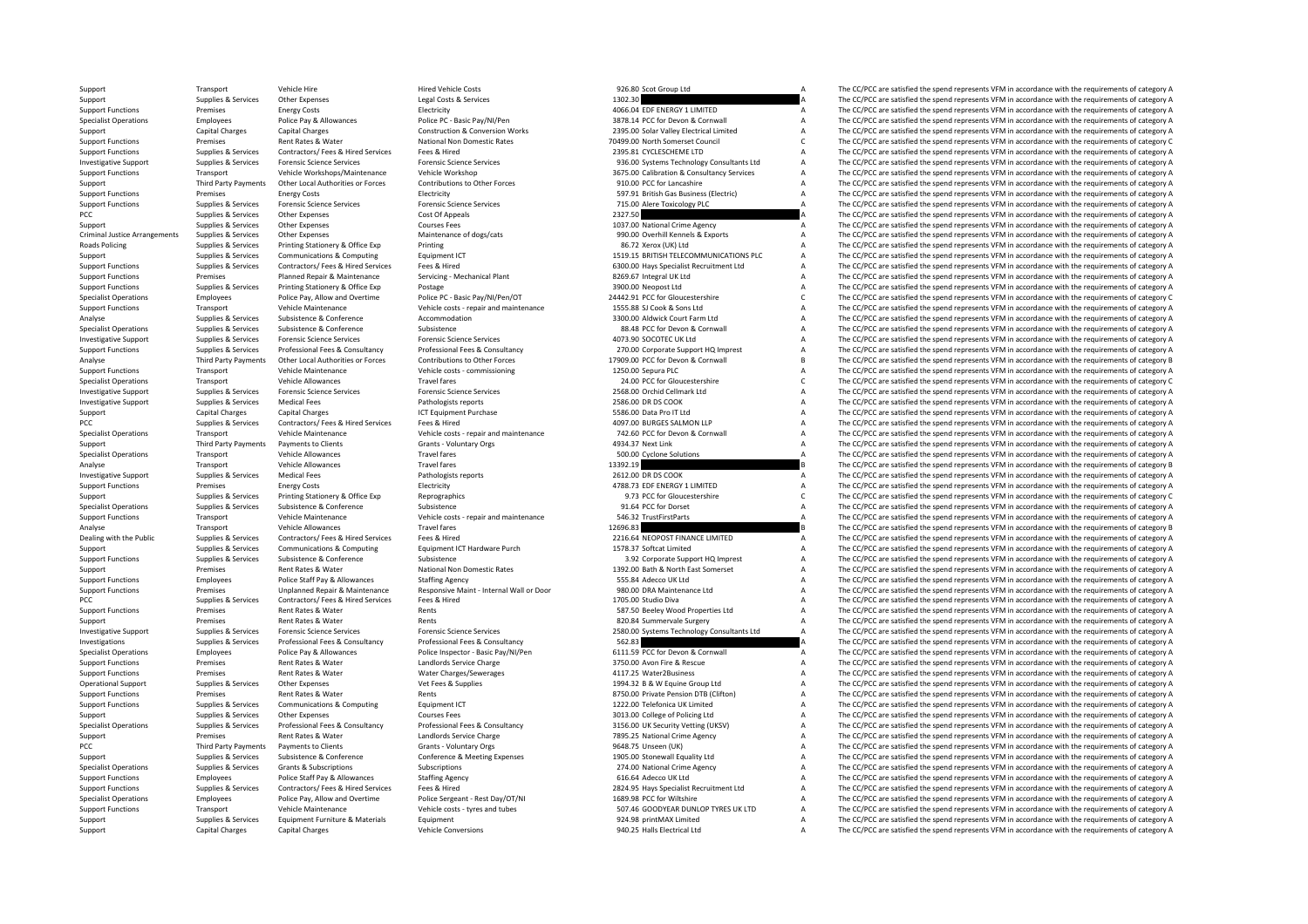Criminal JusticeCriminal JusticePCC ThirdCriminal JusticeCriminal JusticeCriminal JusticeRoads Policing Criminal Justice

Supplies & Services Other Expenses Supplies Remand costs and the Service of the Services A The CC/PCC are satisfied the spend represents VFM in accordance with the requirements of category A The CC/PCC are satisfied the sp

Support Capital Charges Capital Charges Vehicle Conversions Vehicle Conversions 11542.94 Vauxhall Motors Limited B The CC/PCC are satisfied the spend represents VFM in accordance with the requirements of category B Support Premises Cleaning & Domestic Supplies Cleaning Charges 2037.08 Sodexo Limited B The CC/PCC are satisfied the spend represents VFM in accordance with the requirements of category B Support Functions Transport Vehicle Maintenance Vehicle costs - repair and maintenance Support COSTROL (UK) LTD A The CC/PCC are satisfied the spend represents VFM in accordance with the requirements of category A<br>Support on the CC/PCC are satisfied the spend represents VFM in accordance with the requirements of category A rents and the CC/PCC are satisfied the spend represents VFM in accordance with the requirements of category A rental Support Capital Charges Capital Charges Capital Charges Construction & Conversion Works 1470.00 N & S Flooring (Bristol) Ltd A The CC/PCC are satisfied the spend represents VFM in accordance with the requirements of catego Support Capital Charges Capital Charges Capital Charges Vehicle Conversions Vehicle Conversions 7970.00 Cleartone Telecoms Ltd A The CC/PCC are satisfied the spend represents VFM in accordance with the requirements of cate Specialist Operations Employees Police Pay Allow and Overtime Police Sergeant - Basic Pay/NI/Pen/OT 6122.18 PCC for Glourestershire C The CC/PCC are satisfied the spend represents VEM in accordance with the requirements of Support Functions Transport Vehicle Workshops/Maintenance Vehicle Materials S40.65 Chubb Fire & Security Ltd A The CC/PCC are satisfied the spend represents VFM in accordance with the requirements of category A Support Functions Supplies & Services Communications & Computing Equipment ICT Repairs & Maintenance 125857.19 Specialist Computer Centres C The CC/PCC are satisfied the spend represents VFM in accordance with the requirem Specialist Operations Transport Vehicle Maintenance Vehicle costs - repair and maintenance 614.84 PCC for Devon & Cornwall A The CC/PCC are satisfied the spend represents VFM in accordance with the requirements of category Support Transport Vehicle Allowances Travel fares Travel fares 2.50 PCC for Gloucestershire C The CC/PCC are satisfied the spend represents VFM in accordance with the requirements of category C Support Capital Charges Capital Charges Construction & Conversion Works 9150.00 Solar Valley Electrical Limited A The CC/PCC are satisfied the spend represents VFM in accordance with the requirements of category A Transport Vehicle Allowances Travel fares Travel fares and the spend test Bristol Limited A The CC/PCC are satisfied the spend represents VFM in accordance with the requirements of category A Support Premises Energy Costs Electricity Electricity Electricity (Electricity and the Support Controller of the CC/PCC are satisfied the spend represents VFM in accordance with the requirements of category C<br>Support Suppo Supplies & Services Professional Fees & Consultancy Professional Fees & Consultancy and the Support Support Support Support Support Support Support Support Support Support Support Support Support Support Support Support Su Support Functions Employees Police Staff Pay & Allowances Staffing Agency Staffing Agency 3734.00 University Hospitals Bristol NHS FT A The CC/PCC are satisfied the spend represents VFM in accordance with the requirements 1323.27 Royal Devon and Exeter NHS Foundati<br>21247 75 Victim Sunnort Callegory A The CC/PCC are satisfied the spend represents VFM in accordance with the requirements of category A Party Payments Counter County Create Voluntary Orgs 24747.75 Victim Support B The CC/PCC are satisfied the spend represents VFM in accordance with the requirements of category B Crants Victim Support 24747.75 Victim Suppor Operational Support Supplies & Services Other Expenses Courses Fees Courses Fees Courses Fees 737.50 College of Policing Ltd A The CC/PCC are satisfied the spend represents VFM in accordance with the requirements of catego The CC/PCC are satisfied the spend represents VFM in accordance with the requirements of category A Analyse Transport Vehicle Allowances Travel fares Travel fares and the CONSECT Transport Vehicle Allowances Travel fares Travel fares 11835.21 B The CC/PCC are satisfied the spend represents VFM in accordance with the requ Operational Support Supplies & Services Other Expenses Horses Horses Farrier Costs 625.00 A H Ball A The CC/PCC are satisfied the spend represents VFM in accordance with the requirements of category A Support Support Suppo Support Supplies According Support Equipment Furniture & Materials Equipment Equipment Equipment According to the Equipment Support of the Support of the Support Support Support Support Support Support Support Support Supp Support Functions Supplies & Services Other Expenses Legal Costs & Services Legal Costs & Services Legal Costs & Services 713.34 A The CC/PCC are satisfied the spend represents VFM in accordance with the requirements of ca Transport Vehicle Maintenance Vehicle costs - repair and maintenance 2684.81 SJ Cook & Sons Ltd A The CC/PCC are satisfied the spend represents VFM in accordance with the requirements of category A Support Functions Transport Vehicle Hire Hired Vehicle Costs 1950.00 COUNTY CARS A The CC/PCC are satisfied the spend represents VFM in accordance with the requirements of category A Hired Vehicle Costs 1350.00 COUNTY CARS Support Functions Premises Rent Rates & Water Hire of Accommodation S50.84 Landmarc Support Services Ltd A The CC/PCC are satisfied the spend represents VFM in accordance with the requirements of category A New Yorking cos Support Functions Transport Vehicle Maintenance Vehicle ocean repair and maintenance 1028.15 SL Cook & Sons Ltd A The CC/PCC are satisfied the spend represents VFM in accordance with the requirements of category A The CC/P Operational Support Supplies & Services Other Expenses Dogs ‐ Food Dogs ‐ Food Support Support Support Support<br>
Support Functions Support Support Support Support Support Support Support Support Support Support Functions Su Support Functions Supplies Accommunications Communications Computing Computing Computing Computing Computing C<br>The CC/PCC are satisfied the spend represents VFM in accordance with the requirements of category Computing C<br>T Supplies & Services Communications & Computing Equipment ICT Repairs & Maintenance 73756.54 IBM (United Kingdom) Ltd Care are CC/PCC are satisfied the spend represents VFM in accordance with the requirements of category C<br> PCC Supplies & Services Contractors/ Fees & Hired Services Fees & Hired Services Fees & Hired Services Fees & Hired A Z205.00 Studio Diva A The CC/PCC are satisfied the spend represents VFM in accordance with the requireme Support Functions Supporters Communications & Computing Faultment ICT Software 1891.00 INSIGHT DIRECT (UK) ITD B The CC/PCC are satisfied the spend represents VFM in accordance with the requirements of category B Specialist Operations Supplies & Services Subsistence Subsistence Accommodation Accommodation accommodation 5057.00 A The CC/PCC are satisfied the spend represents VFM in accordance with the requirements of category A<br>Supp SUPPORT FUNCTIONS Support Functions Support Functions Audit Functions And The CC/PCC are satisfied the spend represents VFM in accordance with the requirements of category A C The CC/PCC are satisfied the spend represents Specialist Operations Employees Police Pay, Allow and Overtime Police Sergeant - Basic Pay/NI/Pen/OT 6029.91 PCC for Gloucestershire CC/PCC are satisfied the spend represents VFM in accordance with the requirements of cate Operational Support Premises Planned Repair & Maintenance Grounds Maintenance South West Ltd A The CC/PCC are satisfied the spend represents VFM in accordance with the requirements of category A Support Supplies & Services Communications & Computing Equipment ICT 1216.80 A The CC/PCC are satisfied the spend represents VFM in accordance with the requirements of category A Support Capital Charges Capital Charges Vehicle Conversions Vehicle Conversions 11542.94 Vauxhall Motors Limited B The CC/PCC are satisfied the spend represents VFM in accordance with the requirements of category B Specialist Operations Supplies & Services Other Expenses Licences & Orders Licences & Orders Corders Corders 615.29 Experian Ltd A The CC/PCC are satisfied the spend represents VFM in accordance with the requirements of ca Support Capital Charges Capital Charges Vehicles Purchase Vehicles Purchase 11542.94 Vauxhall Motors Limited B The CC/PCC are satisfied the spend represents VFM in accordance with the requirements of category B Support Functions Supplies & Services Equipment Furniture & Materials Equipment Cleaning & Materials Functions and the content of category A The CC/PCC are satisfied the spend represents VFM in accordance with the requirem Support Functions Premises Rent Rates & Water Rents Rents Rents Rents Rents 2800.00 North Somerset Council A The CC/PCC are satisfied the spend represents VFM in accordance with the requirements of category A Support Functions Employees Indirect Employee Expenses Direct Medical Intervention 1700.00 Clinical Partners Ltd A The CC/PCC are satisfied the spend represents VFM in accordance with the requirements of category A Supplies & Services Equipment Furniture & Materials Equipment Equipment Equipment Equipment Equipment Equipment 1209.80 Coldstar (UK) Ltd A The CC/PCC are satisfied the spend represents VFM in accordance with the requireme Supplies & Services Other Expenses Memand costs Remand costs and the Service of the Services Remand costs and the requirements of category A The CC/PCC are satisfied the spend represents VFM in accordance with the requirem Specialist Operations Supplies & Services Subsistence Subsistence Subsistence Subsistence Subsistence Subsistence Subsistence A The CC/PCC are satisfied the spend represents VFM in accordance with the requirements of categ Support Functions Premises Rent Rates & Water National Non Domestic Rates 588.00 South Somerset District Council A The CC/PCC are satisfied the spend represents VFM in accordance with the requirements of category A<br>Boads P Policing Supplies & Services Printing Stationery & Office Exp Postage Principal Monomestic Rates and A a The CC/PCC are satisfied the spend represents VFM in accordance with the requirements of category A a a mechanical ma Support Functions Premises Rent Rates & Water National Non Domestic Rates 2268.00 Bath & North East Somerset A The CC/PCC are satisfied the spend represents VFM in accordance with the requirements of category A Sente A The Support Premises Rent Rates & Water Rents Rents Rents Rents 2666.66 BATH & NORTH EAST SOMERSET COUNCIL A The CC/PCC are satisfied the spend represents VFM in accordance with the requirements of category A Support Functions Supplies & Services Equipment Furniture & Materials Equipment 18.17 Corporate Support HQ Imprest A The CC/PCC are satisfied the spend represents VFM in accordance with the requirements of category A Support Functions Supplies & Services Communications & Computing Equipment ICT 2544.00 Vodafone A The CC/PCC are satisfied the spend represents VFM in accordance with the requirements of category A Decleved and the require Investigative Support Support Support Support Services Forensic Science Services Services 3648.00 Orchid Cellmark Ltd A The CC/PCC are satisfied the spend represents VFM in accordance with the requirements of category A Supplies & Supplies & Supplies Bervices Equipment Furniture & Materials Equipment Cleaning & Materials Anarching Bubber and the Supplies and the Supplies and the CC/PCC are satisfied the spend represents VFM in accordance The CC/PCC are satisfied the spend represents VFM in accordance with the requirements of category A Transport Vehicle Maintenance Vehicle costs repair and maintenance and the costs repair and maintenance and maintenance and the maintenance and the CC/PCC are satisfied the spend represents VFM in accordance with the requi Investigative Support Supplies & Services Forensic Science Services Forensic Science Services Forensic Science Services Forensic Science Services Support and a State and the CC/PC are satisfied the spend represents VFM in Sunnort Sunning & Services Foulument Furniture & Materials Foulument Renairs & Maintenance 730.00 Nevia Scientific Limited a The CC/PCC are satisfied the spend represents VEM in accordance with the requirements of category Analyse Transport Vehicle Allowances Travel fares Travel fares Travel fares Travel fares Travel fares Travel fares Travel fares and the SEC/PCC are satisfied the spend represents VFM in accordance with the requirements of Support Capital Charges Capital Charges Vehicle Conversions Vehicle Conversions 7970.00 Cleartone Telecoms Ltd A The CC/PCC are satisfied the spend represents VFM in accordance with the requirements of category A Support Functions Employees Police Staff Pay & Allowances Staffing Agency Staffing Agency States States States States States and the States States States and the States of the States of A States of the CC/PCC are satisfied Support Functions Transport Vehicle Maintenance Vehicle costs – tyres and tubes 902.92 Micheldever Tyres Ltd A The CC/PCC are satisfied the spend represents VFM in accordance with the requirements of category A Support Fun Support Functions Premises Energy Costs Gas Gas Gas Category And Support Energy Costs Gas Staffing Agency Costs Gas<br>Support Functions Support Functions Employees Police Staff Pay & Allowances Staffing Agency Staffing Agenc Support Functions Employees Police Staff Pay & Allowances Staffing Agency Staffing Agency States Staffing Agency 542.81 Adecco UK Ltd A The CC/PCC are satisfied the spend represents VFM in accordance with the requirements Transport Vehicle Maintenance Vehicle costs - repair and maintenance 561.77 PCC for Devon & Cornwall A The CC/PCC are satisfied the spend represents VFM in accordance with the requirements of category A Debt Changes - Inte Analyse Capital Financing External Interest Debt Charges - Interest Debt Charges - Interest 2064.92 Public Works Loan Board B The CC/PCC are satisfied the spend represents VFM in accordance with the requirements of categor Support Supplies & Services Communications & Computing Equipment ICT 2064.92 2064.92 A The CC/PCC are satisfied the spend represents VFM in accordance with the requirements of category A Support Employees Indirect Employee Expenses Inter Authority Adj 1974 Reorg 14184.28 PCC for Gloucestershire B The CC/PCC are satisfied the spend represents VFM in accordance with the requirements of category B Investigative Support Supplies & Services Forensic Science Services Forensic Science Services Forensic Science Services Forensic Science Services Science Services 2580.00 Systems Technology Consultants Ltd A The CC/PCC are Analyse Supplies & Services Equipment Furniture & Materials Equipment Curries Equipment 74.00 Corporate Support HQ Imprest A The CC/PCC are satisfied the spend represents VFM in accordance with the requirements of category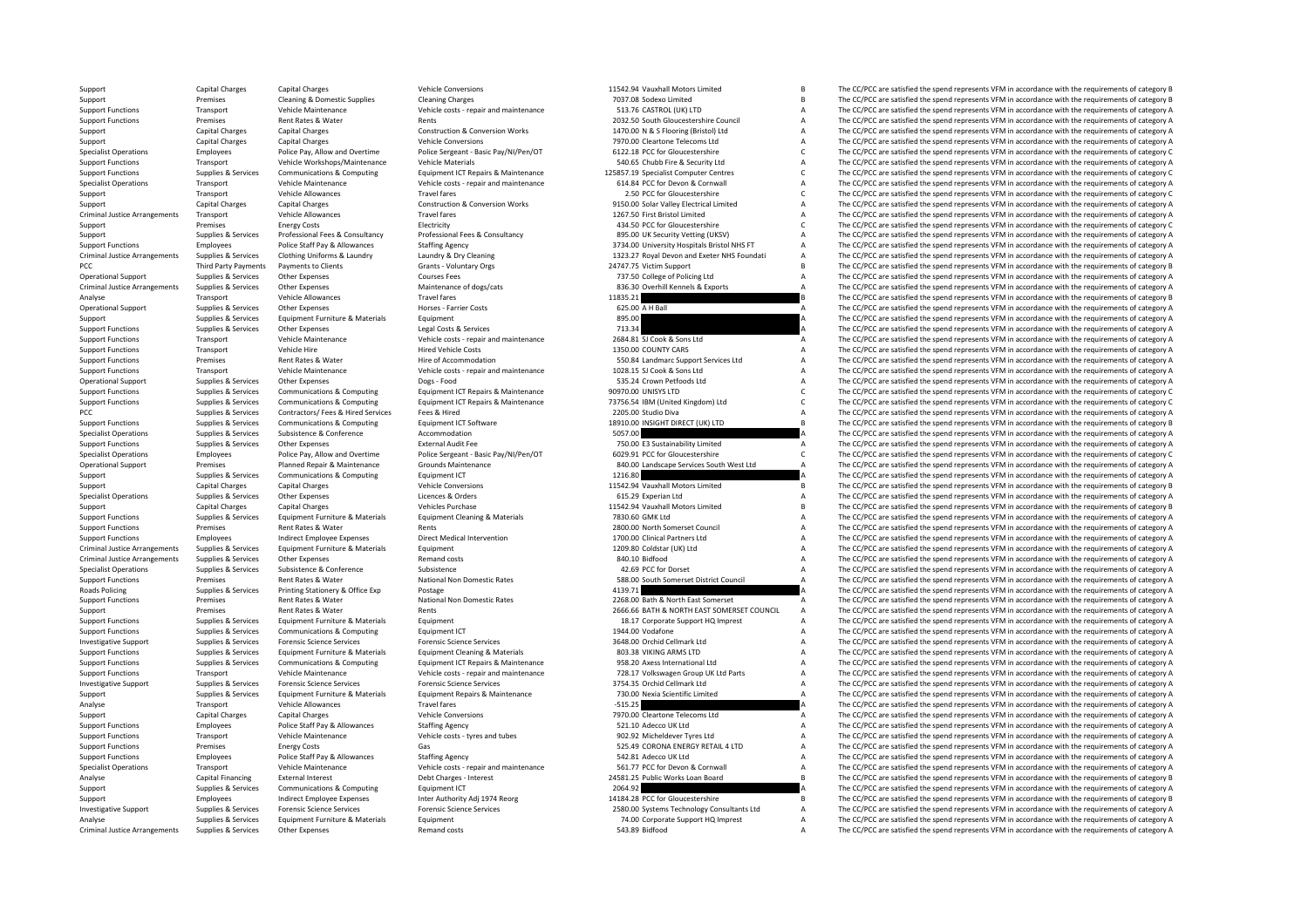Criminal JusticeCriminal JusticePCC Third Party Payments

Support Functions Premises Energy Costs Electricity Electricity Electricity and the Support Electricity and the spend represents VFM in accordance with the requirements of category A Support Support Supporters Subsistence & Conference Conference & Meeting Expenses 500.00 PCC for Wiltshire A The CC/PCC are satisfied the spend represents VFM in accordance with the requirements of category A Support Capital Charges Capital Charges Capital Charges Active Computer Purchase 139600.00 Telefonica UK Limited C The CC/PCC are satisfied the spend represents VFM in accordance with the requirements of category C Support Postage **Supplies A The CC/PCC are satisfied the spend represents VFM in accordance with the requirements of category A** The CC/PCC are satisfied the spend represents VFM in accordance with the requirements of category A Support Premises Rent Rates & Water Mater Charges/Sewerages and a state and the Support Charges and the CC/PCC are satisfied the spend represents VFM in accordance with the requirements of category C<br>Support Capital Charge Support Capital Charges Capital Charges Capital Charges Construction & Conversion Fees 1750.00 Bristol City Council A The CC/PCC are satisfied the spend represents VFM in accordance with the requirements of category A Supp Support Functions Transport Vehicle Maintenance Vehicle Costs - repair and maintenance 3357.24 SJ Cook & Sons Ltd A The CC/PCC are satisfied the spend represents VFM in accordance with the requirements of category A Support Functions Supplies & Services Communications & Computing Equipment ICT 23534.26 Telefonica UK Limited B The CC/PCC are satisfied the spend represents VFM in accordance with the requirements of category B Support Functions Premises Rent Rates & Water National Non Domestic Rates 6951.00 Bristol City Council A The CC/PCC are satisfied the spend represents VFM in accordance with the requirements of category A Support Functions Transport Vehicle Maintenance Vehicle costs ‐ repair and maintenance 561.12 PCC for Dorset A The CC/PCC are satisfied the spend represents VFM in accordance with the requirements of category A Investigative Support Supplies & Services Equipment Furniture & Materials Equipment Operational Support Departional Equipment Operational Limited 620.00 D.tec International Limited A The CC/PCC are satisfied the spend repr Support Functions Transport Vehicle Maintenance Vehicle costs - repair and maintenance 2003.66 MJ Fews Ltd A The CC/PCC are satisfied the spend represents VFM in accordance with the requirements of category A Specialist Operations Supplies & Services Equipment Furniture & Materials Equipment 750.00 Sepura PLC 750.00 Sepura PLC A The CC/PCC are satisfied the spend represents VFM in accordance with the requirements of category A Disused Supplies & Services Printing Stationery & Office Exp Printing 1864.20 Xerox (UK) Ltd 1864.20 Xerox (UK) Ltd A The CC/PCC are satisfied the spend represents VFM in accordance with the requirements of category A The Transport Vehicle Maintenance Vehicle costs ‐ repair and maintenance 1653.95 SJ Cook & Sons Ltd A The CC/PCC are satisfied the spend represents VFM in accordance with the requirements of category A Specialist Operations Premises Rent Rates Rent Rates Rent Rates National Non Domestic Rates 1476.00 North Somerset Council A The CC/PCC are satisfied the spend represents VFM in accordance with the requirements of category Support Functions Premises Rent Rates Rent Rates Rent Rates Rent Rates Rent Rates Communications Rent Rates Premises Rent Rates Premises Premises Premises Premises Papare Rent Rates Premises Premises Papare Rent Rates Prem Support Functions Premises Planned Repair & Maintenance Servicing • Fire Alarm 6612.60 STATIC SYSTEMS GROUP PLC A The CC/PCC are satisfied the spend represents VFM in accordance with the requirements of category A The CC/P Support Supplies & Services Equipment Furniture & Materials Equipment Equipment Equipment Equipment Equipment Equipment Consultancy and the Support A The CC/PCC are satisfied the spend represents VFM in accordance with the The CC/PCC are satisfied the spend represents VFM in accordance with the requirements of category A Support Supplies & Services Equipment - Consumables Equipment - Consumables Equipment - Consumables Equipment Consumables Equipment Consumables and the spend represents VFC are satisfied the spend represents VFM in accorda Support Capital Charges Capital Charges Capital Charges Vehicle Conversions Vehicle Conversions 11542.94 Vauxhall Motors Limited B The CC/PCC are satisfied the spend represents VFM in accordance with the requirements of ca Support Functions Supplies & Services Other Expenses Courses Fees Courses Fees Support Courses Fees Courses Fees Fees 543.60 A The CC/PCC are satisfied the spend represents VFM in accordance with the requirements of catego Operational Support Supplies & Services Other Expenses May Dogs - Kennel Purchase & Maint May and acter and Cattery and The CC/PCC are satisfied the spend represents VFM in accordance with the requirements of category A<br>Th The CC/PCC are satisfied the spend represents VFM in accordance with the requirements of category A Support Functions Transport Vehicle Maintenance Vehicle costs - fuel vehicle costs - fuel 4186.40 Certas Energy UK Ltd A The CC/PCC are satisfied the spend represents VFM in accordance with the requirements of category A C Arrangements Supplies & Services Equipment Equipment Equipment Equipment Coldstar (UK) Ltd A The CC/PCC are satisfied the spend represents VFM in accordance with the requirements of category A The CC/PCC are satisfied the Support Functions Transport Vehicle Workshops/Maintenance Vehicle Workshop 1955.30 Calibration & Consultancy Services A The CC/PCC are satisfied the spend represents VFM in accordance with the requirements of category A Th Support Functions Transport Vehicle Maintenance Vehicle Costs - repair and maintenance 932.01 BMW (UK) Ltd A The CC/PCC are satisfied the spend represents VFM in accordance with the requirements of category A Support Commu Supplies And Equipment Furniture & Materials Equipment Equipment and the COLO Sonic Communications (INT) Ltd B The CC/PCC are satisfied the spend represents VFM in accordance with the requirements of category B<br>Containing Operational Support Supplies & Services Other Expenses Other Expenses Horses - Forage 1510.45 A 1510.45 A NICHOLS (COW MILLS) LTD A The CC/PCC are satisfied the spend represents VFM in accordance with the requirements of c Support Functions Transport Vehicle Maintenance Vehicle Costs - repair and maintenance 967.94 DRIVE VAUXHALL A The CC/PCC are satisfied the spend represents VFM in accordance with the requirements of category A Support Fun Support Functions Functions Employees Police Staff Pay & Allowances Staffing Agency 521.10 Adecco UK Ltd A The CC/PCC are satisfied the spend represents VFM in accordance with the requirements of category A Specialist Operations Employees Police Pay, Allow and Overtime Police PC – Rest Day/OT/NI 1508.84 PCC for Dorset A The CC/PCC are satisfied the spend represents VFM in accordance with the requirements of category C<br>Support C The CC/PCC are satisfied the spend represents VFM in accordance with the requirements of category C Operational Support Supplies & Services Equipment Furniture & Materials Equipment Operational Equipment Operational 8741.00 iRed Ltd A The CC/PCC are satisfied the spend represents VFM in accordance with the requirements o Support Functions Supplies & Services Other Expenses Courses Fees Courses Fees 750.00 PCC for Gloucestershire A The CC/PCC are satisfied the spend represents VFM in accordance with the requirements of category A Support Support Communications Communications Computing Factors Equipment ICT 936.00 936.00 A The CC/PCC are satisfied the spend represents VFM in accordance with the requirements of category A Supplies & Services Clothing Uniforms & Laundry Laundry Mundry & Dry Cleaning 1219.76 Royal Devon and Exeter NHS Foundati A The CC/PCC are satisfied the spend represents VFM in accordance with the requirements of category Support Functions Premises Energy Costs Electricity Electricity and the Support Electricity and the requirements of category A The CC/PCC are satisfied the spend represents VFM in accordance with the requirements of catego Specialist Operations Supplies & Services Subsistence & Conference Accommodation 2809.83 The Trouville Hotel A The CC/PCC are satisfied the spend represents VFM in accordance with the requirements of category A Support Support Support Other Expenses Legal Fees 3rd Party 2500.00 2500.00 A The CC/PCC are satisfied the spend represents VFM in accordance with the requirements of category A Support Functions Supplies & Services Equipment Furniture & Materials Equipment 785.50 PRO‐TECT SAFETY SIGNS A The CC/PCC are satisfied the spend represents VFM in accordance with the requirements of category A Support Capital Charges Capital Charges 2011 CT Equipment Purchase 2111.50 Telefonica UK Limited A The CC/PCC are satisfied the spend represents VFM in accordance with the requirements of category A Payments to Clients Clients Crants - Voluntary Orgs Servent School May are and the School May are to Computer of the CC/PCC are satisfied the spend represents VFM in accordance with the requirements of category B The CC/PC Support Capital Charges Capital Charges Schild Charges Vehicle Conversions Vehicle Conversions 3279.58 RS Fleet Installations Ltd B The CC/PCC are satisfied the spend represents VFM in accordance with the requirements of c Support Functions Supplies & Services Communications & Computing Equipment ICT Repairs & Maintenance 8779.00 Data Pro IT Ltd Mainten A The CC/PCC are satisfied the spend represents VFM in accordance with the requirements o Support Functions Premises Planned Repair & Maintenance Alterations to Buildings 1160.33 Fox Moving and Storage A The CC/PCC are satisfied the spend represents VFM in accordance with the requirements of category A Support Support Functions Supplies & Services Communications & Computing Equipment ICT Software 2100.00 Recipero Ltd 200.00 Recipero Ltd A The CC/PCC are satisfied the spend represents VFM in accordance with the requirements of ca Supplies & Supplies & Supples & Professional Fees & Consultancy Professional Fees & Consultancy Professional Fees & Consultancy 763.00 UK Security Vetting (UKSV) The CC/PCC are satisfied the spend represents VFM in accorda Support Functions Support Functions of Computing and Communications Communications & Computing Computing and Equipment ICT Software 1231.16 ESRI UK Ltd A The CC/PCC are satisfied the spend represents VFM in accordance with Support Functions Supplies & Services Communications & Computing Equipment ICT examples and the support ICT of the CC/PCC are satisfied the spend represents VFM in accordance with the requirements of category A The CC/PCC Operational Support Transport Vehicle Hire Hired Vehicle Costs Hired Vehicle Costs 1024.80 Scot Group Ltd A The CC/PCC are satisfied the spend represents VFM in accordance with the requirements of category A Support Functions Supplies & Services Forencic Science Services Forensic Science Services 650.00 Alere Toxicology PLC A The CC/PCC are satisfied the spend represents VFM in accordance with the requirements of category A Support Functions Premises Energy Costs Gas Gas Gas Gas Content Conversions Gas and Content Conversions Gas and Conversions Capital 4 LTD A The CC/PCC are satisfied the spend represents VFM in accordance with the requireme Support Capital Charges Capital Charges Capital Charges Vehicle Conversions Vehicle Conversions 3279.58 RS Fleet Installations Ltd B The CC/PCC are satisfied the spend represents VFM in accordance with the requirements of Support Premises Energy Costs Electricity Electricity Electricity Electricity Support Electricity Support A The CC/PCC are satisfied the spend represents VFM in accordance with the requirements of category A Support Functi Support Functions Premises Energy Costs Gategory And Costs Gas CORONA ENERGY RETAIL 4 LTD A The CC/PCC are satisfied the spend represents VFM in accordance with the requirements of category A Corona ENERGY RETAIL 4 LTD SOL Specialist Operations Employees Police Pay, Allow and Overtime Police Staff - Overtime/NI 189.50 PCC for Wiltshire A The CC/PCC are satisfied the spend represents VFM in accordance with the requirements of category A Support Functions Transport Vehicle Maintenance Vehicle costs - repair and maintenance 1354.90 TrustFirstParts A The CC/PCC are satisfied the spend represents VFM in accordance with the requirements of category A Support F Premises Waste Disposal – Premises Waste Disposal – Premises 523.46 SUEZ Recycling and Recovery UK Ltd A The CC/PCC are satisfied the spend represents VFM in accordance with the requirements of category A Support Functions Supplies & Services Communications & Computing Equipment ICT Support Telefonica UK Limited A The CC/PCC are satisfied the spend represents VFM in accordance with the requirements of category A A A The CC/ Analyse Supplies & Services Equipment Furniture & Materials Equipment Equipment Contract and the service of the Services Equipment Purniture & Materials Equipment Contractional and the spend represents VFM in accordance wi Support Support Support Support Support Support Contractional 4455.00 AVON PROTECTION A The CC/PCC are satisfied the spend represents VFM in accordance with the requirements of category A Support Supplies & Services Other Expenses Legal Fees 3rd Party 2000.00 2000.00 A The CC/PCC are satisfied the spend represents VFM in accordance with the requirements of category A recordance with the requirements of cate The CC/PCC are satisfied the spend represents VFM in accordance with the requirements of category A Support Functions Premises Premises Rent Rates & Water Rents Rents Rents Rents Rents Rents Rents Rents Rents Rents Rents Rents Rents Rents and a Support Pension DTB (Clifton) A The CC/PCC are satisfied the spend represents Specialist Operations Supplies & Services Subsistence Subsistence Subsistence Subsistence Subsistence Subsistence Subsistence Subsistence Subsistence Subsistence Subsistence Subsistence Subsistence Subsistence 272.86 PCC f Support Functions Premises Energy Costs Electricity Electricity 39725.04 EDF ENERGY 1 LIMITED B The CC/PCC are satisfied the spend represents VFM in accordance with the requirements of category B Support Functions Premises Energy Costs Electricity Electricity Betting the Support Electricity Betting Ltd A The CC/PCC are satisfied the spend represents VFM in accordance with the requirements of category A Support Functions Premises Rent Rates & Water National Non Domestic Rates 3722.00 Bristol City Council A The CC/PCC are satisfied the spend represents VFM in accordance with the requirements of category A Support Supplies & Services Other Expenses Courses Fees Courses Fees 780.00 The Investigator 780.00 The Investigator A The CC/PCC are satisfied the spend represents VFM in accordance with the requirements of category A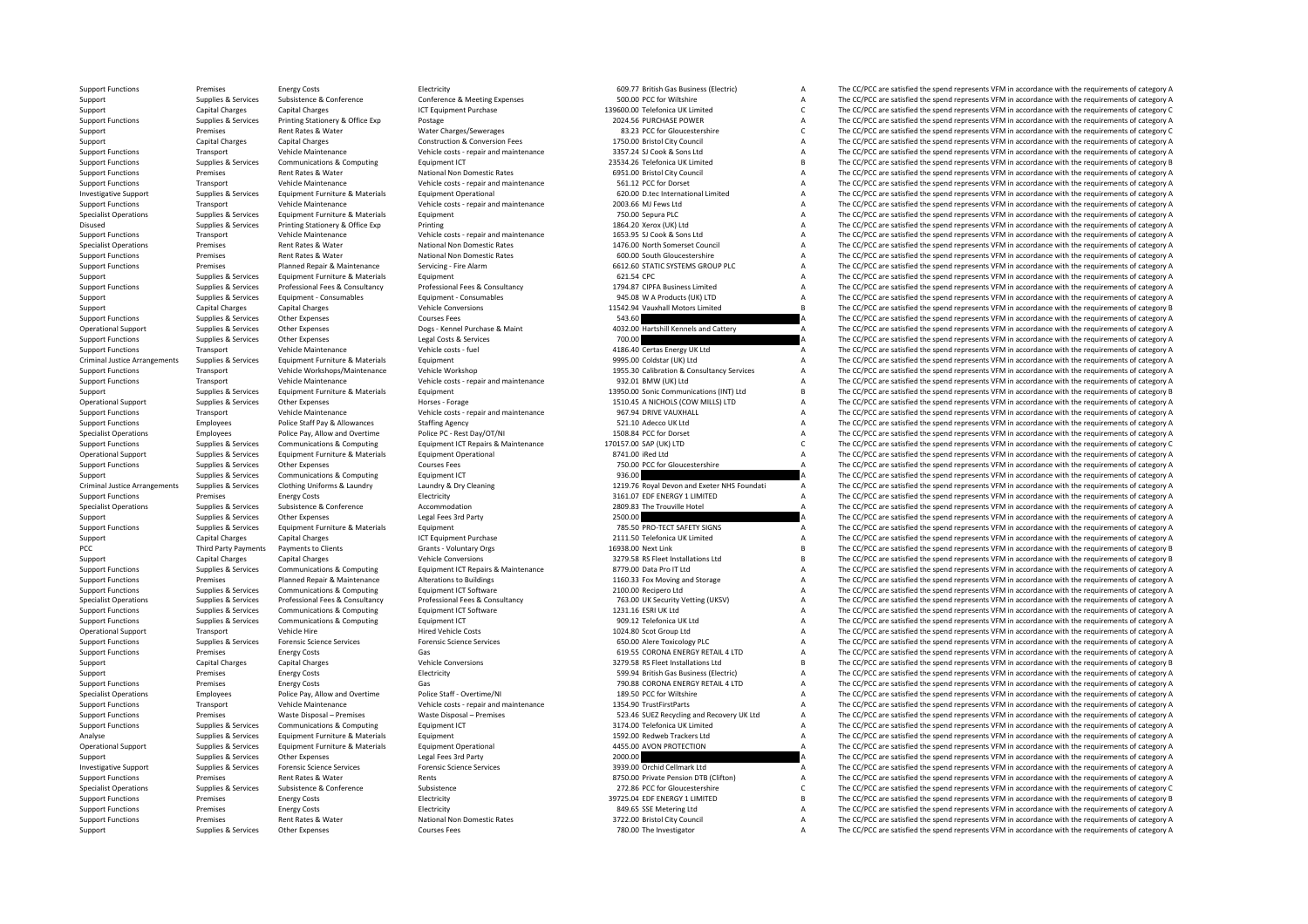Criminal JusticeCriminal Justice**Roads Policing Local Policing** Local Policing

|         | 926.80 Scot Group Ltd                         | A |
|---------|-----------------------------------------------|---|
|         | 1182.99 Bidfood                               | A |
|         | 7970.00 Cleartone Telecoms Ltd                | A |
|         |                                               | A |
|         | 806.75 NETWORK SECURITY SYSTEMS EUROPE (UK    |   |
|         | 12826.43 PCC for Gloucestershire              | c |
|         | 1980.00 Control-F Ltd                         | A |
|         | 8436.00 Securitas Security Services (UK) Lt   | А |
|         | 2480.64 EDF ENERGY 1 LIMITED                  | A |
|         |                                               |   |
| 1500.00 |                                               | A |
|         | 3735.00 Love to Ride Ltd                      | A |
|         | 1077.14 Xerox (UK) Ltd                        | A |
|         | 14288.75 Orchid Cellmark Ltd                  | B |
|         |                                               |   |
|         | 3.83 Corporate Support HQ Imprest             | A |
|         | 785.18 SUEZ Recycling and Recovery UK Ltd     | A |
|         | 2712.00 North Somerset Council                | A |
|         | 56000.00 Telefonica UK Limited                | C |
|         | 75429.00 Sedgemoor District Council           | C |
|         |                                               |   |
|         | 593.07 CORONA ENERGY RETAIL 4 LTD             | A |
|         | 245.50 Sedgemoor District Council             | A |
| 9938.51 |                                               | A |
|         | 3000.00 Resilience SW Ltd                     | A |
|         |                                               |   |
|         | 774.00 Sodexo Limited                         | A |
|         | 1159.98 Carco Group Ltd                       | A |
|         | 15114.50 Key Forensic Services Ltd            | B |
|         | 110750.00 Public Works Loan Board             | c |
|         |                                               | A |
|         | 1893.33 Xerox (UK) Ltd                        |   |
|         | 11290.00 South Gloucestershire                | B |
|         | 1799.00 West Somerset Council Rates/Council   | A |
|         | 907.54 SJ Cook & Sons Ltd                     | A |
| 6995.00 |                                               | A |
|         |                                               |   |
|         | 2487.00 Babcock Vehicle Engineering Limited   | A |
|         | 9966.54 Sodexo Limited                        | B |
|         | 196.56 Xerox (UK) Ltd                         | А |
|         | 1583.25 N & S Flooring (Bristol) Ltd          | A |
|         |                                               |   |
|         | 287518.00 Somerset County Council Pension Fun | c |
|         | 6510.06 PCC for Gloucestershire               | C |
|         | 1173.48 Royal Devon and Exeter NHS Foundati   | A |
|         | 1055.00 DC SMITH                              | A |
|         | 10122.75 Orchid Cellmark Ltd                  | B |
|         |                                               |   |
|         | 18000.00 Data Pro IT Ltd                      | B |
|         | 1776.00 Bath & North East Somerset            | A |
|         | 553.00 JL Corporate Ltd                       | A |
|         | 884.64 Bidfood                                | A |
|         |                                               |   |
|         | 865.00 WESSEX GLASS CO LTD                    | A |
|         | 1889.12 VIKING ARMS LTD                       | A |
|         | 6854.97 PCC for Gloucestershire               | C |
|         | 566.66 Voscur Limited                         | A |
|         | 3670.00 AI TRAINING SERVICES LTD              | A |
|         |                                               |   |
|         | 21756.75 Sodexo Limited                       | B |
|         | 510.00 Vodafone Corporate Limited             | A |
|         | 7970.00 Cleartone Telecoms Ltd                | A |
|         | 11542.94 Vauxhall Motors Limited              | R |
|         |                                               | A |
|         | 3600.00 UNIVERSITY OF THE WEST OF ENGLAND     |   |
|         | 65.23 PCC for Gloucestershire                 | Ċ |
|         | 11542.94 Vauxhall Motors Limited              | B |
|         | 1499.00 College of Policing Ltd               | A |
|         | 590.00 PCC for Lancashire                     | A |
|         | 1918.00 Data Pro IT Ltd                       | A |
|         |                                               |   |
|         | 2502.25 Sodexo Limited                        | B |
|         | 591.69 W A Products (UK) LTD                  | A |
|         | 1324.16 Gem Security Systems Ltd              | A |
|         | 2988.00 Orchid Cellmark Ltd                   | A |
|         |                                               |   |
|         | 4354.72 PCC for Gloucestershire               | Ċ |
| 1244.44 |                                               | A |
| 843.57  |                                               | A |
|         | 11542.94 Vauxhall Motors Limited              | B |
|         | 30906.50 Arval UK Ltd                         | B |
|         |                                               |   |
|         | 1020.51 SJ Cook & Sons Ltd                    | A |
|         | 2159.00 ASSA ABLOY Ltd T/A Traka              | A |
|         | 3157.50 The Trouville Hotel                   | А |
|         | 900.00 P & CC for West Yorkshire              | А |
|         |                                               |   |

Support Transport Vehicle Hire Mexico Hired Vehicle Costs Hired Vehicle Costs 926.80 Scot Group Ltd A The CC/PCC are satisfied the spend represents VFM in accordance with the requirements of category A Arrangements Supplies & Services Other Expenses Remand costs 1182.99 Bidfood A The CC/PCC are satisfied the spend represents VFM in accordance with the requirements of category A Support Capital Charges Capital Charges Capital Charges Vehicle Conversions Vehicle Conversions Vehicle Conversions 7970.00 Cleartone Telecoms Ltd A The CC/PCC are satisfied the spend represents VFM in accordance with the Planned Maint-Electrical and the CASS NETWORK SECURTY STATEM SURPE (UK A The CC/PCC are satisfied the spend represents VFM in accordance with the requirements of category A<br>Police Staff David Director Cass areas of categor Support Employees Police Staff Pay, Allow and Overtime Police Staff - Basic Pay/NI/Pen/OT 12826.43 PCC for Gloucestershire C The CC/PCC are satisfied the spend represents VFM in accordance with the requirements of category Other Expenses Courses Fees Courses Fees 1980.00 Control‐F Ltd A The CC/PCC are satisfied the spend represents VFM in accordance with the requirements of category A Sunnort Eugenitors Sunnilles & Sepultes & Contractors / Fees & Hired Services Fees & Hired Services Fees & Hired Services Fees & Hired Service Service Services SASAO Security Services (IIK) It A The CC/PCC are satisfied th Support Functions Premises Energy Costs Electricity Electricity **Electricity** 2480.64 EDF ENERGY 1 LIMITED A The CC/PCC are satisfied the spend represents VFM in accordance with the requirements of category A Supplies & Services Contractors/ Fees & Hired Services Fees & Hired 1500.00 1500.00 A The CC/PCC are satisfied the spend represents VFM in accordance with the requirements of category A Supplies & Services Professional Fees & Consultancy Professional Fees & Consultancy Professional Fees & Consultancy Professional Fees & Consultancy 3735.00 Love to Ride Ltd A The CC/PCC are satisfied the spend represents V Support Functions Supplies & Services Printing Stationery & Office Exp Printing 1077.14 Xerox (UK) Ltd A The CC/PCC are satisfied the spend represents VFM in accordance with the requirements of category A Investigative Support Supplies & Services Forensic Science Services Forensic Science Services Forensic Science Services Forensic Science Services and the control of category B The CC/PCC are satisfied the spend represents Support Functions Supplies & Services Subsistence & Conference Hospitality Hospitality 3.83 Corporate Support HQ Imprest A The CC/PCC are satisfied the spend represents VFM in accordance with the requirements of category A Support Functions Premises Waste Disposal – Premises Waste Disposal – Premises Waste Disposal – Premises Waste Disposal – Premises Waste Disposal – Premises Waste Disposal – Premises 785.18 SUEZ Recycling and Recovery UK L Support Functions Premises Rent Rates Rent Rates Rent Rates National Non Domestic Rates 2712.00 North Somerset Council A The CC/PCC are satisfied the spend represents VFM in accordance with the requirements of category A Support Capital Charges Capital Charges Capital Charges Support Such that Carges ICT Equipment Purchase Support Such and the CO/PC are satisfied the spend represents VFM in accordance with the requirements of category C Su Support Functions Premises Rent Rates & Water National Non Domestic Rates 75429.00 Sedgemoor District Council C The CC/PCC are satisfied the spend represents VFM in accordance with the requirements of category C Support Premises Energy Costs Gas 593.07 CORONA ENERGY RETAIL 4 LTD A The CC/PCC are satisfied the spend represents VFM in accordance with the requirements of category A Support Functions Premises Premises Rent Rates & Water Landlords Service Charge Landlords Service Charge 245.50 Sedgemoor District Council A The CC/PCC are satisfied the spend represents VFM in accordance with the requirem The CC/PCC are satisfied the spend represents VFM in accordance with the requirements of category A Specialist Operations Supplies & Services Contractors/ Fees & Hired Services Fees & Hired Services Fees & Hired Services Services A The CC/PCC are satisfied the spend represents VFM in accordance with the requirements of c Support Functions Supplies & Services Catering Catering Catering Catering Catering Catering Catering Catering Catering Catering Catering Catering and the magintanance and the spend represents and the control of the CC/PC a Support Functions Transport Vehicle Maintenance Vehicle costs repair and maintenance 1159.98 Carco Group Ltd A The CC/PCC are satisfied the spend represents VFM in accordance with the requirements of category A The CC/PCC Investigative Support Supplies & Services Forensio Science Services Forensic Science Services Forensic Science Services Forensic Science Services and the material of the Services Capital Englishments of category B<br>Analyse Analyse Capital Financing External Interest Debt Charges - Interest Debt Congress interest 110750.00 Public Works Loan Board C The CC/PCC are satisfied the spend represents VFM in accordance with the requirements of catego Support Functions Supplies & Services Communications & Computing Equipment ICT Software 1893.33 Xerox (UK) Ltd A The CC/PCC are satisfied the spend represents VFM in accordance with the requirements of category A National Support Premises Rent Rates & Water National Non Domestic Rates 11290.00 South Gloucestershire B The CC/PCC are satisfied the spend represents VFM in accordance with the requirements of category B Support Functions Rent Rates Rent Rates Rent Rates National Non Domestic Rates 1799.00 West Somerset Council Rates/Council A The CC/PCC are satisfied the spend represents VFM in accordance with the requirements of category Support Functions Transport Vehicle Maintenance Vehicle Costs - repair and maintenance 907.54 SUCOOK & Sons Ltd A The CC/PCC are satisfied the spend represents VFM in accordance with the requirements of category A Support Supplies & Services Contractors/ Fees & Hired Services Fees & Hired 6995.00 A The CC/PCC are satisfied the spend represents VFM in accordance with the requirements of category A Support Functions Transport Vehicle Maintenance Vehicle costs – commissioning 2487.00 Babcock Vehicle Engineering Limited A The CC/PCC are satisfied the spend represents VFM in accordance with the requirements of category Support Functions Premises Cleaning & Domestic Supplies Cleaning Charges Cleaning Charges Cleaning Charges Support Charges and the CC/PCC are satisfied the spend represents VFM in accordance with the requirements of catego Support Support Support Services Printing Stationery & Office Exp Printing Printing 196.56 Xerox (UK) Ltd A The CC/PCC are satisfied the spend represents VFM in accordance with the requirements of category A Premises Planned Repair & Maintenance Planned Maint - Internal Decoration 1583.25 N & S Flooring (Bristol) Ltd Maint Maint Analyse The CC/PCC are satisfied the spend represents VFM in accordance with the requirements of ca Employees Police Staff Pay & Allowances Police Staff - Police Pension 287518.00 Somerset County Council Pension Fun C The CC/PCC are satisfied the spend represents VFM in accordance with the requirements of category C Support Employees Police Pay & Allowances Police Chief Inspector - Basic Pay/NI/Pen 6510.06 PCC for Gloucestershire C The CC/PCC are satisfied the spend represents VFM in accordance with the requirements of category C and Supplies & Services Clothing Uniforms & Laundry Laundry Laundry A Dry Cleaning Care and Exter NHS Foundati A The CC/PCC are satisfied the spend represents VFM in accordance with the requirements of category A Operational Support Supplies & Services Other Expenses Horses Enrage Horses Forage 1055.00 DC SMITH A The CC/PCC are satisfied the spend represents VEM in accordance with the requirements of category A Investigative Support Supplies & Services Forensic Science Services Forensic Science Services Forensic Science Services Forensic Science Services and the control of the CC/PCC are satisfied the spend represents VFM in acco Support Capital Charges Capital Charges Capital Charges ICT Equipment Purchase 18000.00 Data Pro IT Ltd B The CC/PCC are satisfied the spend represents VFM in accordance with the requirements of category B Support Functions Premises Rent Rates & Water National Non Domestic Rates 1776.00 Bath & North East Somerset A The CC/PCC are satisfied the spend represents VFM in accordance with the requirements of category A Support Supplies & Services Equipment Furniture & Materials Equipment Support Equipment Support Support A The CC/PCC are satisfied the spend represents VFM in accordance with the requirements of category A Supplies Services Other Expenses Contain Remand costs 884.64 Bidfood A The CC/PCC are satisfied the spend represents VFM in accordance with the requirements of category A The CC/PCC are satisfied the spend represents VFM i Support Functions Premises Unplanned Repair & Maintenance Responsive Maint - Internal Wall or Door 865.00 WESSEX GLASS CO LTD A The CC/PCC are satisfied the spend represents VFM in accordance with the requirements of categ Supplies & Supples & Services Equipment Furniture & Materials Materials Equipment Cleaning & Materials Materials and the Support Law and Support Cleaning AMATERIA and the CONCERT MATERIA The COPCC are satisfied the spend r Support Employees Police Pay, Allow and Overtime Police Inspector – Basic Pay/NI/Pen/OT 6854.97 PCC for Gloucestershire C The CC/PCC are satisfied the spend represents VFM in accordance with the requirements of category C PCC Supplies & Services Contractors/ Fees & Hired Services Fees & Hired Services Fees & Hired Services Fees & Hired Services Fees & Hired Services Services Services Services Fees & Hired Services Services Services Services Popiles & Services Other Expenses Courses Fees Courses Fees and the Courses Fees and the Services Courses Fees and the Services Courses Fees and the spend represents VFM in accordance with the requirements of category A<br>Pr Support Functions Support Cleaning & Domestic Supplies Cleaning Charges 21756.75 Sodexo Limited B The CC/PCC are satisfied the spend represents VFM in accordance with the requirements of category B Support Functions Supplies & Services Communications & Computing Telephone Calls Telephone Calls 510.00 Vodafone Corporate Limited A The CC/PCC are satisfied the spend represents VFM in accordance with the requirements of Support Capital Charges Capital Charges Vehicle Conversions Vehicle Conversions 7970.00 Cleartone Telecoms Ltd A The CC/PCC are satisfied the spend represents VFM in accordance with the requirements of category A Support Capital Charges Capital Charges Vehicle Conversions 11542.94 Vauxhall Motors Limited B The CC/PCC are satisfied the spend represents VFM in accordance with the requirements of category B Support Supplies & Services Other Expenses Courses Fees Courses Courses Fees 3600.00 UNIVERSITY OF THE WEST OF ENGLAND A The CC/PCC are satisfied the spend represents VFM in accordance with the requirements of category A Support Supplies & Services Waste Disposal Waste Disposal C ST 23 PCC for Gloucestershire C The CC/PCC are satisfied the spend represents VFM in accordance with the sequirements of category C Support Capital Charges Capital Charges Capital Charges Vehicles Purchase Vehicles Purchase 11542.94 Vauxhall Motors Limited B The CC/PCC are satisfied the spend represents VFM in accordance with the requirements of catego Support Functions Supplies & Services Other Expenses Courses Fees Courses Courses Courses Courses Courses Courses Courses Courses Courses Courses Courses Courses Courses Courses Courses Courses Courses Courses Courses Cour Investigative Support Support Support Support Support Other Expenses Courses Fees Courses Fees 590.00 PCC for Lancashire A The CC/PCC are satisfied the spend represents VFM in accordance with the requirements of category A Support Capital Charges Capital Charges ICT Equipment Purchase 1918.00 Data Pro IT Ltd A The CC/PCC are satisfied the spend represents VFM in accordance with the requirements of category A Support Premises Cleaning & Domestic Supplies Cleaning Charges 2502.25 Sodexo Limited B The CC/PCC are satisfied the spend represents VFM in accordance with the requirements of category B Support Supplies & Services Equipment - Consumables Equipment - Consumables Equipment - Consumables Equipment - Consumables S91.69 W A Products (UK) LTD A The CC/PCC are satisfied the spend represents VFM in accordance wit Support Supplies & Services Other Expenses Courses Fees Courses Courses Courses Courses Courses Courses Courses Courses Courses Courses Courses Courses Courses Courses Courses Courses Courses Courses Courses Courses Course Investigative Support Supplies & Services Forensic Science Services Forensic Science Services Procensic Science Services Procensic Science Services 2988.00 Orchid Cellmark Ltd A The CC/PCC are satisfied the spend represent Support Employees Police Pay & Allowances Police PC - Basic Pay/NI/Pen 4354.72 PCC for Gloucestershire C The CC/PCC are satisfied the spend represents VFM in accordance with the requirements of category C Support Support Support Other Expenses Legal Fees 3rd Party 1244.44 A The CC/PC are satisfied the spend represents VFM in accordance with the requirements of category A The CC/PC are satisfied the spend represents VFM in a Policing Transport Vehicle Allowances Vehicle mileage allowance and the search are allowed a state of the Search Mileage allowance and the spend represents VFM in accordance with the requirements of category A The CC/PCC a Support Capital Charges Capital Charges Vehicle Conversions Vehicle Conversions 11542.94 Vauxhall Motors Limited B The CC/PCC are satisfied the spend represents VFM in accordance with the requirements of category B Support Functions Transport Vehicle Maintenance Vehicle costs – fuel 30906.50 Arval UK Ltd B The CC/PCC are satisfied the spend represents VFM in accordance with the requirements of category B Support Functions Transport Vehicle Maintenance Vehicle costs - repair and maintenance 1020.51 SJ Cook & Sons Ltd A The CC/PCC are satisfied the spend represents VFM in accordance with the requirements of category A Support Functions Supplies & Services Communications & Computing Equipment ICT Software 2159.00 ASSA ABLOY Ltd Traka A The CC/PCC are satisfied the spend represents VFM in accordance with the requirements of category A Specialist Operations Supplies & Services Subsistence Subsistence Accommodation Accommodation 3157.50 The Trouville Hotel A The CC/PCC are satisfied the spend represents VFM in accordance with the requirements of category Supplies & Services Other Expenses Courses Fees Courses Fees 900.00 P & CC for West Yorkshire A The CC/PCC are satisfied the spend represents VFM in accordance with the requirements of category A Support Supplies & Services Other Expenses Payment of Claims - 3rd Party 750.00 750.00 A The CC/PCC are satisfied the spend represents VFM in accordance with the requirements of category A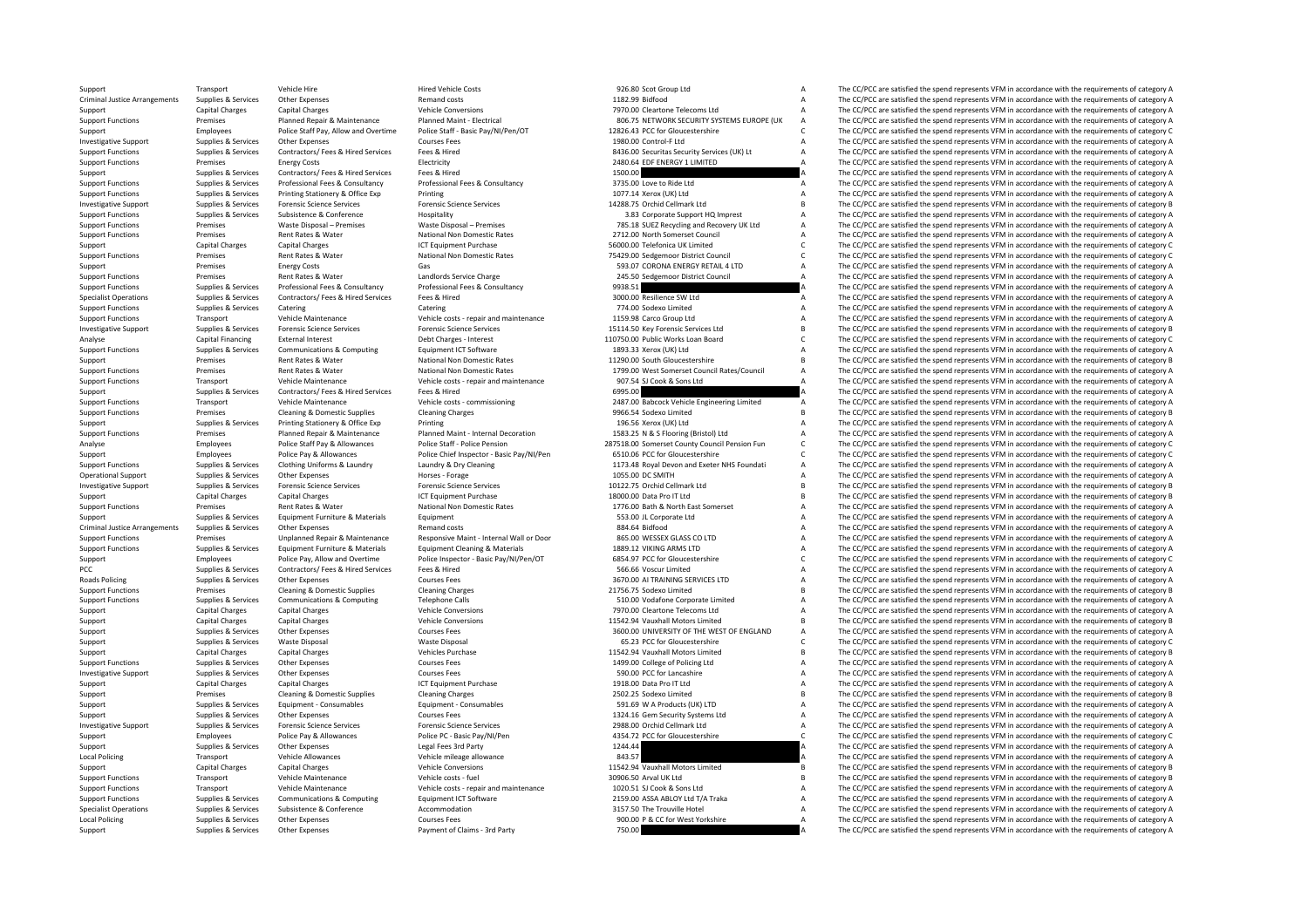Roads Policing Local Policing PCC Third Party Payments Criminal JusticeCriminal Justice

| 5108.50         |                                               | A      |
|-----------------|-----------------------------------------------|--------|
|                 | 728.99 Mill Autoquip                          | A      |
|                 | 3336.54 EDF ENERGY 1 LIMITED                  | А      |
|                 | 2666.66 BATH & NORTH EAST SOMERSET COUNCIL    | А      |
|                 | 520.67 CJ Freeman & Co Ltd                    | А      |
|                 | 511.00 South Somerset District Council        | A      |
|                 | 1460.00 STATIC SYSTEMS GROUP PLC              | A      |
|                 | 4930.99 BMW (UK) Ltd                          | A      |
|                 | 715.00 Alere Toxicology PLC                   | A      |
|                 | 584.00 Dynamic CCTV Ltd                       | A      |
|                 | 5335.11 EDF ENERGY 1 LIMITED                  | A      |
|                 | 1311.74 SJ Cook & Sons Ltd                    | A      |
|                 | 1448.98 Jackson Lift Services Ltd             | A      |
|                 | 940.25 Halls Electrical Ltd                   | A      |
|                 | 518.00 Mendip District Council                | A      |
|                 | 5083.78 PCC for Gloucestershire               | C      |
|                 | 2100.00 The Rotary Club of Taunton            | A      |
|                 | 2612.00 DR DS COOK                            | A      |
|                 | 1774.50 The Pet Studio                        | A      |
| 2225.00         |                                               | A      |
|                 |                                               |        |
|                 | 287518.00 Somerset County Council Pension Fun | c      |
|                 | 1683.14 PCC for Devon & Cornwall              | A      |
|                 | 45831.65 Matrix SCM Ltd                       | B      |
|                 | 5981.45 GVA Grimley Ltd Client A/C re         | A      |
|                 | 1110.35 SJ Cook & Sons Ltd                    | A      |
|                 | 6683.88 SJ Cook & Sons Ltd                    | A      |
|                 | 802.14 VIKING ARMS LTD                        | A      |
|                 | 9600.00 Alecto Forensic Services Ltd          | A      |
|                 | 11542.94 Vauxhall Motors Limited              | R      |
|                 | 1512.00 Haldons Ltd                           | А      |
|                 | 585.00 Alere Toxicology PLC                   | A      |
|                 | 30623.04 Arval UK Ltd                         | B      |
|                 | 1815.00 Mendip District Council               | А      |
|                 | 140625.00 Telefonica UK Limited               | C      |
|                 | 3174.00 Telefonica UK Limited                 | A      |
|                 | 2995.66 Vodafone                              | А      |
|                 | 137.00 National Crime Agency                  | A      |
|                 | 37147.25 Barnardos                            | B      |
|                 | 1858.25 Sonic Communications (INT) Ltd        | A      |
|                 | 1953.67 Overhill Kennels & Exports            | A      |
|                 | 2612.00 Dr A J Jeffery                        | A      |
|                 | 1599.00 PCC for Thames Valley                 | A      |
|                 | 265.86 PCC for Gloucestershire                | c      |
| 1296.60         |                                               | A      |
|                 | 3014.39 SJ Cook & Sons Ltd                    | A      |
|                 | 45356.00 South Gloucestershire                | R      |
|                 | 619.50 GOODYEAR DUNLOP TYRES UK LTD           | А      |
|                 | 4279.41 HERITAGE AUTOMOTIVE LTD               | A      |
|                 | 650.00 Solar Valley Electrical Limited        | A      |
|                 | 8900.67 ESRI UK Ltd                           | A      |
|                 | 15.75 Mediation at Work                       | A      |
|                 | 800.00 Mediation at Work                      | A      |
| 1450.93 Bidfood |                                               | A      |
|                 | 957.39 SECUREDOR SERVICES                     | A      |
| 641.78          |                                               | A      |
|                 | 4165.27 PCC for Wiltshire                     | A      |
|                 | 11542.94 Vauxhall Motors Limited              | B      |
|                 | 9508.00 Key Forensic Services Ltd             | A      |
|                 | 3279.58 RS Fleet Installations Ltd            | B      |
|                 | 13434.00 South Gloucestershire                | B      |
|                 | 1384.45 PCC for Wiltshire                     | A      |
|                 | 940.25 Halls Electrical Ltd                   | A      |
|                 | 4065.28 PURCHASE POWER                        | A      |
|                 | 5210.00 Coller IP Management Ltd              | A      |
|                 | 1680.00 North Somerset Council                | A      |
|                 |                                               | A      |
|                 | 164.00 Xerox (UK) Ltd                         | A      |
|                 | 660.95 TrustFirstParts                        | A      |
|                 | 279.50 Xerox (UK) Ltd                         |        |
| 895.00          | 2580.00 Systems Technology Consultants Ltd    | A<br>A |
|                 | 855.00 Solar Valley Electrical Limited        | A      |
|                 |                                               |        |

Support Supplies & Services Other Expenses Legal Fees 3rd Party Support Support Support A The CC/PCC are satisfied the spend represents VFM in accordance with the requirements of category A Support Functions Transport Vehicle Maintenance Vehicle costs – repair and maintenance 728.99 Mill Autoquip A The CC/PCC are satisfied the spend represents VFM in accordance with the requirements of category A Support Functions Premises Energy Costs Electricity Electricity S336.54 EDF ENERGY 1 LIMITED A The CC/PCC are satisfied the spend represents VFM in accordance with the requirements of category A<br>Support Parameter Schedule Support Premises Rent Rates & Water Rents Rents Rents Rents Rents 2666.66 BATH & NORTH EAST SOMERSET COUNCIL A The CC/PCC are satisfied the spend represents VFM in accordance with the requirements of category A Poplies & Supplies & Services Equipment Furniture & Materials Equipment Equipment Equipment Equipment Equipment Equipment A The CC/PCC are satisfied the spend represents VFM in accordance with the requirements of category Support Functions Premises Rent Rates & Water National Non Domestic Rates 511.00 South Somerset District Council A The CC/PCC are satisfied the spend represents VFM in accordance with the requirements of category A Support Functions Premises Planned Repair & Maintenance Fire Alarms 1460.00 STATIC SYSTEMS GROUP PLC A The CC/PCC are satisfied the spend represents VFM in accordance with the requirements of category A Support Capital Charges Capital Charges Vehicle Conversions Vehicle Conversions 4930.99 BMW (UK) Ltd A The CC/PCC are satisfied the spend represents VFM in accordance with the requirements of category A Support Functions Supplies & Services Forensic Science Services Forensic Science Services Forensic Science Services 715.00 Alere Toxicology PLC A The CC/PCC are satisfied the spend represents VFM in accordance with the req Support Support Support Support Equipment Furniture & Materials Equipment Equipment Support Services Equipment Support Services and Satisfied the spend represents VFM in accordance with the requirements of category A Servi Support Functions Premises Energy Costs Electricity Electricity S335.11 EDF ENERGY 1 LIMITED A The CC/PCC are satisfied the spend represents VFM in accordance with the requirements of category A Support Functions Transport Vehicle Maintenance Vehicle costs - repair and maintenance 1311.74 SJ Cook & Sons Ltd A The CC/PCC are satisfied the spend represents VFM in accordance with the requirements of category A Support Functions Premises Planned Repair & Maintenance Servicing - Lifts 1448.98 Jackson Lift Services Ltd A The CC/PCC are satisfied the spend represents VFM in accordance with the requirements of category A Support Capital Charges Capital Charges Capital Charges Vehicle Conversions Vehicle Conversions 940.25 Halls Electrical Ltd A The CC/PCC are satisfied the spend represents VFM in accordance with the requirements of categor Premises Rent Rates & Water National Non Domestic Rates 518.00 Mendip District Council A The CC/PCC are satisfied the spend represents VFM in accordance with the requirements of category A Support Employees Police Pay, Allow and Overtime Police Sergeant - Basic Pay/NI/Pen/OT 5083.78 PCC for Gloucestershire C The CC/PCC are satisfied the spend represents VFM in accordance with the requirements of category C C Policing Supplies and Contact Supplies Contact Supplies A The CC/PCC are satisfied the spend represents VFM in accordance with the requirements of category A The CC/PCC are satisfied the spend represents VFM in accordance Investigative Support Supplies & Services Medical Fees Pathologists reports 2612.00 DR DS COOK A The CC/PCC are satisfied the spend represents VFM in accordance with the requirements of category A The CC/PC are satisfied t Operational Support Supplies & Services Other Expenses Dogs - Kennel Purchase & Maint 1774.50 The Pet Studio A The CC/PCC are satisfied the spend represents VFM in accordance with the requirements of category A Support Sup Support Supplies & Services Equipment Furniture & Materials Equipment Equipment and the requirements of category A The CC/PCC are satisfied the spend represents VFM in accordance with the requirements of category A analyze Employees Police Staff Pay & Allowances Police Staff - Police Staff - Police Staff - Police Staff - Police Staff - Police Staff - Police Staff - Police Staff - Police Staff - Police Staff - Police Pension 287518.00 Somerse Specialist Operations Employees Police Pay & Allowances Police PC ‐ Basic Pay/NI/Pen 1683.14 PCC for Devon & Cornwall A The CC/PCC are satisfied the spend represents VFM in accordance with the requirements of category A Po Analyse The CC/PCC are stated the States Analyse Staffing Agency 45831.65 Matrix SCM Ltd B The CC/PCC are satisfied the spend represents VFM in accordance with the requirements of category B and represents VFM in accordanc Support Functions Premises Rent Rates & Water Landlords Service Charge 5981.45 GVA Grimley Ltd Client A/C re A The CC/PCC are satisfied the spend represents VFM in accordance with the requirements of category A<br>Support Fun Transport Vehicle Maintenance Vehicle costs ‐ repair and maintenance 1110.35 SJ Cook & Sons Ltd A The CC/PCC are satisfied the spend represents VFM in accordance with the requirements of category A Support Functions Transport Vehicle Maintenance Vehicle costs - repair and maintenance 6683.88 SJ Cook & Sons Ltd A The CC/PCC are satisfied the spend represents VFM in accordance with the requirements of category A Suppor Supplies & Services Equipment Furniture & Materials Equipment Current Butchens and the Service and the spend represent of the Service of the Services And the requirements of category A Support Supplies & Services Other Expenses Courses Fees Support Courses Fees 9600.00 Alecto Forensic Services Ltd A The CC/PCC are satisfied the spend represents VFM in accordance with the requirements of category A Develo Support Capital Charges Capital Charges Capital Charges Vehicle Conversions Vehicle Conversions 11542.94 Vauxhall Motors Limited B The CC/PCC are satisfied the spend represents VFM in accordance with the requirements of ca Support Capital Charges Capital Charges Construction & Conversion Fees 1512.00 Haldons Ltd A The CC/PCC are satisfied the spend represents VFM in accordance with the requirements of category A Support Functions Supplies & Services Forensic Science Services Forensic Science Services Forensic Science Services 585.00 Alere Toxicology PLC A The CC/PCC are satisfied the spend represents VFM in accordance with the req Support Functions Transport Vehicle Maintenance Vehicle costs – fuel 30623.04 Arval UK Ltd B The CC/PCC are satisfied the spend represents VFM in accordance with the requirements of category B and Rathe Spend Rathe Costs a Support Functions Premises Rent Rates Rulater National Non Domestic Rates 1815.00 Mendin District Council A The CC/PCC are satisfied the spend represents VFM in accordance with the requirements of category A Support Capital Charges Capital Charges Capital Charges Act agency C ICT Equipment Purchase 140625.00 Telefonica UK Limited C The CC/PCC are satisfied the spend represents VFM in accordance with the requirements of categor Supplies & Services Communications & Computing Equipment ICT equipment ICT and the Support Computing Equipment ICT Equipment ICT and the Support Computing and the Support of The CC/PCC are satisfied the spend represents VF Support Capital Charges Capital Charges Capital Charges 2015 ICT Equipment Purchase 2015.66 Vodafone 2095.66 Vodafone A The CC/PCC are satisfied the spend represents VFM in accordance with the requirements of category A Su Supplies & Services Grants & Subscriptions Subscriptions Subscriptions Subscriptions Subscriptions 137.00 National Crime Agency A The CC/PCC are satisfied the spend represents VFM in accordance with the requirements of cat Payments to Clients Crants and Crants Coluntary Orgs 37147.25 Barnardos 37147.25 Barnardos B The CC/PCC are satisfied the spend represents VFM in accordance with the requirements of category B Analyse Supplies & Services Equipment Surveillance Equipment Surveillance Equipment Surveillance Equipment Surveillance Equipment Surveillance Equipment Surveillance Equipment Surveillance and the spend represents VFM in a Supplies & Services Other Expenses Maintenance of dogs/cats 1953.67 Overhill Kennels & Exports A The CC/PCC are satisfied the spend represents VFM in accordance with the requirements of category A Investigative Support Supplies & Services Medical Fees Pathologists reports Pathologists reports 2612.00 Dr A J Jeffery A The CC/PCC are satisfied the spend represents VFM in accordance with the requirements of category A Specialist Operations Supplies & Services Contractors/ Fees & Hired Services Fees & Hired 1599.00 PCC for Thames Valley A The CC/PCC are satisfied the spend represents VFM in accordance with the requirements of category A Support Controlly Controlly Controlly Controlly Controlly Controlly Controlly Controlly Controlly Controlly Controlly Controlly Controlly C The CC/PCC are satisfied the spend represents VFM in accordance with the requireme Supplies & Services Other Expenses Legal Fees 3rd Party 1296.60 1296.60 A The CC/PCC are satisfied the spend represents VFM in accordance with the requirements of category A Support Functions Transport Vehicle Maintenance Vehicle Costs - repair and maintenance 3014.39 SJ Cook & Sons Ltd A The CC/PCC are satisfied the spend represents VFM in accordance with the requirements of category A Suppor Support Functions Premises Rent Rates & Water National Non Domestic Rates 45356.00 South Gloucestershire B The CC/PCC are satisfied the spend represents VFM in accordance with the requirements of category B Support Functions Transport Vehicle Maintenance Vehicle costs – tyres and tubes 619.50 GOODYEAR DUNLOP TYRES UK LTD A The CC/PCC are satisfied the spend represents VFM in accordance with the requirements of category A Support Functions Transport Vehicle Maintenance Vehicle costs - repair and maintenance 4279.41 HERITAGE AUTOMOTIVE LTD A The CC/PCC are satisfied the spend represents VFM in accordance with the requirements of category A<br>S of the C/PCC are satisfied the spend represents VFM in accordance with the requirements of category and the exponsive Maintenance and the exponsive Maintenance and the exponsive Maintenance and the exponsive Maintenance an Support Capital Charges Capital Charges Capital Charges Capital Charges ICT Equipment Purchase 1CT Equipment Purchase 8900.67 ESRI UK Ltd A The CC/PCC are satisfied the spend represents VFM in accordance with the requireme Travel fares Travel fares Travel fares 15.75 Mediation at Work A The CC/PCC are satisfied the spend represents VFM in accordance with the requirements of category A Support Functions Supplies & Services Contractors/ Fees & Hired Services Fees & Hired Services Fees & Hired Services Fees & Hired A The CC/PCC are satisfied the spend represents VFM in accordance with the requirements of c Arrangements Supplies Arrangements of category A The CC/PCC are satisfied the spend represents VFM in accordance with the requirements of category A The CC/PCC are satisfied the spend represents VFM in accordance with the Sunnert Eunctions and Dramicas Unalanged Realing Research Proceeding Dramic Maint Internal Wall or Door a GET 30 SECUREDOR SERVICES A The CC/DCC are asticfied the coand rearrescents VEM in accordance with the requirements Support Supplies & Services Other Expenses Legal Fees 3rd Party Legal Fees 3rd Party Clear Support Clear Accordance Descriptions to Other Forces Contributions to Other Forces and the SEC/PCC are satisfied the spend represe The CC/PCC are satisfied the spend represents VFM in accordance with the requirements of category A Support Capital Charges Capital Charges Vehicle Conversions 11542.94 Vauxhall Motors Limited B The CC/PCC are satisfied the spend represents VFM in accordance with the requirements of category B opplies & Services Forensic Science Services Forensic Science Services Forensic Science Services Forensic Science Services Forensic Science Services of the Services of the Service of the Service of the Service of the Servi Support Capital Charges Capital Charges States Vehicle Conversions 3279.58 RS Fleet Installations Ltd B The CC/PCC are satisfied the spend represents VFM in accordance with the requirements of category B Support Functions Premises Rent Rates & Water National Non Domestic Rates 13434.00 South Gloucestershire B The CC/PCC are satisfied the spend represents VFM in accordance with the requirements of category B<br>Specialist Oper Employees Police Pay, Allow and Overtime Police Sergeant - Overtime/NI 1384.45 PCC for Wiltshire A The CC/PCC are satisfied the spend represents VFM in accordance with the requirements of category A Support Capital Charges Capital Charges Capital Charges Vehicle Conversions Vehicle Conversions 940.25 Halls Electrical Ltd A The CC/PCC are satisfied the spend represents VFM in accordance with the requirements of categor Support Functions Supplies & Services Printing Stationery & Office Exp Postage Professional Face & Consultancy<br>Support Functions Support Functions are a professional Face & Consultancy Professional Face & Consultancy Profe Sunnort Currence Sunning & Services Professional Fees & Consultancy Professional Fees & Consultancy Professional Fees & Consultancy 5210.00 Coller IP Management Itd Management Itd The CC/PCC are satisfied the spend represe Support Functions Premises Premises Rent Rates Rent Rates National Non Domestic Rates 1680.00 North Somerset Council A The CC/PCC are satisfied the spend represents VFM in accordance with the requirements of category A Cre Printing Stational Support Support Support Support Supplies A The CC/PCC are satisfied the spend represents VFM in accordance with the requirements of category A The CC/PCC are satisfied the spend represents VFM in accorda Support Functions Transport Vehicle Maintenance Vehicle costs ‐ repair and maintenance 660.95 TrustFirstParts A The CC/PCC are satisfied the spend represents VFM in accordance with the requirements of category A Investigations Supplies & Services Printing Stationery & Office Exp Printing 279.50 Xerox (UK) Ltd A The CC/PCC are satisfied the spend represents VFM in accordance with the requirements of category A Investigative Sunnort Sunnlies & Services Forensic Science Services Forensic Science Services Forensic Science Services Forensic Science Services Process and the consultants Ltd A The CC/PCC are satisfied the spend represe Supplies & Services Equipment Furniture & Materials Equipment Support Buyinment and the Support and the Service are satisfied the spend represents VFM in accordance with the requirements of category A Support Functions Premises Unplanned Repair & Maintenance Responsive Maint - Electrical Support Premises Unplanned Repair & Maintenance Responsive Maint - Electrical Maintenance 855.00 Solar Valley Electrical Limited A The Support Functions Supplies & Services Forensic Science Services Forensic Science Services Forensic Science Services Forensic Science Services 780.00 Alere Toxicology PLC A The CC/PCC are satisfied the spend represents VFM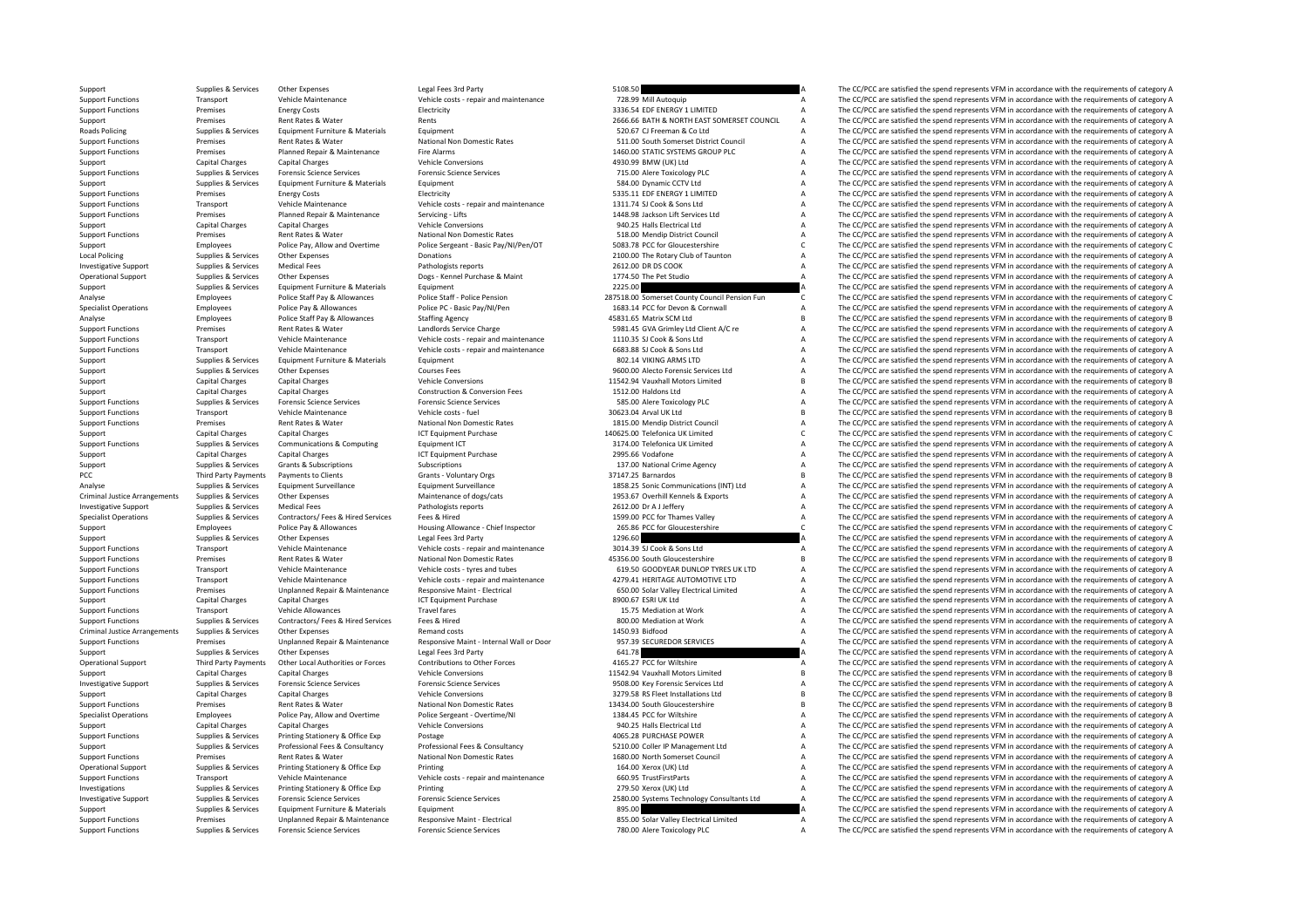**Roads Policing** Disused **Premises** Criminal JusticeCriminal JusticeCriminal JusticeCriminal JusticePCC Third Party Payments Criminal Justice**Roads Policing** 

Rates &

|          | 2572.00 Orchid Cellmark Ltd                                 | А           |
|----------|-------------------------------------------------------------|-------------|
|          | 692.00 AA Business Services                                 | A           |
|          | 11542.94 Vauxhall Motors Limited                            | B           |
|          | -4135.32 EDF ENERGY 1 LIMITED                               | A           |
| 787.00   |                                                             | A           |
|          | 545.00 Mendip District Council                              | A           |
|          | 1249.00 UK Security Vetting (UKSV)                          | A           |
|          | 555.83 British Gas Business (Electric)                      | A           |
|          | 1488.00 Avon Fire & Rescue                                  | A           |
|          |                                                             | A           |
|          | 1095.28 Royal Devon and Exeter NHS Foundati                 |             |
| 2165.32  |                                                             | A           |
|          | 1904.50 SMSR (Social & Market Strategic Res                 | Α           |
|          | 3992.00 Romac Building Contractors Ltd                      | A           |
|          | 131.02 PCC for Devon & Cornwall                             | A           |
|          | 794.75 Quantock Veterinary Hospital Ltd                     | A           |
|          | 6587.27 PCC for Gloucestershire                             | А           |
| 1571.50  |                                                             | A           |
|          | 650.55 Bidfood                                              | Α           |
|          | 20.29 PCC for Gloucestershire                               | C           |
|          | 1101.43 Royal Devon and Exeter NHS Foundati                 | A           |
|          | 4133.97 EDF ENERGY 1 LIMITED                                | A           |
|          | 1328.38 Royal Devon and Exeter NHS Foundati                 | А           |
|          | 1735.10 PCC for Dorset                                      | A           |
|          |                                                             |             |
|          | 455.00 Bristol Indoor Bowling Club                          | A           |
|          | 34876.97 Sodexo Limited                                     | B           |
|          | 2580.00 Systems Technology Consultants Ltd                  | A           |
|          | 9703.75 Next Link                                           | A           |
|          | 32107.44 Arval UK Ltd                                       | B           |
| 537.00   |                                                             | A           |
|          | 8995.00 Solar Valley Electrical Limited                     | A           |
|          | 742.02 EDF ENERGY 1 LIMITED                                 | A           |
|          | 780.00 Alere Toxicology PLC                                 | A           |
|          | 3057.50 BATH & NORTH EAST SOMERSET COUNCIL                  | A           |
|          | 609.11 Bidfood                                              | A           |
|          |                                                             | A           |
|          | 3495.83 The Trouville Hotel                                 | A           |
|          | 1736.90 SJ Cook & Sons Ltd                                  |             |
|          |                                                             |             |
|          | 350.00 DC SMITH                                             | A           |
| 1081.44  |                                                             | A           |
|          | 21804.20 Romac Building Contractors Ltd                     | B           |
|          | 560.00 Babcock Vehicle Engineering Limited                  | A           |
| 10431.82 |                                                             | <b>B</b>    |
|          | 18981.00 North Somerset Council                             | B           |
|          |                                                             | B           |
|          | 20265.31 Certas Energy UK Ltd                               | Ċ           |
|          | 137500.00 Telefonica UK Limited                             | A           |
| 1275.00  |                                                             |             |
|          | 1689.20 Telefonica UK Limited                               | A           |
|          | 1321.14 SJ Cook & Sons Ltd                                  | A           |
|          | 501.79 WALLEN ANTENNAE LTD                                  | A           |
|          | -501.25 Orchid Cellmark Ltd                                 | A           |
|          | 26869.00 Bristol City Council                               | B           |
|          | 268.74 Sodexo Limited                                       | B           |
|          | 521.10 Adecco UK Ltd                                        | A           |
|          | 137.00 National Crime Agency                                | A           |
|          | 1901.18 BRITISH TELECOMMUNICATIONS PLC                      | A           |
|          | 880.00 Xerox (UK) Ltd                                       | A           |
|          |                                                             | B           |
| 13719.65 | 504.60 TrustFirstParts                                      | A           |
|          |                                                             | A           |
|          | 1049.66 CJS (UK Management) Limited                         |             |
|          | 0.09 Dr A J Jeffery                                         | A           |
|          | 1299.20 AAH Pharmaceuticals Ltd                             | A           |
|          | 708.29 Hays Specialist Recruitment Ltd                      | А           |
|          | 785.18 SUEZ Recycling and Recovery UK Ltd                   | A           |
|          | 604.34 Sodexo Limited                                       | А           |
|          | 876.00 Bristol City Council                                 | A           |
|          | 1324.44 CASTROL (UK) LTD                                    | A           |
|          | 881.50 RSG ENGINEERING LTD                                  | A           |
|          | 2124.00 Telefonica UK Limited                               | A           |
|          | 1164.00 North Somerset Council                              | A           |
|          | 2274.28 British Gas Business (Electric)                     |             |
|          |                                                             |             |
|          | 1173.00 AA Business Services<br>895.14 Rowcliffes Of Yeovil | A<br>A<br>A |

Investigative Support Supplies & Services Forensic Science Services Forensic Science Services Provensic Science Services and The CC/PCC are satisfied the spend represents VFM in accordance with the requirements of category Transport Vehicle Workshops/Maintenance Vehicle recovery enters a services a services a The CC/PCC are satisfied the spend represents VFM in accordance with the requirements of category A Support Capital Charges Capital Charges Capital Charges Vehicle Conversions Vehicle Conversions 11542.94 Vauxhall Motors Limited B The CC/PCC are satisfied the spend represents VFM in accordance with the requirements of ca The CC/PCC are satisfied the spend represents VFM in accordance with the requirements of category A Support Functions Supplies & Services Printing Stationery & Office Exp Postage Printing Stationery A The CC/PCC are satisfied the spend represents VFM in accordance with the requirements of category A Support Functions and Support Functions Premises Rent Rates & Water National Non Domestic Rates 545.00 Mendip District Council A The CC/PCC are satisfied the spend represents VFM in accordance with the requirements of category A Sunnort Eugenitors Sunnilles & Services Professional Fees & Consultancy Professional Fees & Consultancy Professional Fees & Consultancy 1249 00 UK Security Vetting (UKSV) The CC/PCC are satisfied the spend represents VEM i Support Functions Premises Energy Costs Electricity Electricity S55.83 British Gas Business (Electric) A The CC/PCC are satisfied the spend represents VFM in accordance with the requirements of category A Rents 1488.00 Avon Fire & Rescue A The CC/PCC are satisfied the spend represents VFM in accordance with the requirements of category A Supplies & Services Clothing Uniforms & Laundry Laundry & Dry Cleaning Category A 1095.28 Royal Devon and Exeter NHS Foundati A The CC/PCC are satisfied the spend represents VFM in accordance with the requirements of categ Supplies & Services Other Expenses Legal Fees 3rd Party 2165.32 2006.32 A The CC/PCC are satisfied the spend represents VFM in accordance with the requirements of category A Support Functions Supplies & Services Contractors/ Fees & Hired Services Fees & Hired Services Fees & Hired Services Fees & Hired Services Fees & Hired Services Pees & Hired Services Pees & Hired Services Pees & Hired Serv Support Capital Charges Capital Charges Capital Charges Construction & Conversion Works 3992.00 Romac Building Contractors Ltd A The CC/PCC are satisfied the spend represents VFM in accordance with the requirements of cate Specialist Operations Employees Police Pay & Allowances TRA – Inspector TRA – Inspector 131.02 PCC for Devon & Cornwall A The CC/PCC are satisfied the spend represents VFM in accordance with the requirements of category A Operational Support Supplies & Services Other Expenses Vet Fees & Supplies Vet Fees & Supplies 794.75 Quantock Veterinary Hospital Ltd A The CC/PCC are satisfied the spend represents VFM in accordance with the requirements Specialist Operations Employees Police Pay & Allowances Police Chief Inspector - Basic Pay/NI/Pen 6587.27 PCC for Gloucestershire A The CC/PCC are satisfied the spend represents VFM in accordance with the requirements of c Support Functions Premises Rent Rates & Water Landlords Service Charge 1571.50 1571.50 A The CC/PCC are satisfied the spend represents VFM in accordance with the requirements of category A Arrangements Supplies Arrangements of category and the Supplies Arrangements Supplies A Supplies A Supplies & Services Other Expenses A Supplies A Supplies A Supplies A Supplies A Supplies A Supplies A Supplies A Supplies Support Supplies & Subsistence Subsistence Subsistence Subsistence Subsistence Subsistence Subsistence Subsistence Subsistence Subsistence Subsistence Subsistence Subsistence Subsistence Subsistence Subsistence Subsistence The CC/PCC are satisfied the spend represents VFM in accordance with the requirements of category A Support Functions Premises Energy Costs Electricity Functions and the spend of the COST of the CONCC are satisfied the spend represents VFM in accordance with the requirements of category A Supplies & Services Clothing Uniforms & Laundry Laundry Laundry and Developer 1328.38 Royal Devon and Exeter NHS Foundati A The CC/PCC are satisfied the spend represents VFM in accordance with the requirements of category Specialist Operations Employees Police Pay, Allow and Overtime Police PC - Rest Day/OT/NI 1735.10 PCC for Dorset A The CC/PCC are satisfied the spend represents VFM in accordance with the requirements of category A Special Specialist Operations Supplies & Services Catering Catering Catering Catering Catering Catering Catering Catering Catering Catering Catering Catering A 455.00 Bristol Indoor Bowling Club A The CC/PCC are satisfied the spen Premises Cleaning & Domestic Supplies Cleaning Charges Cleaning Charges 34876.97 Sodexo Limited B The CC/PCC are satisfied the spend represents VFM in accordance with the requirements of category B Support Support Support Services Porensic Science Services Forensic Science Services 2580.00 Systems Technology Consultants Ltd A The CC/PCC are satisfied the spend represents VFM in accordance with the requirements of cat Payments to Clients Grants Forms - Voluntary Orgs 9703.75 Next Link 9703.75 Next Link A The CC/PCC are satisfied the spend represents VFM in accordance with the requirements of category A Voluntary Orgs 97107.46 A The CC/P Support Functions Transport Vehicle Maintenance vehicle costs – fuel vehicle costs – fuel 32107.44 Arval UK Ltd B The CC/PCC are satisfied the spend represents VFM in accordance with the requirements of category B and resp Support Functions Supplies & Services Other Expenses Legal Costs & Services Legal Costs & Services Legal Costs & Services Support Support The CC/PCC are satisfied the spend represents VFM in accordance with the requirement Support Capital Charges Capital Charges Construction & Conversion Works 8995.00 Solar Valley Electrical Limited A The CC/PCC are satisfied the spend represents VFM in accordance with the requirements of category A Support Functions Premises Energy Costs Functions Electricity Functions and Electricity Functions and The CC/PCC are satisfied the spend represents VFM in accordance with the requirements of category A Support Functions Supplies & Services Forensic Science Services Forensic Science Services Forensic Science Services Forensic Science Services 780.00 Alere Toxicology PLC A The CC/PCC are satisfied the spend represents VFM Support Functions and The CC/PCC are satisfied the spend represents VFM in accordance with the requirements of category A Arring United Arrangements Supplies & Services Other Expenses Accommodation Remand costs Remand costs Remand costs 609.11 Bidfood A The CC/PCC are satisfied the spend represents VFM in accordance with the requirements of c Accommodation Supplies and Supplies Supplies Supplies Supplies A The CC/PCC are satisfied the spend represents VFM in accordance with the requirements of category A The Trouville Hotel A The CC/PCC are satisfied the spend Support Functions Transport Vehicle Maintenance Vehicle Costs - repair and maintenance 1736.90 SJ Cook & Sons Ltd A The CC/PCC are satisfied the spend represents VFM in accordance with the requirements of category A Corea Operational Support Supplies & Services Contractors/ Fees & Hired Services Fees & Hired 350.00 DC SMITH A The CC/PCC are satisfied the spend represents VFM in accordance with the requirements of category A Support Support Support Other Expenses Legal Fees 3rd Party 1081.44 A The CC/PC are satisfied the spend represents VFM in accordance with the requirements of category A The CC/PC are satisfied the spend represents VFM in a Support Capital Charges Capital Charges Construction & Conversion Works 21804.20 Romac Building Contractors Ltd B The CC/PCC are satisfied the spend represents VFM in accordance with the requirements of category B Transport Vehicle Maintenance Vehicle costs - repair and maintenance S60.00 Babcock Vehicle Engineering Limited A The CC/PCC are satisfied the spend represents VFM in accordance with the requirements of category A Analyse Transport Vehicle Allowances Travel fares Travel fares 10431.82 B The CC/PCC are satisfied the spend represents VFM in accordance with the requirements of category B Support Functions Premises Rent Rates & Water National Non Domestic Rates 18981.00 North Somerset Council B The CC/PCC are satisfied the spend represents VFM in accordance with the requirements of category B Support Functions Transport Vehicle Maintenance Vehicle costs fuel 20265.31 Certas Energy UK Ltd B The CC/PCC are satisfied the spend represents VFM in accordance with the requirements of category B Support Capital Charges Capital Charges 137500.00 Telefonica UK Limited C The CC/PCC are satisfied the spend represents VFM in accordance with the requirements of category C Support Supplies & Services Other Expenses Legal Costs & Services 1275.00 A The CC/PCC are satisfied the spend represents VFM in accordance with the requirements of category A<br>Support Capital Charges Capital Charges Capita Support Capital Charges Capital Charges Capital Charges ICT Equipment Purchase 1689.20 Telefonica UK Limited A The CC/PCC are satisfied the spend represents VFM in accordance with the requirements of category A Support Functions Transport Vehicle Maintenance Vehicle costs – repair and maintenance 1321.14 SJ Cook & Sons Ltd A The CC/PCC are satisfied the spend represents VFM in accordance with the requirements of category A Support Functions Transport Vehicle Maintenance Vehicle costs - commissioning 501.79 WALLEN ANTENNAE LTD A The CC/PCC are satisfied the spend represents VFM in accordance with the requirements of category A Investigative Support Support Support Support Services Forensic Science Services Forensic Science Services Forensic Science Science Science Science Science Science Science Science Science Science Science Science Science Sc Support Premises Rent Rates & Water National Non Domestic Rates 26869.00 Bristol City Council 26869.00 Bristol City Council B The CC/PCC are satisfied the spend represents VFM in accordance with the requirements of categor Premises Cleaning & Domestic Supplies Cleaning Charges 268.74 Sodexo Limited 268.74 Sodexo Limited B The CC/PCC are satisfied the spend represents VFM in accordance with the requirements of category B Support Functions Functions Employees Police Staff Pay & Allowances Staffing Agency 521.10 Adecco UK Ltd A The CC/PCC are satisfied the spend represents VFM in accordance with the requirements of category A Investigations Supplies & Services Other Expenses Courses Fees Courses Courses Courses Courses Courses Courses Fees 137.00 National Crime Agency A The CC/PCC are satisfied the spend represents VFM in accordance with the re Support Supplies & Services Communications & Computing Equipment ICT 1901.18 BRITISH TELECOMMUNICATIONS PLC A The CC/PCC are satisfied the spend represents VFM in accordance with the requirements of category A Disused Supplies & Services Printing Stationery & Office Exp Reprographics Reprographics 880.00 Xerox (UK) Ltd A The CC/PCC are satisfied the spend represents VFM in accordance with the requirements of category A Thanking Analyse Transport Vehicle Allowances Travel fares Travel fares 13719.65 B The CC/PCC are satisfied the spend represents VFM in accordance with the requirements of category B Support Functions Transport Vehicle Maintenance Vehicle costs - repair and maintenance 504.60 TrustFirstParts A The CC/PCC are satisfied the spend represents VFM in accordance with the requirements of category A Investigations Supplies & Services Subsistence & Conference Conference & Meeting Expenses 1049.66 CJS (UK Management) Limited A The CC/PCC are satisfied the spend represents VFM in accordance with the requirements of categ Analyze Supplies Services Other Expenses Financial Adjustments Content Of Dr A J Leffery A The CC/PCC are satisfied the spend represents VEM in accordance with the requirements of category A Financial Adjustments of catego Support Functions Supplies & Services Medical Fees Drugs & Medical Requisites Drugs & Medical Requisites 1299.20 AAH Pharmaceuticals Ltd A The CC/PCC are satisfied the spend represents VFM in accordance with the requiremen Employees Police Staff Pay & Allowances Staffing Agency 708.29 Hays Specialist Recruitment Ltd A The CC/PCC are satisfied the spend represents VFM in accordance with the requirements of category A Support Functions Premises Waste Disposal – Premises Waste Disposal – Premises 785.18 SUEZ Recycling and Recovery UK Ltd A The CC/PCC are satisfied the spend represents VFM in accordance with the requirements of category A Support Functions Supplies & Services Catering Catering Catering Catering Catering Catering Catering Catering Catering Catering Catering Catering Catering Catering Catering Catering Catering Catering Catering Catering Cate Support Functions Premises Rent Rates & Water Mational Non Domestic Rates 876.00 Bristol City Council A The CC/PCC are satisfied the spend represents VFM in accordance with the requirements of category A Support Functions Support Functions Transport Vehicle Maintenance Vehicle costs - repair and maintenance 1324.44 CASTROL (UK) LTD A The CC/PCC are satisfied the spend represents VFM in accordance with the requirements of category A Support Transport Vehicle Workshops/Maintenance Vehicle Materials 881.50 RSG ENGINEERING LTD A The CC/PCC are satisfied the spend represents VFM in accordance with the requirements of category A Support Functions Supplies & Services Communications & Computing Equipment ICT 2124.00 Telefonica UK Limited A The CC/PCC are satisfied the spend represents VFM in accordance with the requirements of category A Specialist Operations Premises Rent Rates & Water National Non Domestic Rates 1164.00 North Somerset Council A The CC/PCC are satisfied the spend represents VFM in accordance with the requirements of category A Support Functions Premises Energy Costs Electricity Electricity 2274.28 British Gas Business (Electricity 2021 A The CC/PCC are satisfied the spend represents VFM in accordance with the requirements of category A Transport Vehicle Workshops/Maintenance Vehicle recovery examples and the spend the spend of the CC/PCC are satisfied the spend represents VFM in accordance with the requirements of category A and the spend represents VFM Support Functions Transport Vehicle Maintenance Vehicle costs - repair and maintenance 895.14 Rowcliffes Of Yeovil A The CC/PCC are satisfied the spend represents VFM in accordance with the requirements of category A Support Functions Supplies & Services Other Expenses External Audit Fee 750.00 E3 Sustainability Limited A The CC/PCC are satisfied the spend represents VFM in accordance with the requirements of category A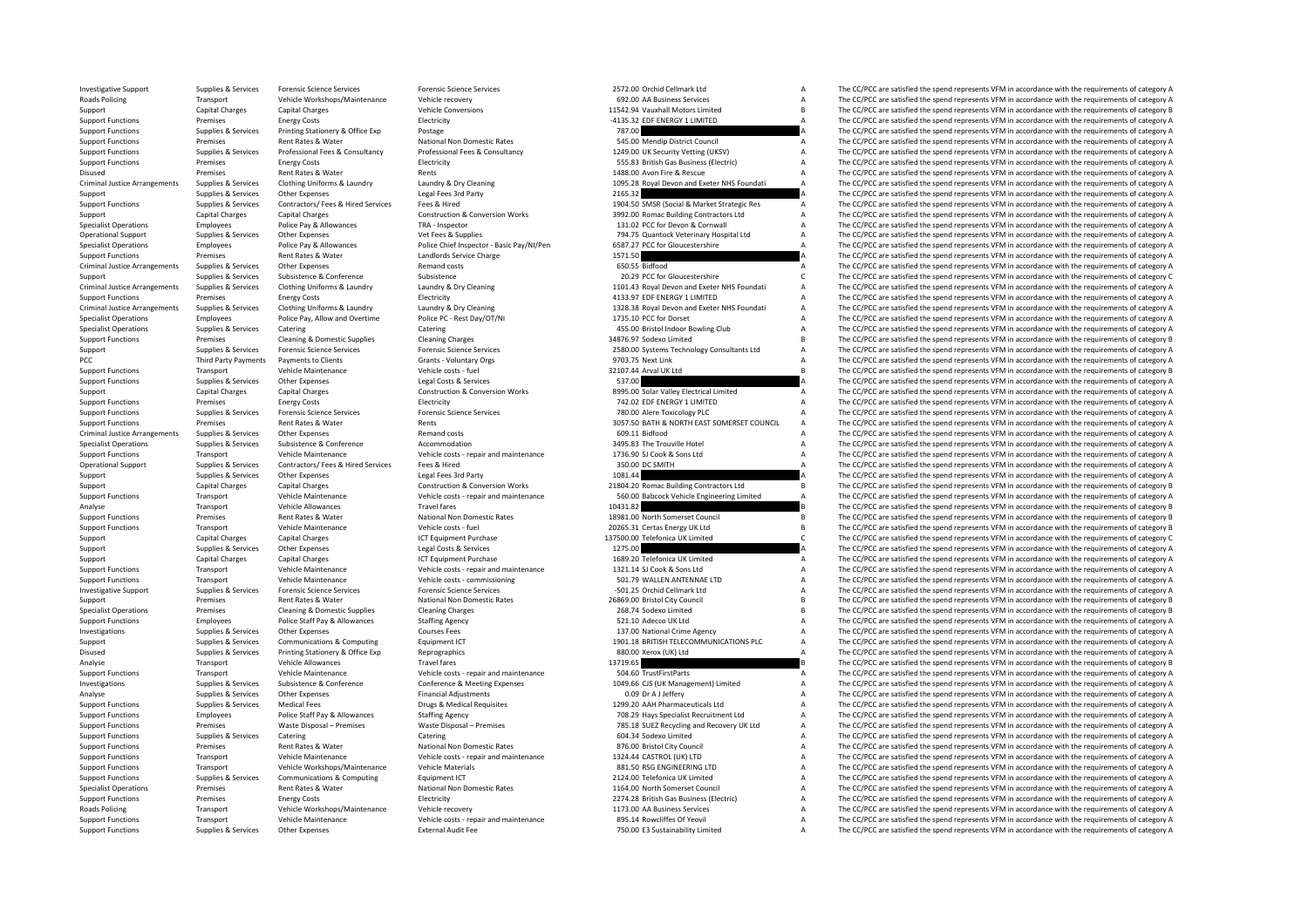Criminal Justice**Local Policing** Criminal JusticeCriminal JusticeCriminal JusticeRoads Policing **Local Policing** Criminal Justice**Local Policing** 

|            | 790.32 British Gas Business (Electric)                                           |
|------------|----------------------------------------------------------------------------------|
| 11520.00   |                                                                                  |
|            | 4575.00 Hays Specialist Recruitment Ltd<br>500.00 Cyclone Solutions              |
|            | 7970.00 Cleartone Telecoms Ltd                                                   |
|            | 2050.00 Eurofins Forensics Services Limited                                      |
|            | 11542.94 Vauxhall Motors Limited                                                 |
|            | 87.50 PCC for Devon & Cornwall                                                   |
|            | 750.00 Edmond Shipway                                                            |
|            | 565.75 TrustFirstParts<br>820.64 Bidfood                                         |
|            | 1127.10 PCC for Cumbria                                                          |
|            | 11542.94 Vauxhall Motors Limited                                                 |
|            | 1070.00 Romac Building Contractors Ltd                                           |
|            | 1944.00 Vodafone                                                                 |
|            | 482.47 PCC for Gloucestershire                                                   |
| 1300.00    | 18277.00 Accounting Officer Home Office                                          |
|            | 1137.00 Vehicle Livery Solutions Ltd                                             |
|            | 58832.30 TAUNTON DEANE BOROUGH COUNCIL                                           |
|            | 150000.00 Avon & Somerset Police Community Tr                                    |
| 4050.00    |                                                                                  |
| 1283.32    |                                                                                  |
| 9500.00    | 2835.00 South Gloucestershire                                                    |
|            | 27597.00 Bristol City Council                                                    |
|            | 853.11 EDF ENERGY 1 LIMITED                                                      |
|            | 6363.32 BMW (UK) Ltd                                                             |
| 696.00 EEF |                                                                                  |
|            | 512.83 PCC for Devon & Cornwall                                                  |
|            | 287518.00 Somerset County Council Pension Fun                                    |
|            | 7318.00 JB Pearce & Sons<br>1001.00 GOODYEAR DUNLOP TYRES UK LTD                 |
|            | 11600.00 JML Software Solutions Ltd                                              |
|            | 2100.00 Recipero Ltd                                                             |
|            |                                                                                  |
|            | 600.00 Barnardos                                                                 |
| 904.00     |                                                                                  |
|            | 0.50 P & CC for West Yorkshire                                                   |
|            | 26836.00 SAP (UK) LTD                                                            |
| 2497.08    |                                                                                  |
|            | 6671.00 Vodafone<br>1230.82 Royal Devon and Exeter NHS Foundati                  |
|            | 14.54 Corporate Support HQ Imprest                                               |
|            | 1362.00 D.tec International Limited                                              |
|            | 2612.00 Dr A J Jeffery                                                           |
|            | 6653.00 Devon & Somerset Fire & Rescue Auth                                      |
|            | 690.00 Alere Toxicology PLC                                                      |
|            | 2580.00 Systems Technology Consultants Ltd<br>3027.29 Redspeed International Ltd |
|            | 2021.27 Telefonica UK Limited                                                    |
|            | 5250.00 Southwest Minibuses Ltd                                                  |
|            | 15681.06 PCC for Gloucestershire                                                 |
|            | 11542.94 Vauxhall Motors Limited                                                 |
|            | 1500.00 Tall Ships Limited<br>3155.42 SNAP ON DIAGNOSTICS                        |
|            | 1942.89 PCC for Gloucestershire                                                  |
|            | 6940.04 BMW (UK) Ltd                                                             |
|            | 500.00 Full Circle                                                               |
|            | 2174.34 Aegis Engineering Ltd                                                    |
|            | 1235.50 GOODYEAR DUNLOP TYRES UK LTD<br>940.25 Halls Electrical Ltd              |
|            | 785.18 SUEZ Recycling and Recovery UK Ltd                                        |
|            | 940.25 Halls Electrical Ltd                                                      |
|            | 3301.00 Orchid Cellmark Ltd                                                      |
|            | 4540.00 Equifax Limited                                                          |
|            | 32.32 Xerox (UK) Ltd                                                             |
|            | 342.14 PCC for Gloucestershire                                                   |
|            | 940.25 Halls Electrical Ltd                                                      |
|            | 2507.42 Overhill Kennels & Exports<br>1605.45 EE Limited                         |

Support Functions Premises Energy Costs Electricity 790.32 British Gas Business (Electric) A The CC/PCC are satisfied the spend represents VFM in accordance with the requirements of category A Support Functions Employees Indirect Employee Expenses Reimbursements - Medical 11520.00 11520.00 B The CC/PCC are satisfied the spend represents VFM in accordance with the requirements of category B Support Functions Supplies & Services Contractors/ Fees & Hired Services Fees & Hired Muscum Muscum Muscum Muscum Muscum Muscum Muscum Muscum Muscum Muscum Muscum Muscum Muscum Muscum Muscum Muscum Muscum Muscum Muscum Mus Species Subsistence & Conference Accommodation Accommodation Subsistence Accommodation Subsistence Accommodation 500.00 Cyclone Solutions A The CC/PCC are satisfied the spend represents VFM in accordance with the requireme Support Capital Charges Capital Charges Capital Charges Vehicle Conversions Vehicle Conversions 7970.00 Cleartone Telecoms Ltd A The CC/PCC are satisfied the spend represents VFM in accordance with the requirements of cate Investigative Support Supplies & Services Forensic Science Services Forensic Science Services Forensic Science Services Forensic Science Services and a 2050.00 Eurofins Forensics Services Lamited A The CC/PCC are satisfied Support Capital Charges Capital Charges Vehicles Purchase Vehicles Purchase 11542.94 Vauxhall Motors Limited B The CC/PCC are satisfied the spend represents VFM in accordance with the requirements of category B Specialist Operations Supplies & Services Subsistence Subsistence Subsistence Subsistence Subsistence Subsistence Subsistence Subsistence Subsistence Subsistence Subsistence Subsistence Subsistence Subsistence Subsistence Support Capital Charges Capital Charges Capital Charges Construction & Conversion Fees 750.00 Edmond Shipway A The CC/PCC are satisfied the spend represents VFM in accordance with the requirements of category A Support Functions Transport Vehicle Maintenance Vehicle costs - repair and maintenance 565.75 TrustFirstParts A The CC/PCC are satisfied the spend represents VFM in accordance with the requirements of category A Supplies & Services Other Expenses Memand costs Remand costs a Remand costs 820.64 Bidfood A The CC/PCC are satisfied the spend represents VFM in accordance with the requirements of category A Support Functions Third Party Payments Other Local Authorities or Forces Contributions to Other Forces 1127.10 PCC for Cumbria 1127.10 PCC for Cumbria A The CC/PCC are satisfied the spend represents VFM in accordance with Support Capital Charges Capital Charges Vehicle Conversions Vehicle Conversions 11542.94 Vauxhall Motors Limited B The CC/PCC are satisfied the spend represents VFM in accordance with the requirements of category B Premises Unplanned Repair & Maintenance Responsive Maint - Ext Works 1070.00 Romac Building Contractors Ltd A The CC/PCC are satisfied the spend represents VFM in accordance with the requirements of category A<br>Support Func Communications & Computing Equipment ICT 1944.00 Vodafone 1944.00 Vodafone A The CC/PCC are satisfied the spend represents VFM in accordance with the requirements of category A Support Transport Vehicle Maintenance Vehicle costs – fuel 482.47 PCC for Gloucestershire C The CC/PCC are satisfied the spend represents VFM in accordance with the requirements of category C and the requirements of catego Support Supplies & Services Other Expenses Legal Fees 3rd Party 1300.00 A The CC/PCC are satisfied the spend represents VFM in accordance with the requirements of category A Support Support Support Support Support Category Company of the Company of Company of Company of Company of Company of The Capturity of the Company of the Company of the Company of the Company of The COC are catisfied the condence anti- With in accordance with the requir Capital Charges Capital Charges Capital Charges Vehicle Conversions Vehicle Conversions 1137.00 Vehicle Livery Solutions Ltd A The CC/PCC are satisfied the spend represents VFM in accordance with the requirements of catego Support Capital Charges Capital Charges Construction & Conversion Works 58832.30 TAUNTON DEANE BOROUGH COUNCIL C The CC/PCC are satisfied the spend represents VFM in accordance with the requirements of category C Analyse Supplies & Services Other Expenses Donations Donations and the Service of the CONCOLOGY Are satisfied the spend represents VFM in accordance with the requirements of category C Support Support Support Support Support Support Support Support Support Support Support Support Support Support Support Support Support Support Support Support Support Support Support Support Support Support Support Suppor Support Functions Supplies & Services Subsistence & Conference Conference Conference Conference Conference Conference Conference Conference Conference and Conference and the constant of the Conference and the Conference of Support Functions Premises Rent Rates & Water Mational Non Domestic Rates 2835.00 South Gloucestershire A The CC/PCC are satisfied the spend represents VFM in accordance with the requirements of category A<br>A The CC/PCC are Supplies & Services Other Expenses Legal Fees 3rd Party 9500.00 9500.00 A The CC/PCC are satisfied the spend represents VFM in accordance with the requirements of category A Third Party Payments Other Local Authorities or Forces Safeguarding Boards Contribution 27597.00 Bristol City Council Contribution Payments The CC/PCC are satisfied the spend represents VFM in accordance with the requireme Support Functions Premises Energy Costs Electricity Electricity BES.11 EDF ENERGY 1 LIMITED A The CC/PCC are satisfied the spend represents VFM in accordance with the requirements of category A Support Functions (and a con Support Capital Charges Capital Charges Capital Charges Capital Charges Capital Charges Capital Charges Capital Charges Capital Charges Capital Charges Capital Charges Capital Charges Capital Charges Category A The CC/PCC Specialist Operations Supplies & Services Subsistence & Conference Conference Conference Conference Conference Conference Conference Conference Conference and the Service Conference Conference and the Service of the Servic The CC/PCC are satisfied the spend represents VFM in accordance with the requirements of category A Employees Police Staff Pay & Allowances Police Staff - Police Staff - Police Staff - Police Staff - Police Staff - Police Staff - Police Staff - Police Staff - Police Staff - Police Staff - Police Pension 287518.00 Somerse Support Functions Premises Rent Rent Rents Rents Rents Rents Rents Rents Rents Rents Rents Rents Rents Rents Rents Rent Rents A The CC/PCC are satisfied the spend represents VFM in accordance with the requirements of categ Support Functions Transport Vehicle Maintenance Vehicle costs - tyres and tubes 1001.00 GOODYEAR DUNLOP TYRES UK LTD A The CC/PCC are satisfied the spend represents VFM in accordance with the requirements of category A rof Investigations Supplies & Supplies & Services Professional Fees & Consultancy Professional Fees & Consultancy Professional Fees & Consultancy 11600.00 JML Software Solutions Ltd B The CC/PCC are satisfied the spend represe A The CC/PCC are satisfied the spend represents VFM in accordance with the requirements of category A Policing Supplies Activities Visits & Activities 600.00 Barnardos A The CC/PCC are satisfied the spend represents VFM in accordance with the requirements of category A The CC/PCC are satisfied the spend represents VFM in a Investigations Supplies & Services Other Expenses Legal Costs & Services 1994.00 A The CC/PCC are satisfied the spend represents VFM in accordance with the requirements of category A Analyze Supplies Services Other Expenses Financial Adjustments 0.50 P & CC for West Yorkshire C The CC/PCC are satisfied the spend represents VEM in accordance with the requirements of category C Support Functions Supplies & Services Communications & Computing Equipment ICT Repairs & Maintenance 26836.00 SAP (UK) LTD B The CC/PCC are satisfied the spend represents VFM in accordance with the requirements of category Supplies & Services Other Expenses Legal Fees 3rd Party 2497.08 2497.08 A The CC/PCC are satisfied the spend represents VFM in accordance with the requirements of category A Support Capital Charges Capital Charges A Capital Charges Music Capital Charges ICT Equipment Purchase 6671.00 Vodafone A The CC/PCC are satisfied the spend represents VFM in accordance with the requirements of category A Supplies & Services Clothing Uniforms & Laundry Laundry & Dry Cleaning Care and Service 230.82 Royal Devon and Exeter NHS Foundati A The CC/PCC are satisfied the spend represents VFM in accordance with the requirements of Support Functions Supporters Support Support Support Conference Hospitality 14.54 Corporate Support 14.54 Corporate Support HQ Imprest A The CC/PCC are satisfied the spend represents VFM in accordance with the requirements Supplies & Services Equipment Furniture & Materials Equipment Operational 1362.00 D.tec International Limited A The CC/PCC are satisfied the spend represents VFM in accordance with the requirements of category A Investigative Support Supplies & Services Medical Fees Pathologists reports Pathologists reports 2612.00 Dr A Jeffery A The CC/PCC are satisfied the spend represents VFM in accordance with the requirements of category A Cr The CC/PCC are satisfied the spend represents VFM in accordance with the requirements of category A Support Functions Supplies & Services Forensic Science Services Forensic Science Services Forensic Science Services 690.00 Alere Toxicology PLC A The CC/PCC are satisfied the spend represents VFM in accordance with the req Investigative Support Supplies & Services Forensic Science Services Forensic Science Services 2580.00 Systems Technology Consultants Ltd A The CC/PCC are satisfied the spend represents VFM in accordance with the requirements of category A Policing Supplies Equipment Furniture & Materials Equipment Operational 3027.29 Redspeed International Ltd A The CC/PCC are satisfied the spend represents VFM in accordance with the requirements of category A The CC/PCC ar Support Functions Supplies & Services Communications & Computing Equipment ICT 2021.27 Telefonica UK Limited A The CC/PCC are satisfied the spend represents VFM in accordance with the requirements of category A Support Fun Travel fares Travel fares Travel fares S250.00 Southwest Minibuses Ltd A The CC/PCC are satisfied the spend represents VFM in accordance with the requirements of category A The CC/PC are satisfied the spend represents VFM operation of the China property and Determine and Determine and Determine and Determine and Determine and Determine and Determine and Determine and Determination of the China and Determination of the China and Determinatio Support Capital Charges Capital Charges Vehicle Conversions Vehicle Conversions 11542.94 Vauxhall Motors Limited B The CC/PCC are satisfied the spend represents VFM in accordance with the requirements of category B Supplies Services Other Expenses Supplies Activities 1500.00 Tall Ships Limited A The CC/PCC are satisfied the spend represents VFM in accordance with the requirements of category A Support Functions Transport Vehicle Workshops/Maintenance Vehicle Materials Vehicle Materials Support Support The CC/PCC are satisfied the spend represents VFM in accordance with the requirements of category A<br>Support Func The CC/PCC are satisfied the spend represents VFM in accordance with the requirements of category A Support Capital Charges Capital Charges Capital Charges Metricle Conversions of the CODEC are satisfied the spend represents VFM in accordance with the requirements of category A Policy Supplies & Services Other Expenses Supplies Supplies Supplies Supplies Supplies Control of the CC/PCC are satisfied the spend represents VFM in accordance with the requirements of category A Supplies & Services Chat Constitutional Support of Support Support Support Support Constitution Cleaning Support Constitution Constitution Constitution Constitution Constitution Constitution Constitution Constitution Constitution Constitution Cons Support Functions Transport Vehicle Maintenance Vehicle Costs - tyres and tubes 1235.50 GOODYEAR DUNLOP TYRES UK LTD A The CC/PCC are satisfied the spend represents VFM in accordance with the requirements of category A<br>Sup Support Capital Charges Capital Charges Vehicle Conversions 940.25 Halls Electrical Ltd A The CC/PCC are satisfied the spend represents VFM in accordance with the requirements of category A Support Functions Premises Waste Disposal – Premises Waste Disposal – Premises 785.18 SUEZ Recycling and Recovery UK Ltd A The CC/PCC are satisfied the spend represents VFM in accordance with the requirements of category A Support Capital Charges Capital Charges Vehicle Conversions Vehicle Conversions 940.25 Halls Electrical Ltd A The CC/PCC are satisfied the spend represents VFM in accordance with the requirements of category A Investigative Support Supplies & Services Forensic Science Services Forensic Science Services Forensic Science Services Forensic Science Services Subscriptions Subscriptions Subscriptions Subscriptions Subscriptions Subscr Specialist Operations Supplies & Services Grants & Subscriptions Subscriptions Subscriptions Subscriptions and the Subscriptions and the Subscriptions and the Subscriptions and the Subscriptions and the Subscriptions and t PCC Supplies & Services Printing Stationery & Office Exp Printing 32.32 Xerox (UK) Ltd A The CC/PCC are satisfied the spend represents VFM in accordance with the requirements of category A Specialist Operations Supplies & Services Subsistence 342.00 Subsistence Subsistence 342.14 PCC for Gloucestershire C The CC/PCC are satisfied the spend represents VFM in accordance with the requirements of category C Support Capital Charges Capital Charges Vehicle Conversions 940.25 Halls Electrical Ltd A The CC/PCC are satisfied the spend represents VFM in accordance with the requirements of category A Supplies Services Other Expenses Maintenance of dogs/cats 2507.42 Overhill Kennels & Exports A The CC/PCC are satisfied the spend represents VFM in accordance with the requirements of category A Support Functions Supplies & Services Communications & Computing Equipment ICT 1605.45 EE Limited 1605.45 EE Limited A The CC/PCC are satisfied the spend represents VFM in accordance with the requirements of category A Policing Subsistence Subsistence Subsistence Subsistence 3 and Subsistence 14.46 A The CC/PCC are satisfied the spend represents VFM in accordance with the requirements of category A Support Capital Charges Capital Charges Vehicle Conversions Vehicle Conversions 11542.94 Vauxhall Motors Limited B The CC/PCC are satisfied the spend represents VFM in accordance with the requirements of category B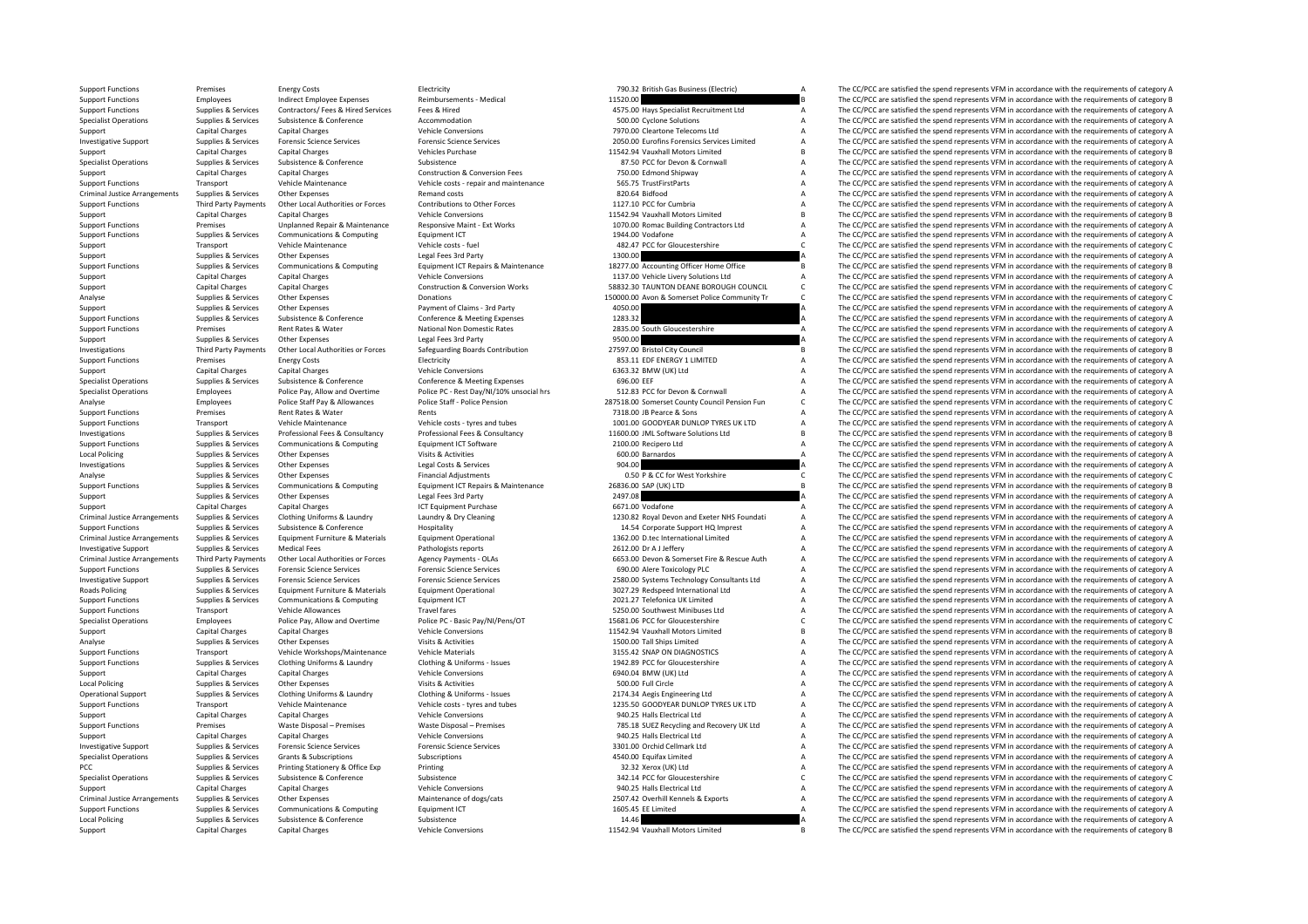**Roads Policing** Roads Policing PCC Third Party Payments Criminal Justice**Roads Policing** Local Policing PCC Third Party Payments **Roads Policing Roads Policing** 

|         | 4029.09 EDF ENERGY 1 LIMITED                                            | Δ      |
|---------|-------------------------------------------------------------------------|--------|
|         | 11283.75 Integral UK Ltd                                                | B      |
|         | 1007.17 Arval UK Ltd                                                    | A      |
|         | 774.00 National Crime Agency                                            | A      |
|         | 3.47 PCC for Gloucestershire<br>568.50 Firemark Ltd                     | Ċ<br>A |
|         | 690.00 F3 First Forensic Forum                                          | A      |
|         | 46746.87 Matrix SCM Ltd                                                 | B      |
|         | 1010.49 BMW (UK) Ltd                                                    | A      |
| 7.25    |                                                                         | A      |
|         | 564.00 South Somerset District Council                                  | A      |
|         | 747.50 Alere Toxicology PLC                                             | A      |
|         | 8925.00 iRed Ltd                                                        | A      |
|         | 680.00 Burleigh Create                                                  | A      |
| 3215.52 |                                                                         | A      |
|         | 1985.15 Telefonica UK Limited                                           | A      |
|         | 3000.00 Lee Hecht Harrison Penna Limited                                | A      |
| 1214.40 |                                                                         | A      |
| 2102.55 |                                                                         | A      |
|         | 2330.83 The Trouville Hotel                                             | A      |
|         | 5906.00 Cleartone Telecoms Ltd                                          | A      |
|         | 6450.00 N & S Flooring (Bristol) Ltd<br>758.08 EDF ENERGY 1 LIMITED     | A<br>A |
|         | 35.20 PCC for Devon & Cornwall                                          | A      |
|         | 623.15 PCC for Devon & Cornwall                                         | A      |
| 3129.28 |                                                                         | Δ      |
|         | 245.50 Sedgemoor District Council                                       | A      |
|         | 1407.50 College of Policing Ltd                                         | A      |
|         | 650.00 FPG (UK) Ltd                                                     | A      |
|         | 4353.19 PCC for Gloucestershire                                         | Ċ      |
|         | 2612.00 Dr R J Delaney                                                  | A      |
|         | 1024.80 Scot Group Ltd                                                  | A      |
| 4669.07 |                                                                         | A      |
|         | 16215.00 Next Link                                                      | R      |
|         | 11736.60 Vodafone                                                       | R      |
|         | 1686.08 Crown Petfoods Ltd                                              | A      |
|         | 11542.94 Vauxhall Motors Limited                                        | B      |
|         | 2995.66 Vodafone                                                        | A<br>A |
|         | 2580.00 Systems Technology Consultants Ltd                              |        |
|         |                                                                         |        |
|         | 1125.00 College of Policing Ltd                                         | A      |
|         | $-699.80$ Bidfood                                                       | Δ      |
| 830.00  |                                                                         | A      |
|         | 9835.74 RS Fleet Installations Ltd                                      | B<br>A |
| 1841.00 |                                                                         | A      |
|         | 1600.00 PSI Talent Measurement (UK) Ltd<br>7896.84 EDF ENERGY 1 LIMITED | A      |
|         | 1472.00 AA Business Services                                            | A      |
|         | 3514.25 Taunton Deane Borough Council                                   | A      |
| 650.00  |                                                                         | A      |
|         | 705.00 AA Media Ltd t/a AA Signs                                        | A      |
|         | 848.24 SECUREDOR SERVICES                                               | Δ      |
|         | 1717.60 Micheldever Tyres Ltd                                           | A      |
|         | 1380.00 GOODYEAR DUNLOP TYRES UK LTD                                    | A      |
|         | 267.93 Sedgemoor District Council                                       | A      |
|         | 1200.00 Sonic Communications (INT) Ltd                                  | A      |
|         | 9221.00 PCC for Devon & Cornwall                                        | A      |
|         | 753.30 TrustFirstParts                                                  | A      |
|         | 856.97 SJ Cook & Sons Ltd                                               | A<br>A |
|         | 2239.00 Key Forensic Services Ltd                                       | A      |
|         | 523.46 SUEZ Recycling and Recovery UK Ltd<br>120.50 Xerox (UK) Ltd      | A      |
|         | 540.00 Icontact Branding                                                | A      |
|         | 20000.00 Next Link                                                      | B      |
|         | 3174.00 Telefonica UK Limited                                           | A      |
|         | 1488.00 LION LABORATORIES LTD                                           | A      |
|         | 3310.00 Avon Armour Limited                                             | A      |
|         | 715.00 Alere Toxicology PLC                                             | A      |
|         | 1035.65 GOODYEAR DUNLOP TYRES UK LTD                                    | A      |
|         | 51374.86 MD Building Services Ltd                                       | Ċ      |
| 800.00  | 1080.00 Mendip District Council                                         | A<br>A |

Support Functions Premises Energy Costs Electricity Electricity and the Electricity and the spend represents of category and the requirements of category A The CC/PCC are satisfied the spend represents VFM in accordance wi Support Functions Premises Planned Repair & Maintenance Repairs & Maint General 11283.75 Integral UK Ltd B The CC/PCC are satisfied the spend represents VFM in accordance with the requirements of category B Support Functions Transport Vehicle Maintenance Vehicle costs - fuel Vehicle costs - fuel 1007.17 Arval UK Ltd 1007.17 Arval UK Ltd A The CC/PCC are satisfied the spend represents VFM in accordance with the requirements of The CC/PCC are satisfied the spend represents VFM in accordance with the requirements of category A Support Support Support Services Printing Stationery & Office Exp Reprographics Reprographics 3.47 PCC for Gloucestershire C The CC/PCC are satisfied the spend represents VFM in accordance with the requirements of category Support Functions Transport Vehicle Maintenance Vehicle costs - repair and maintenance 568.50 Firemark Ltd A The CC/PCC are satisfied the spend represents VFM in accordance with the requirements of category A Investigative Support Support Support Support Services Courses Courses Courses Courses Courses Courses Courses Courses Courses Courses Courses Courses Courses Courses Courses Courses Fees 690.00 F3 First Forensic Forum A T Analyse Employees Police Staff Pay & Allowances Staffing Agency 46746.87 Matrix SCM Ltd B The CC/PCC are satisfied the spend represents VFM in accordance with the requirements of category B Support Functions Transport Vehicle Maintenance Vehicle costs - repair and maintenance 1010.49 BMW (UK) Ltd A The CC/PCC are satisfied the spend represents VFM in accordance with the requirements of category A Support Functions Transport Vehicle Allowances Travel fares Travel fares Travel fares 7.25 A The CC/PCC are satisfied the spend represents VFM in accordance with the requirements of category A Support Functions Premises Rent Rates & Water National Non Domestic Rates 564.00 South Somerset District Council A The CC/PCC are satisfied the spend represents VFM in accordance with the requirements of category A Support Functions Supplies & Services Forensic Science Services Forensic Science Services Forensic Science Services 747.50 Alere Toxicology PLC A The CC/PCC are satisfied the spend represents VFM in accordance with the req Operational Support Supplies & Services Equipment Furniture & Materials Equipment Operational Buygiment Operational 8925.00 iRed Ltd A The CC/PCC are satisfied the spend represents VFM in accordance with the requirements o PCC Supplies & Services Printing Stationery & Office Exp Printing Printing Printing Printing Printing Printing Manual Ereal Fees 3rd Party 680.00 Burleigh Create A The CC/PCC are satisfied the spend represents VFM in accor Support Supplies & Services Other Expenses Legal Fees 3rd Party 3215.52 A The CC/PCC are satisfied the spend represents VFM in accordance with the requirements of category A<br>Supplies & Services Communications & Communicati Support Functions Supplies & Services Communications & Computing Equipment ICT 1985.15 Telefonica UK Limited A The CC/PCC are satisfied the spend represents VFM in accordance with the requirements of category A Support Fun Suppliers & Services Contractors/Fees & Hired Fees & Hired and Contract Contractors/Fees & Hired and Contractors (Suppliers and Contractors of Contractors Pees & Hired and Contractors (Suppliers and Contractors of Category Support Support Support Other Expenses Legal Costs & Services 1214.40 A The CC/PC are satisfied the spend represents VFM in accordance with the requirements of category A The CC/PC are satisfied the spend represents VFM in Support Supplies & Services Other Expenses Legal Fees 3rd Party 2102.55 230.83 The Trouville Hotel A The CC/PCC are satisfied the spend represents VFM in accordance with the requirements of category A Commodation 2330.83 T The CC/PCC are satisfied the spend represents VFM in accordance with the requirements of category A Support Capital Charges Capital Charges Capital Charges Other Plant & Equipment 5906.00 Cleartone Telecoms Ltd A The CC/PCC are satisfied the spend represents VFM in accordance with the requirements of category A Support Capital Charges Capital Charges Construction & Construction & Conversion Works 6450.00 N & S Flooring (Bristol) Ltd A The CC/PCC are satisfied the spend represents VFM in accordance with the requirements of categor Support Functions Premises Energy Costs Electricity Functions and Electricity 758.08 EDE ENERGY 1 LIMITED A The CC/PCC are satisfied the spend represents VFM in accordance with the requirements of category A Specialist Operations Transport Vehicle Allowances Travel fares Travel fares Travel fares Travel fares and maintenance and the SEC/PCC are satisfied the spend represents VFM in accordance with the requirements of category Support Transport Vehicle Maintenance Vehicle costs - repair and maintenance 623.15 PCC for Devon & Cornwall A The CC/PCC are satisfied the spend represents VFM in accordance with the requirements of category A Policing Supplies & Services Printing Stationery & Office Exp Postage Principles Principles and the Service Change 3129.28 a The CC/PCC are satisfied the spend represents VFM in accordance with the requirements of category Support Functions Premises Rent Rates & Water Landlords Service Charge 245.50 Sedgemoor District Council A The CC/PCC are satisfied the spend represents VFM in accordance with the requirements of category A Support Council Support Support Support Courses Courses Courses Courses Courses Courses Courses Fees 1407.50 College of Policing Ltd A The CC/PCC are satisfied the spend represents VFM in accordance with the requirements of category A The Support Functions Premises Rent Rates & Water Landlords Service Charge Charge 650.00 FPG (UK) Ltd A The CC/PCC are satisfied the spend represents VFM in accordance with the requirements of category A Support Garge and Cont Support Employees Police Pay & Allowances Police PC - Basic Pay/NI/Pen 4353.19 PCC for Gloucestershire C The CC/PCC are satisfied the spend represents VFM in accordance with the requirements of category C Investigative Support Support Support Support Medical Fees Pathologists reports 2612.00 Dr R I Delaney A The CC/PCC are satisfied the spend represents VFM in accordance with the requirements of category A Operational Support Transport Vehicle Hire Hired Vehicle Costs Hired Vehicle Costs 1024.80 Scot Group Ltd A The CC/PCC are satisfied the spend represents VFM in accordance with the requirements of category A Rack Policine Postage 669.07 A Services A Services A Services A Services A The CC/PCC are satisfied the spend represents VFM in accordance with the requirements of category A Party Payments Payments to Clients Grants Crants - Voluntary Orgs Crants Crants Crants Crants Crants Crants Crants Crants Crants Crants Crants Crants Crants Crants Crants Crants Grants Crants Crants Crants Crants Crants Cr Support Functions Supplies & Services Communications & Computing Telephone Calls 11736.60 Vodafone 11736.60 Vodafone B The CC/PCC are satisfied the spend represents VFM in accordance with the requirements of category B Operational Support Supplies & Services Other Expenses Dogs - Food Dogs - Food 1686.08 Crown Petfoods Ltd A The CC/PCC are satisfied the spend represents VFM in accordance with the requirements of category A Support Capital Charges Capital Charges Vehicle Conversions Vehicle Conversions 11542.94 Vauxhall Motors Limited B The CC/PCC are satisfied the spend represents VFM in accordance with the requirements of category B Support Capital Charges Capital Charges 2005. ICT Equipment Purchase 2995.66 Vodafone A The CC/PCC are satisfied the spend represents VFM in accordance with the requirements of category A Investigative Support Supplies & Services Forensic Science Services Forensic Science Services Forensic Science Services Forensic Science Services Science Services 2580.00 Systems Technology Consultants Ltd A The CC/PCC are Support Functions Supplies & Services Other Expenses Courses Fees Courses Fees 1125.00 College of Policing Ltd A The CC/PCC are satisfied the spend represents VFM in accordance with the requirements of category A Arrangements Supplies & Services Other Expenses Remand costs ‐699.80 Bidfood A The CC/PCC are satisfied the spend represents VFM in accordance with the requirements of category A Support Functions Supplies & Services Other Expenses Legal Costs & Services Reservices and a Support of Costs & Services 830.00 A The CC/PCC are satisfied the spend represents VFM in accordance with the requirements of cat Support Capital Charges Capital Charges Capital Charges Vehicle Conversions 9835.74 RS Fleet Installations Ltd B The CC/PCC are satisfied the spend represents VFM in accordance with the requirements of category B Specialist Operations Transport Vehicle Maintenance Vehicle costs - fuel 1841.00 1841.00 A The CC/PCC are satisfied the spend represents VFM in accordance with the requirements of category A Support Functions Employees Indirect Employee Expenses Advertising for Staff 1600.00 PSI Talent Measurement (UK) Ltd A The CC/PCC are satisfied the spend represents VFM in accordance with the requirements of category A Support Premises Energy Costs Electricity 7896.84 EDF ENERGY 1 LIMITED A The CC/PCC are satisfied the spend represents VFM in accordance with the requirements of category A Transport Vehicle Workshops/Maintenance Vehicle recovery entitled vehicle recovery 1472.00 AA Business Services A The CC/PCC are satisfied the spend represents VFM in accordance with the requirements of category A Support Functions Premises Planned Repair & Maintenance Grounds Maintenance 3514.25 Taunton Deane Borough Council A The CC/PCC are satisfied the spend represents VFM in accordance with the requirements of category A Suppor Support Functions Supplies & Services Other Expenses Legal Costs & Services Legal Costs & Services Legal Costs & Services 650.00 A Media Ltd t/a AA Signs A The CC/PCC are satisfied the spend represents VFM in accordance wi Support Functions Supplies & Services Equipment Furniture & Materials Equipment Equipment 705.00 AA Media Ltd t/a AA Signs A The CC/PCC are satisfied the spend represents VFM in accordance with the requirements of category Premises Planned Repair & Maintenance Security Security Security 848.24 SECUREDOR SERVICES A The CC/PCC are satisfied the spend represents VFM in accordance with the requirements of category A Support Functions Transport Vehicle Maintenance Vehicle costs tyres and tubes 1717.60 Micheldever Tyres Ltd A The CC/PCC are satisfied the spend represents VFM in accordance with the requirements of category A Support Functions Transport Vehicle Maintenance Vehicle costs - tyres and tubes 1380.00 GOODYEAR DUNLOP TYRES UK LTD A The CC/PCC are satisfied the spend represents VFM in accordance with the requirements of category A Support Functions Support Rent Rates Rent Rents Rents Rents Rents Rents Rents Rents 267.93 Sedgemoor District Council A The CC/PCC are satisfied the spend represents VFM in accordance with the requirements of category A Support Supplies & Services Equipment Furniture & Materials Equipment Equipment Equipment 1200.00 Sonic Communications (INT) Ltd A The CC/PCC are satisfied the spend represents VFM in accordance with the requirements of ca The CC/PCC are satisfied the spend represents VFM in accordance with the requirements of category A Support Functions Transport Vehicle Maintenance Vehicle costs – repair and maintenance 753.30 TrustFirstParts A The CC/PCC are satisfied the spend represents VFM in accordance with the requirements of category A Support Functions Transport Vehicle Maintenance Vehicle costs - repair and maintenance 856.97 SJ Cook & Sons Ltd A The CC/PCC are satisfied the spend represents VFM in accordance with the requirements of category A Develop Investigative Sunnort Sunning & Services Forencic Science Services Forencic Science Services Forencic Science Services Forencic Science Services 723900 Key Forencic Services 11d a The CC/PCC are satisfied the spend represe Support Functions Premises Waste Disposal – Premises Waste Disposal – Premises Waste Disposal – Premises Waste Disposal – Premises Premises Premises Waste Disposal – Premises S23.46 SUEZ Recycling and Recovery UK Ltd A The Printing Supplies A The CC/PCC are satisfied the spend represents VFM in accordance with the requirements of category A The CC/PCC are satisfied the spend represents VFM in accordance with the requirements of category A Support Supplies & Services Printing Stationery & Office Exp Reprographics Reprographics Support Support Support Support A The CC/PCC are satisfied the spend represents VFM in accordance with the requirements of category A Payments to Clients Crants Crants - Voluntary Orgs 20000.00 Next Link B The CC/PCC are satisfied the spend represents VFM in accordance with the requirements of category B Support Functions Supplies & Services Communications & Computing Equipment ICT 3174.00 Telefonica UK Limited A The CC/PCC are satisfied the spend represents VFM in accordance with the requirements of category A Poplies & Services Equipment Furniture & Materials Equipment Operational 1488.00 LION LABORATORIES LTD A The CC/PCC are satisfied the spend represents VFM in accordance with the requirements of category A Construction & Co Support Capital Charges Capital Charges Construction & Conversion Works 3310.00 Avon Armour Limited A The CC/PCC are satisfied the spend represents VFM in accordance with the requirements of category A Support Functions Supplies & Services Forensic Science Services Forensic Science Services Forensic Science Services Forensic Science Services 715.00 Alere Toxicology PLC A The CC/PCC are satisfied the spend represents VFM Support Functions Transport Vehicle Maintenance Vehicle costs - tyres and tubes 1035.65 GOODYEAR DUNLOP TYRES UK LTD A The CC/PCC are satisfied the spend represents VFM in accordance with the requirements of category A Premises Planned Repair & Maintenance Planned Maint - Internal Decoration 51374.86 MD Building Services Ltd C The CC/PCC are satisfied the spend represents VFM in accordance with the requirements of category C Support Functions Supplies & Services Other Expenses Legal Costs & Services BOD.00 BOD.00 A The CC/PCC are satisfied the spend represents VFM in accordance with the requirements of category A Support Functions Premises Rent Rates & Water National Non Domestic Rates 1080.00 Mendip District Council A The CC/PCC are satisfied the spend represents VFM in accordance with the requirements of category A Investigative Support Supplies & Services Forensic Science Services Forensic Science Services Forensic Science Services Forensic Science Services and the case of category and the CC/PCC are satisfied the spend represents V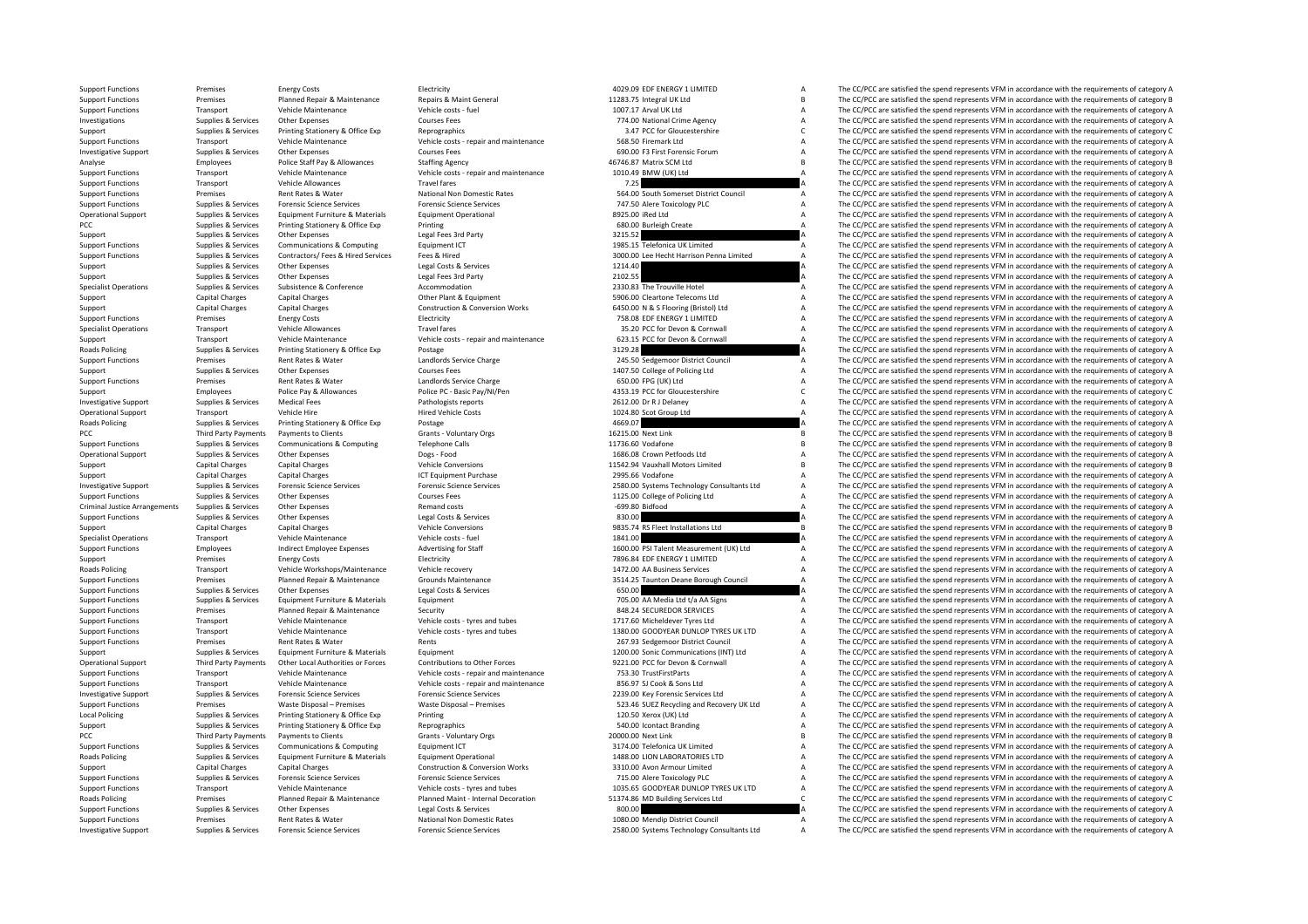Criminal JusticeCriminal JusticeCriminal Justice

Support Functions Premises Planned Repair & Maintenance Fire Alarms Fire Alarms 1335.33 Sovereign Fire & Security Ltd A The CC/PCC are satisfied the spend represents VFM in accordance with the requirements of category A Se Support Functions Premises Planned Repair & Maintenance Servicing - Mechanical Plant 6173.46 Integral UK Ltd A The CC/PCC are satisfied the spend represents VFM in accordance with the requirements of category A Support Fun Support Functions Supplies & Services Contractors/ Fees & Hired Services Fees & Hired Mired 1250.00 CYCLESCHEME LTD Support A The CC/PCC are satisfied the spend represents VFM in accordance with the requirements of categor The CC/PCC are satisfied the spend represents VFM in accordance with the requirements of category A Support Functions Transport Vehicle Allowances Travel fares Travel fares and the Support HQ Imprest A The CC/PCC are satisfied the spend represents VFM in accordance with the requirements of category A Operational Support Operational Support Supplies & Services Equipment Furniture & Materials Equipment Equipment 706.83 ARGOS BUSINESS SOLUTIONS LTD A The CC/PCC are satisfied the spend represents VFM in accordance with the requirements of cat Supplies & Services Equipment Euroiture & Materials Equipment Supplies a Stategory A The CC/PCC are satisfied the spend represents VFM in accordance with the requirements of category A Support Capital Charges Capital Charges Additions:Non Enhanc Cn&Wk B&I 8680.00 OccupEye A The CC/PCC are satisfied the spend represents VFM in accordance with the requirements of category A Support Capital Charges Capital Charges Capital Charges ICT Equipment Purchase 10621.43 South West One Limited B The CC/PCC are satisfied the spend represents VFM in accordance with the requirements of category B Support Functions Supplies & Services Other Expenses Legal Costs & Services 10515.00 B The CC/PCC are satisfied the spend represents VFM in accordance with the requirements of category B Operational Support Supplies & Services Communications & Computing Equipment ICT Consumables 1165.00 iRed Ltd A The CC/PCC are satisfied the spend represents VFM in accordance with the requirements of category A Investigative Support Supplies & Services Medical Fees Pathologists reports 2025.00 Dr Jo McPartland A The CC/PCC are satisfied the spend represents VFM in accordance with the requirements of category A Investigative Support Supplies & Services Forensis Science Services Forensic Science Services Forensic Science Services Forensic Science Services enters are actordance with the requirements of category B Support Functions Premises Energy Costs Electricity Electricity Electricity Electricity Electricity and the material of the CC/PCC are satisfied the spend represents VFM in accordance with the requirements of category A<br>Su Support Functions Supplies & Services Communications & Computing Equipment ICT 1222.00 Telefonica UK Limited A The CC/PCC are satisfied the spend represents VFM in accordance with the requirements of category A Supplies & Services Professional Fees & Consultancy Professional Fees & Consultancy Professional Fees & Consultancy Professional Fees & Consultancy 1825.00 Xerox (UK) Ltd A The CC/PCC are satisfied the spend represents VFM Support Capital Charges Capital Charges Capital Charges Vehicle Conversions Vehicle Conversions 11542.94 Vauxhall Motors Limited B The CC/PCC are satisfied the spend represents VFM in accordance with the requirements of ca Disused Supplies Services Printing Stationery & Office Exp Reprographics 590.46 Banner Group Limited A The CC/PCC are satisfied the spend represents VFM in accordance with the requirements of category A The CC/PCC are sati Support Functions Premises Planned Repair & Maintenance Repairs & Maint General 2220.49 Integral UK Ltd A The CC/PCC are satisfied the spend represents VFM in accordance with the requirements of category A A A The CC/PCC a Analyse Supplies & Services Other Expenses Publicity & Promotions 620.00 SELECTAMARK SECURITY SYSTEMS PLC A The CC/PCC are satisfied the spend represents VFM in accordance with the requirements of category A Support Employees Police Pay & Allowances Housing Allowance - Chief Inspector 265.86 PCC for Gloucestershire C The CC/PCC are satisfied the spend represents VFM in accordance with the requirements of category C Support C N Support Functions Premises Rent Rates Rent Rates Rent Premises Rent Rates National Non Domestic Rates 7494.00 Bristol City Council A The CC/PCC are satisfied the spend represents VFM in accordance with the requirements of Support Capital Charges Capital Charges Capital Charges Vehicle Conversions 7970.00 Cleartone Telecoms Ltd A The CC/PCC are satisfied the spend represents VFM in accordance with the requirements of category A The CC/PCC ar PCC Supplies & Supplies & Subscriptions Subscriptions Subscriptions Subscriptions Subscriptions Subscriptions 2000.00 North Yorkshire PCC A The CC/PCC are satisfied the spend represents VFM in accordance with the requireme Support Functions Premises Planned Repair & Maintenance Estates Costs 617.50 Aquarius Waste Management Ltd A The CC/PCC are satisfied the spend represents VFM in accordance with the requirements of category A Investigative Support Supplies & Services Forensic Science Services Forensic Science Services 6873.00 Key Forensic Services Ltd A The CC/PCC are satisfied the spend represents VFM in accordance with the requirements of category A Operational Support Supplies & Services Other Expenses Vet Fees & Supplies Vervice Supplies 813.20 B & W Equine Group Ltd A The CC/PCC are satisfied the spend represents VFM in accordance with the requirements of category Support Capital Charges Capital Charges Capital Charges Vehicle Conversions 3279.58 RS Fleet Installations Ltd B The CC/PCC are satisfied the spend represents VFM in accordance with the requirements of category B Support Functions Transport Vehicle Maintenance Vehicle Costs - repair and maintenance 520.64 Carco Group Ltd A The CC/PCC are satisfied the spend represents VFM in accordance with the requirements of category A Criminal J The CC/PCC are satisfied the spend represents VFM in accordance with the requirements of category A Support Functions Supplies & Services Equipment Furniture Materials Loose Furniture Loose Furniture and the service of Category and the CC/PCC are satisfied the spend represents VFM in accordance with the requirements of c Support Functions Supplies & Services Equipment Eurative & Materials Equipment Equipment and the spend and the Services Equipment Support Functions and the spend represents VFM in accordance with the requirements of catego Support Functions Premises Energy Costs Wood Pellets 3412.50 Forest Fuels Ltd A The CC/PCC are satisfied the spend represents VFM in accordance with the requirements of category A Support Functions Supplies & Services Forensic Science Services Forensic Science Services Forensic Science Services Forensic Science Services Science Science Sciences and the category and the media of the Service of the Se A The CC/PCC are satisfied the spend represents VFM in accordance with the requirements of category A Investigations Supplies & Supplies & Services Professional Fees & Consultancy Professional Fees & Consultancy<br>
Subsistence Subsistence Subsistence Subsistence Subsistence Subsistence Subsistence Subsistence Subsistence Sub Specialist Operations Supplies & Services Subsistence Subsistence Subsistence Subsistence Subsistence Subsistence Subsistence Subsistence Subsistence Subsistence Subsistence Subsistence Subsistence Subsistence Subsistence Disused Supplies & Services Printing Stationery & Office Exp Printing Printing Printing 17.71 Xerox (UK) Ltd A The CC/PCC are satisfied the spend represents VFM in accordance with the requirements of category A Investigative Support Supplies & Services Forensic Science Services Forensic Science Services Forensic Science Services and The CC/PCC are satisfied the spend represents VFM in accordance with the requirements of category Support Functions Transport Vehicle Maintenance Vehicle costs - tyres and tubes 2288.00 GOODYEAR DUNLOP TYRES UK LTD A The CC/PCC are satisfied the spend represents VFM in accordance with the requirements of category A Support Functions Transport Vehicle Maintenance Vehicle costs - repair and maintenance 669.62 SJ Cook & Sons Ltd A The CC/PCC are satisfied the spend represents VFM in accordance with the requirements of category A Support Functions Supplies & Services Other Expenses Courses Fees Courses Fees 1974.33 Bailbrook House Hotel Ltd A The CC/PCC are satisfied the spend represents VFM in accordance with the requirements of category A Support Functions Transport Vehicle Maintenance Vehicle costs - tyres and tubes 712.32 GOODYEAR DUNLOP TYRES UK LTD A The CC/PCC are satisfied the spend represents VFM in accordance with the requirements of category A Support Functions Supplies & Services Contractors/ Fees & Hired Services Fees & Hired 2045.00 CYCLESCHEME LTD A The CC/PCC are satisfied the spend represents VFM in accordance with the requirements of category A Investigative Support Supplies & Services Equipment Furniture & Materials Equipment Equipment Equipment American Construction & Conversion Works and the Support and the CC/PCC are satisfied the spend represents VFM in acco Support Capital Charges Capital Charges Construction & Conversion Works 1495.00 Solar Valley Electrical Limited A The CC/PCC are satisfied the spend represents VFM in accordance with the requirements of category A Investigations Supplies & Services Contractors/ Fees & Hired Services Fees & Hired Agency A 11.00 National Crime Agency A The CC/PCC are satisfied the spend represents VFM in accordance with the requirements of category A Support Supplies & Services Equipment - Consumables Equipment - Consumables Equipment - Consumables Equipment Consumables 7830.00 VIKING ARMS LTD A The CC/PCC are satisfied the spend represents VFM in accordance with the r Suppliers & Capital Continue of catagory A Continue Controller Control Control Catagory Continues (San Control Catagory A Capital Catagory A Capital Catagory A Capital Catagory A Capital Catagory A Capital Catagory A Capit Support Functions Employees and incited Employee Expenses Reimbursements - Medical 20400.00 20400.00 B The CC/PCC are satisfied the spend represents VFM in accordance with the requirements of category B<br>2011 Support Capita Support Capital Charges Capital Charges Vehicle Conversions Metal Charges Vehicle Conversions of the Conversions 6940.04 BMW (UK) Ltd A The CC/PCC are satisfied the spend represents VFM in accordance with the requirements Support Functions Supplies & Services Equipment - Consumables Equipment - Consumables Equipment - Consumables Equipment For Consumables and the media of the spend represents of the equirements of category A Developments of Support Capital Charges Capital Charges Capital Charges Vehicles Purchase Vehicles Purchase 11542.94 Vauxhall Motors Limited B The CC/PCC are satisfied the spend represents VFM in accordance with the requirements of catego Support Supplies & Services Other Expenses Legal Fees 3rd Party 3785.16 3785.16 A The CC/PCC are satisfied the spend represents VFM in accordance with the requirements of category A Operational Support Supplies & Services Other Expenses Vet Fees & Supplies Vet Fees & Supplies 1822.73 Quantock Veterinary Hospital Ltd A The CC/PCC are satisfied the spend represents VFM in accordance with the requirement out of the Supplies & Services Clothing Uniforms & Laundry and Laundry & Dry Cleaning Supplies & Supplies & Services Clothing Uniforms & Laundry & Dry Cleaning Management and Exercisive Dry Annual Dress and Exercisive On t Support Functions Premises Planned Repair & Maintenance Premises Costs Support Basic Papir and the COST of the CC/PCC are satisfied the spend represents VFM in accordance with the requirements of category A District Anisot Support Employees Police Pay & Allowances Police Chief Inspector - Basic Pay/NI/Pen 6510.06 PCC for Gloucestershire C The CC/PCC are satisfied the spend represents VFM in accordance with the requirements of category C Pay Support Functions Premises Rent Rates Rent Rates Rent Rates National Non Domestic Rates 21692.00 Bristol City Council B The CC/PCC are satisfied the spend represents VFM in accordance with the requirements of category B<br>Su Third Party Payments Other Local Authorities or Forces Contributions to Other Forces and the Mustary of the COPCC are satisfied the spend represents VFM in accordance with the requirements of category B<br>Criminal Justice Ar Arrangements Supplies & Services Other Expenses Remand costs 792.72 Bidfood A The CC/PCC are satisfied the spend represents VFM in accordance with the requirements of category A Specialist Operations Premises Premises Rent Rates Rent Rates National Non Domestic Rates 2004.00 North Somerset Council A The CC/PCC are satisfied the spend represents VFM in accordance with the requirements of category A Support Functions Supplies & Services Equipment Furniture & Materials Equipment Punctions Equipment Punctions Equipment Punctions and the CC/PC are satisfied the spend represents VFM in accordance with the requirements of Support Functions Supported Communications & Communications Communications Facultument ICT 1944.00 Vodafone A The CC/PCC are satisfied the spend represents VFM in accordance with the requirements of category A Support Capital Charges Capital Charges Capital Charges Capital Charges Vehicles Purchase Vehicles Purchase 11542.94 Vauxhall Motors Limited B The CC/PCC are satisfied the spend represents VFM in accordance with the requir Premises Rent Rates & Water National Non Domestic Rates 10846.00 Taunton Deane Borough Council B The CC/PCC are satisfied the spend represents VFM in accordance with the requirements of category B Specialist Operations Employees Police Pay & Allowances Police Sergeant - Basic Pay/NI/Pen 4870.40 PCC for Dorset A The CC/PCC are satisfied the spend represents VFM in accordance with the requirements of category A Investigative Support Supplies & Services Forensic Science Services Forensic Science Services Forensic Science Services Forensic Science Services Science Services 2580.00 Systems Technology Consultants Ltd A The CC/PCC are Supplies & Supplies & Services Contractors/ Fees & Hired Services Fees & Hired The Samuel Auto and the COPCC are satisfied the spend represents VFM in accordance with the requirements of category A Specialist Operations Premises Cleaning & Domestic Supplies Cleaning Charges Cleaning Charges 1023.30 Sodexo Limited B The CC/PCC are satisfied the spend represents VFM in accordance with the requirements of category B Supplies & Supplies & Services Professional Fees & Consultancy Professional Fees & Consultancy Professional Fees & Consultancy Professional Fees & Consultancy 1484.77 PCC for Gloucestershire A The CC/PCC are satisfied the Support Employees Police Pay & Allowances Police Inspector - Basic Pay/NI/Pen 5765.26 PCC for Gloucestershire C The CC/PCC are satisfied the spend represents VFM in accordance with the requirements of category C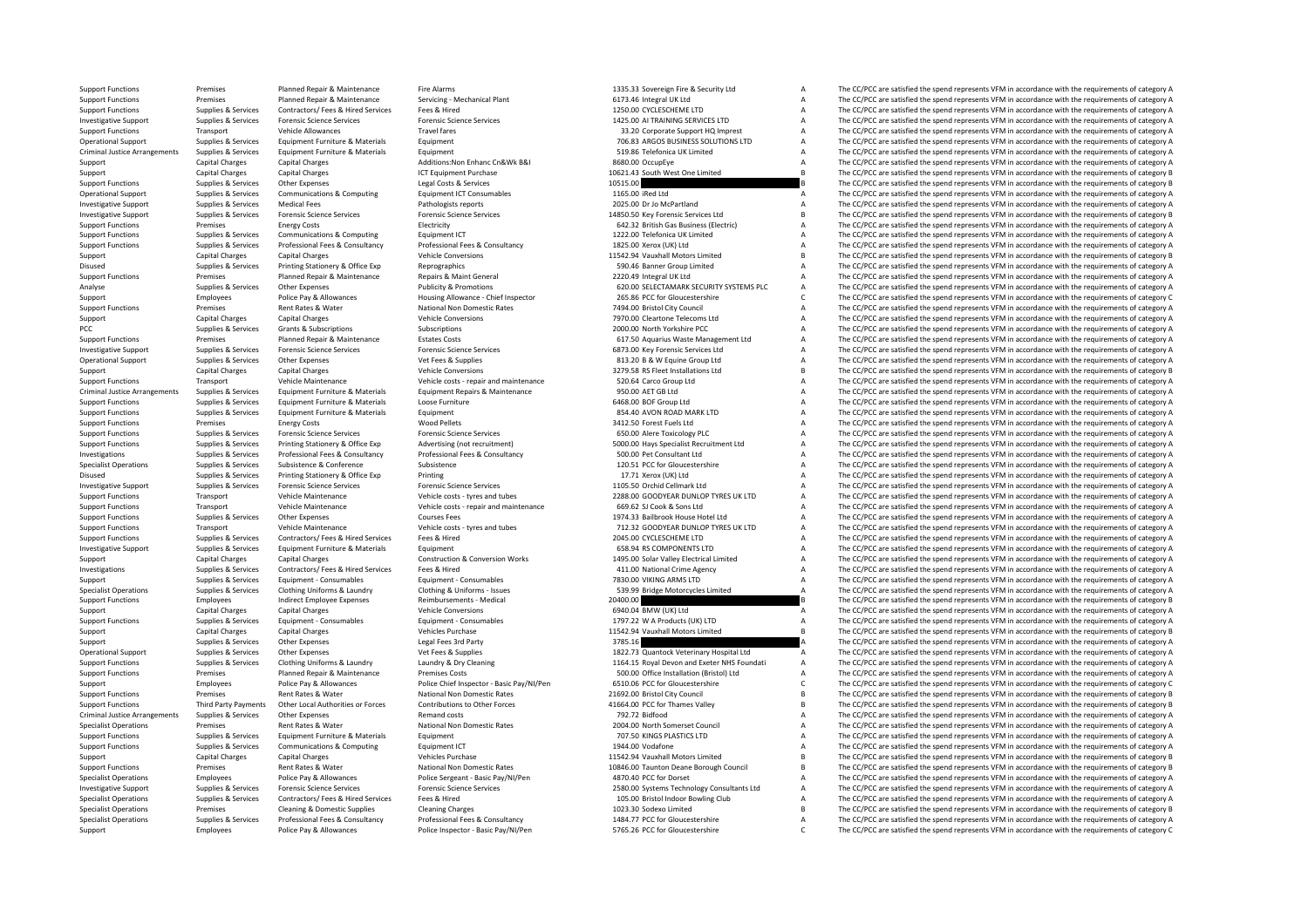Roads Policing Criminal JusticeCriminal JusticeCriminal Justice

|         | -4042.19 EDF ENERGY 1 LIMITED               | Δ |
|---------|---------------------------------------------|---|
| 1356.00 |                                             | A |
|         | 666.00 GOODYEAR DUNLOP TYRES UK LTD         | A |
|         | 1326.85 Chubb Fire & Security Ltd           | A |
|         | 113.63 PCC for Gloucestershire              | Ċ |
|         | 1830.20 Boing Rapid Secure Ltd              | Δ |
|         | 940.25 Halls Electrical Ltd                 | A |
|         | 12650.00 Vysiion Ltd                        | R |
| 4655.74 |                                             | A |
|         | 1460.00 PCC for Wiltshire                   | A |
|         | 523.46 SUEZ Recycling and Recovery UK Ltd   | A |
|         | 611.50 TrustFirstParts                      | A |
|         | 1666.67 CYCLESCHEME LTD                     | A |
|         | 3729.00 SAP (UK) LTD                        | A |
|         | 850.00 G & L Consultancy Ltd                | A |
|         | 1416.84 VIKING ARMS LTD                     | A |
|         | 631.91 British Gas Business (Electric)      | A |
|         | 4317.00 The Trouville Hotel                 | A |
|         | 650.00 Alere Toxicology PLC                 | Δ |
| 641.28  |                                             | Δ |
|         | 1200.43 Royal Devon and Exeter NHS Foundati | A |
|         | 267.93 Sedgemoor District Council           | A |
| 7026.00 |                                             | A |
|         | 852.93 CORONA ENERGY RETAIL 4 LTD           | Δ |
| 551.95  |                                             | A |
|         | 1476.00 South Gloucestershire               | A |
|         | 696.07 CORONA ENERGY RETAIL 4 LTD           | A |
|         | 1662.58 Water2Business                      | A |
|         | 3609.50 GRANT THORNTON UK LLP               | Δ |
|         | 699.00 Data Pro IT Ltd                      | A |
|         | 15109.76 Sodexo Limited                     | B |
|         | 1350.00 Sepura PLC                          | A |
|         | 2694.70 SOCOTEC UK Ltd                      | A |
|         | 7970.00 Cleartone Telecoms Ltd              | A |
|         | 690.00 Taunton Deane Borough Council        | A |
|         | 1240.00 D.tec International Limited         | A |
|         | 11906.02 Vodafone                           | B |
|         | 16879.25 Orchid Cellmark Ltd                | B |
|         | 165.00 G & L Consultancy Ltd                | Δ |
|         |                                             | A |
|         | 14.96 Corporate Support HQ Imprest          |   |
|         | 1740.00 South West Contact Centre Forum     | A |
|         | 3759.25 Integral UK Ltd                     | A |
|         | 5965.26 SJ Cook & Sons Ltd                  | A |
|         | 1376.04 SJ Cook & Sons Ltd                  | A |
| 2950.00 |                                             | A |
| 837.00  |                                             | A |
|         | 4171.42 PCC for Wiltshire                   | A |
|         | 1010.65 Sigma Security Devices Ltd          | A |
|         | 811.00 Orchid Cellmark Ltd                  | A |
|         | 11542.94 Vauxhall Motors Limited            | B |
|         | 11542.94 Vauxhall Motors Limited            | B |
|         | 143236.70 DRA Maintenance Ltd               | C |
|         | 2610.91 Integral UK Ltd                     | A |
|         | 4123.31 SJ Cook & Sons Ltd                  | A |
|         | 2580.00 Systems Technology Consultants Ltd  | A |
|         | 2073.00 SMSR (Social & Market Strategic Res | A |
|         | 13105.42 Suffolk Life Annuities Ltd         | R |
|         | 137.00 National Crime Agency                | Δ |
|         | 690.00 Alere Toxicology PLC                 | A |
| 514.82  |                                             | A |
|         | 343755.50 P & CC for West Yorkshire         | Ċ |
|         | 15295.41 EDF ENERGY 1 LIMITED               | B |
|         | 615.00 A Data Limited                       | A |
|         | 758.80 Scot Group Ltd                       | A |
|         |                                             | A |
| 7250.00 |                                             |   |
|         | 1200.00 Avon Armour Limited                 | A |
|         | 7970.00 Cleartone Telecoms Ltd              | A |
|         | 1244.92 GOODYEAR DUNLOP TYRES UK LTD        | A |
|         | 700.68 SJ Cook & Sons Ltd                   | A |
|         | 505.00 Charles Fellows Limited              | A |
|         | 650.00 National Crime Agency                | A |

Support Functions Premises Energy Costs Electricity Electricity **Electricity Electricity Electricity A The CC/PCC are satisfied the spend represents VFM in accordance with the requirements of category A** Support Functions Supplies & Services Other Expenses Legal Costs & Services 1356.00 1356.00 A The CC/PCC are satisfied the spend represents VFM in accordance with the requirements of category A Support Functions Transport Vehicle Maintenance Vehicle costs - tyres and tubes 66.00 GOODYEAR DUNLOP TYRES UK LTD A The CC/PCC are satisfied the spend represents VFM in accordance with the requirements of category A<br>Suppo Transport Vehicle Workshops/Maintenance Vehicle Materials 1326.85 Chubb Fire & Security Ltd A The CC/PCC are satisfied the spend represents VFM in accordance with the requirements of category A Specialist Operations Employees Police Pay & Allowances Police PC – Basic Pay/NI 113.63 PCC for Gloucestershire C The CC/PCC are satisfied the spend represents VFM in accordance with the requirements of category C Support Support Functions Premises Unplanned Repair & Maintenance Vandalism ‐ Forced Entry 1830.20 Boing Rapid Secure Ltd A The CC/PCC are satisfied the spend represents VFM in accordance with the requirements of category A Support Capital Charges Capital Charges Capital Charges Vehicle Conversions 940.25 Halls Electrical Ltd A The CC/PCC are satisfied the spend represents VFM in accordance with the requirements of category A Support Capital Charges Capital Charges ICT Equipment Purchase 12650.00 Vysiion Ltd B The CC/PCC are satisfied the spend represents VFM in accordance with the requirements of category B Supplies & Services Printing Stationery & Office Exp Postage 2012 a 2015 A The CC/PCC are satisfied the spend represents VFM in accordance with the requirements of category A Supplies & Services Communications & Computing Equipment ICT Repairs & Maintenance 1460.00 PCC for Wiltshire A The CC/PCC are satisfied the spend represents VFM in accordance with the requirements of category A Support Functions Premises Waste Disposal – Premises Waste Disposal – Premises Waste Disposal – Premises Waste Disposal – Premises Waste Disposal – Premises Waste Disposal – Premises S23.46 SUEZ Recycling and Recovery UK L Support Functions Transport Vehicle Maintenance Vehicle costs - repair and maintenance S11.50 TrustFirstParts A The CC/PCC are satisfied the spend represents VFM in accordance with the requirements of category A Support Functions Supplies & Services Contractors/ Fees & Hired Services Fees & Hired 1666.67 CYCLESCHEME LTD A The CC/PCC are satisfied the spend represents VFM in accordance with the requirements of category A Support Functions Supplies & Services Communications & Computing Equipment ICT Repairs & Maintenance 3729.00 SAP (UK) LTD A The CC/PCC are satisfied the spend represents VFM in accordance with the requirements of category Support Capital Charges Capital Charges Capital Charges Construction & Conversion Fees 850.00 G & L Consultancy Ltd A The CC/PCC are satisfied the spend represents VFM in accordance with the requirements of category A Sunnort Euroritors Sunning & Services Foujument Euroriture & Materials Foujument Cleaning & Materials and Materials 1416 & 2016 (NG ARMS LITE) The CC/PCC are satisfied the spend represents VEM in accordance with the requir Support Functions Premises Energy Costs Electricity Electricity Electricity and the content of category and the spend represents VFM in accordance with the requirements of category A The CC/PCC are satisfied the spend repr Specialist Operations Supplies Specialist Operation and Accommodation 4317.00 The Trouville Hotel A The CC/PC are satisfied the spend represents VFM in accordance with the requirements of category A Specialist Operation an Support Functions Supplies & Services Forensic Science Services Forensic Science Services Forensic Science Services Forensic Science Services Support and the CC/PC are satisfied the spend represents VFM in accordance with Support Supplies & Services Equipment Furniture & Materials Equipment Equipment Equipment Equipment Equipment Equipment Equipment and the Services Conting University A The CC/PCC are satisfied the spend represents VFM in a Supplies & Services Clothing Uniforms & Laundry and Uniform and Uniform Schements of category A and Devenius many and Devenis and Exerter NHS Foundati A The CC/PCC are satisfied the spend represents VFM in accordance with Support Functions Premises Rent Rates & Water Rents 267.93 Sedgemoor District Council A The CC/PCC are satisfied the spend represents VFM in accordance with the requirements of category A Support Supplies & Services Other Expenses Legal Fees 3rd Party 1999 Fees 3rd Party 7026.00 7026.00 7026.00 7026.00 A The CC/PCC are satisfied the spend represents VFM in accordance with the requirements of category A Supp Support Functions Premises Premises Energy Costs Gas Gas Sashing Costs Category A Support Energy Costs Gas and Content Costs Gas and Costs Category A The CC/PCC are satisfied the spend represents VFM in accordance with the Supplies & Services Equipment Furniture & Materials Equipment Support Support Support A The CC/PCC are satisfied the spend represents VFM in accordance with the requirements of category A Support Functions Premises Rent Rates & Water National Non Domestic Rates 1476.00 South Gloucestershire A The CC/PCC are satisfied the spend represents VFM in accordance with the requirements of category A Support Premises Energy Costs Gas Gas Gas Concerned Content Concerned Based on the CONNA ENERGY RETAIL 4 LTD A The CC/PCC are satisfied the spend represents VFM in accordance with the requirements of category A Support Fun Support Functions Premises Rent Rates and Mater Charges and the CC/PC are satisfied the spend represents VFM in accordance with the requirements of category A The CC/PCC are satisfied the spend represents VFM in accordance Support Functions Supplies & Services Other Expenses Support External Audit Fee 3609.50 GRANT THORNTON UK LLP A The CC/PCC are satisfied the spend represents VFM in accordance with the requirements of category A<br>Support Ca Support Capital Charges Capital Charges Capital Charges ICT Equipment Purchase 699.00 Data Pro IT Ltd A The CC/PCC are satisfied the spend represents VFM in accordance with the requirements of category A Support Functions Premises Cleaning & Domestic Supplies Cleaning Charges Cleaning Charges 15109.76 Sodexo Limited B The CC/PCC are satisfied the spend represents VFM in accordance with the requirements of category B Specia Specialist Operations Supplies & Services Equipment Furniture & Materials Equipment Equipment Equipment and the equipment of category A The CC/PCC are satisfied the spend represents VFM in accordance with the requirements Investigative Support Support Support Support Services Forensic Science Services Forensic Science Services 2694.70 SOCOTEC UK Ltd A The CC/PCC are satisfied the spend represents VFM in accordance with the requirements of c Support Capital Charges Capital Charges Capital Charges Vehicle Conversions Vehicle Conversions 7970.00 Cleartone Telecoms Ltd A The CC/PCC are satisfied the spend represents VFM in accordance with the requirements of cate Support Functions Premises Rent Rates Rent Rates National Non Domestic Rates 690.00 Taunton Deane Borough Council A The CC/PCC are satisfied the spend represents VFM in accordance with the requirements of category A<br>Suppli Investigative Support Supplies & Services Equipment Furniture & Materials Equipment Operational Equipment Operational expansional care and the material and the communications of a state of a state of the spend represents V Support Functions Supplies & Services Communications & Computing Telephone Calls 11906.02 Vodafone 11906.02 Vodafone B The CC/PCC are satisfied the spend represents VFM in accordance with the requirements of category B Investigative Support Support Support Support Services Forensic Science Services Forensic Science Services Forensic Science Services Forensic Science Services Forensic Science Services Forensic Science Services Forensic Sc Support Functions Premises Unplanned Repair & Maintenance Asbestos - General 165.00 G & L Consultancy Ltd A The CC/PCC are satisfied the spend represents VFM in accordance with the requirements of category A Supplies & Subsistence & Conference Hospitality Hospitality 14.96 Corporate Support HQ Imprest A The CC/PCC are satisfied the spend represents VFM in accordance with the requirements of category A Dealing with the Public Supplies & Services Grants & Subscriptions Subscriptions Subscriptions Subscriptions Subscriptions and the spend of the CC/PCC are satisfied the spend represents VFM in accordance with the requireme Support Functions Premises Planned Repair & Maintenance Repairs & Maint General 3759.25 Integral 3759.25 Integral UK Ltd A The CC/PCC are satisfied the spend represents VFM in accordance with the requirements of category A Support Functions Transport Vehicle Maintenance Vehicle costs repair and maintenance 5965.26 SJ Cook & Sons Ltd A The CC/PCC are satisfied the spend represents VFM in accordance with the requirements of category A The CC/P Support Functions Transport Vehicle Maintenance Vehicle costs - repair and maintenance 1376.04 SJ Cook & Sons Ltd A The CC/PCC are satisfied the spend represents VFM in accordance with the requirements of category A Support Functions Supplies & Services Grants & Subscriptions Subscriptions Subscriptions Subscriptions Subscriptions 2950.00 2950.00 A The CC/PCC are satisfied the spend represents VFM in accordance with the requirements o Support Functions Supplies & Services Other Expenses Legal Costs & Services B37.00 A The CC/PCC are satisfied the spend represents VFM in accordance with the requirements of category A Specialist Operations Employees Police Pay, Allow and Overtime Police PC - Rest Day/OT/NI 4171.42 PCC for Wiltshire A The CC/PCC are satisfied the spend represents VFM in accordance with the requirements of category A Operational Support Supplies & Services Equipment Furniture & Materials Equipment Operational Equipment Operational 1010.65 Sigma Security Devices Ltd A The CC/PCC are satisfied the spend represents VFM in accordance with Investigative Support Support Support Support Services Forensic Science Services Forensic Science Services 811.00 Orchid Cellmark Ltd A The CC/PCC are satisfied the spend represents VFM in accordance with the requirements Support Capital Charges Capital Charges Capital Charges Vehicles Purchase Vehicles Purchase 11542.94 Vauxhall Motors Limited B The CC/PCC are satisfied the spend represents VFM in accordance with the requirements of catego Support Capital Charges Capital Charges Vehicle Conversions Vehicle Conversions 11542.94 Vauxhall Motors Limited B The CC/PCC are satisfied the spend represents VFM in accordance with the requirements of category B Support Capital Charges Capital Charges Capital Charges Construction & Conversion Works 143236.70 DRA Maintenance Ltd C The CC/PCC are satisfied the spend represents VFM in accordance with the requirements of category C<br>Su Support Functions Premises Planned Repair & Maintenance Servicing - Mechanical Plant 2610.91 Integral UK Ltd A The CC/PCC are satisfied the spend represents VFM in accordance with the requirements of category A Support Functions Transport Vehicle Maintenance Vehicle costs creation and maintenance 4123.31 SJ Cook & Sons Ltd A The CC/PCC are satisfied the spend represents VFM in accordance with the requirements of category A Investigative Support Supplies & Services Forensic Science Services Forensic Science Services Forensic Science Services Forensic Science Services and a substant of the CC/PCC are satisfied the spend represents VFM in accor The CC/PCC are satisfied the spend represents VFM in accordance with the requirements of category A Support Functions Premises Rent Rates & Water Rents 13105.42 Suffolk Life Annuities Ltd B The CC/PCC are satisfied the spend represents VFM in accordance with the requirements of category B Supplies & Services Grants & Subscriptions Subscriptions Subscriptions Subscriptions Subscriptions and the content of category A The CC/PCC are satisfied the spend represents VFM in accordance with the requirements of cate Support Functions Supporters Forensic Science Services Forensic Science Services Forensic Science Services 690.00 Alere Toxicology PLC A The CC/PCC are satisfied the spend represents VFM in accordance with the requirements Investigations Supplies & Services Professional Fees & Consultancy Professional Fees & Consultancy Professional Fees & Consultancy 514.82 A The CC/PCC are satisfied the spend represents VFM in accordance with the requireme Operational Support Supplies & Services Other Expenses Helicopter charge Helicopter charge 343755.50 P & CC for West Yorkshire C The CC/PCC are satisfied the spend represents VFM in accordance with the requirements of cate Support Functions Premises Premises Energy Costs Electricity Electricity Electricity Electricity Electricity 15295.41 EDF ENERGY 1 LIMITED B The CC/PCC are satisfied the spend represents VFM in accordance with the requirem Supplies & Services Equipment Furniture & Materials Equipment Cupy Equipment A Category A The CC/PCC are satisfied the spend represents VFM in accordance with the requirements of category A Support Transport Vehicle Hire Hired Vehicle Costs 758.80 Scot Group Ltd A The CC/PCC are satisfied the spend represents VFM in accordance with the requirements of category A Support Supplies & Services Other Expenses Manual Costs Bervices Press and the COST of The COPCC are satisfied the spend represents VFM in accordance with the requirements of category A Category A Category A The CC/PCC are Support Capital Charges Capital Charges Capital Charges ICT Equipment Purchase 1200.00 Avon Armour Limited A The CC/PCC are satisfied the spend represents VFM in accordance with the requirements of category A Support Capital Charges Capital Charges Vehicle Conversions 7970.00 Cleartone Telecoms Ltd A The CC/PCC are satisfied the spend represents VFM in accordance with the requirements of category A Support Functions Transport Vehicle Maintenance Vehicle costs - tyres and tubes 1244.92 GOODYEAR DUNLOP TYRES UK LTD A The CC/PCC are satisfied the spend represents VFM in accordance with the requirements of category A Support Functions Transport Vehicle Maintenance Vehicle Costs - repair and maintenance 700.68 SL Cook & Sons Ltd A The CC/PCC are satisfied the spend represents VFM in accordance with the requirements of category A Supplies & Services Other Expenses Supplies Remand costs and the Supplies Remand costs and the requirements of category A The CC/PCC are satisfied the spend represents VFM in accordance with the requirements of category A Specialist Operations Supplies & Services Other Expenses Courses Fees Courses Fees 650.00 National Crime Agency A The CC/PCC are satisfied the spend represents VFM in accordance with the requirements of category A Support Capital Charges Capital Charges Construction & Conversion Fees 10000.00 Heath Avery Architects Ltd B The CC/PCC are satisfied the spend represents VFM in accordance with the requirements of category B